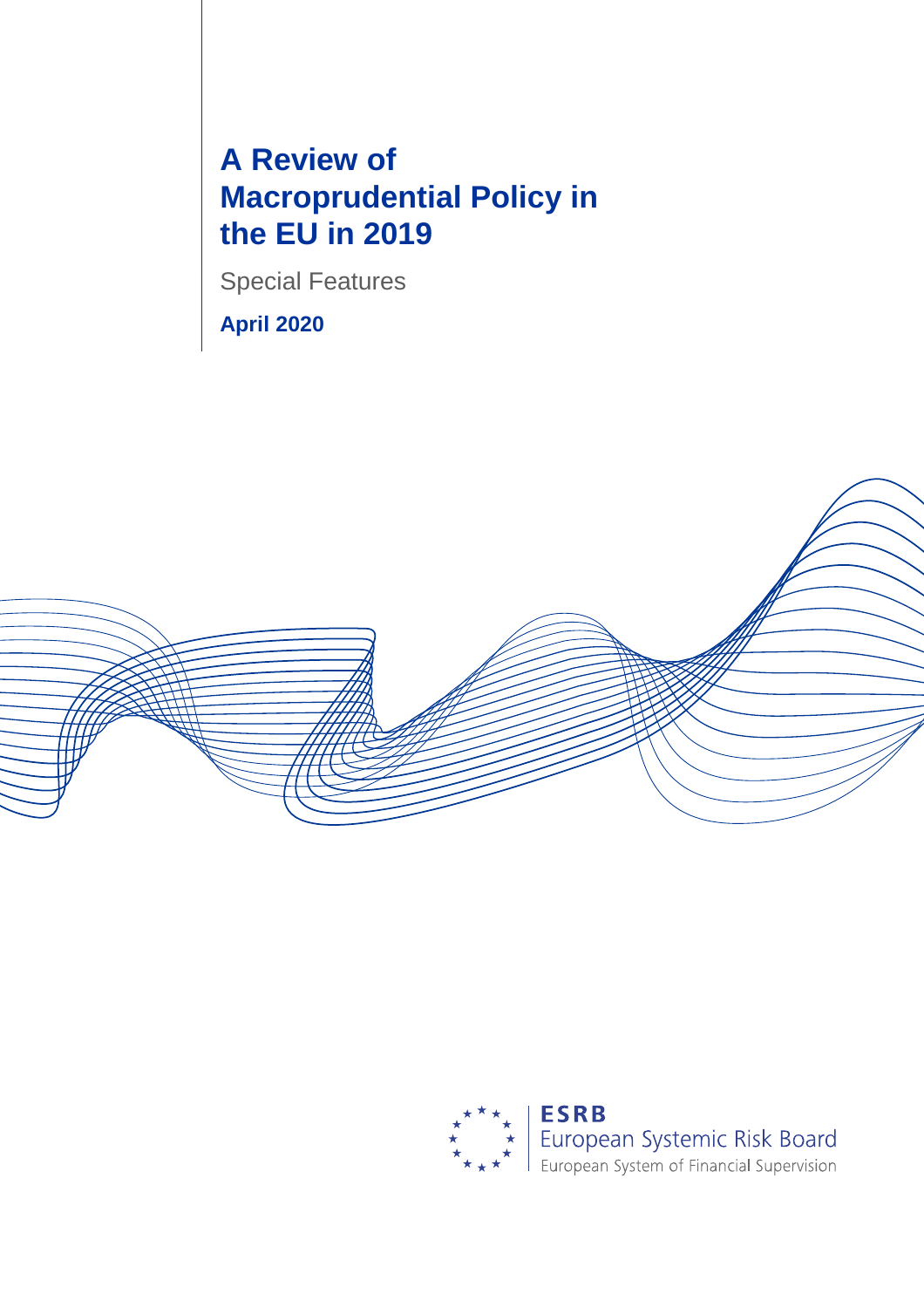# **Contents**

|                | Special Feature A: The ESRB as a coordination and notification hub under<br><b>CRD V and CRR II</b>             | 3              |
|----------------|-----------------------------------------------------------------------------------------------------------------|----------------|
| A.1            | The overarching objective of the ESRB's coordination role                                                       | 3              |
| A.2            | Transmission of information ("Notification Hub")                                                                | 3              |
| A.3            | Publication requirements                                                                                        | $\overline{4}$ |
| A.4            | Requirements to issue ESRB opinions                                                                             | 5              |
| A.5            | ESRB contributions to the further development of the macroprudential<br>framework                               | 6              |
| A.6            | Conclusion                                                                                                      | $\overline{7}$ |
|                | Special Feature B: Third country monitoring for the purpose of the CCyB                                         | 8              |
| B.1            | Regulatory framework and basis for monitoring                                                                   | 8              |
| B.2            | The monitoring framework                                                                                        | 9              |
|                | Special Feature C: Framework for assessing cross-border spillover effects of<br>macroprudential policy measures | 18             |
| C.1            | Introduction                                                                                                    | 18             |
| C.2            | Concepts                                                                                                        | 19             |
| C.3            | An extensive list of indicators for assessing cross-border spillovers                                           | 23             |
| C.4            | An empirical benchmark tool                                                                                     | 26             |
| C.5            | Some reflections on reciprocity                                                                                 | 27             |
|                | C.6 Conclusion                                                                                                  | 28             |
|                | Special Feature D: Residential real estate taxation and macroprudential policy                                  | 29             |
| D.1            | Residential real estate-related taxation                                                                        | 29             |
| D.2            | Interaction of macroprudential and RRE-related taxation instruments                                             | 32             |
| D.3            | Conclusions                                                                                                     | 33             |
|                | <b>Countries and abbreviations</b>                                                                              | 34             |
| <b>Imprint</b> |                                                                                                                 | 35             |



A Review of Macroprudential Policy in the EU in 2019 April 2020 Special Feature A: The ESRB as a coordination and notification hub under CRD V and CRR II0F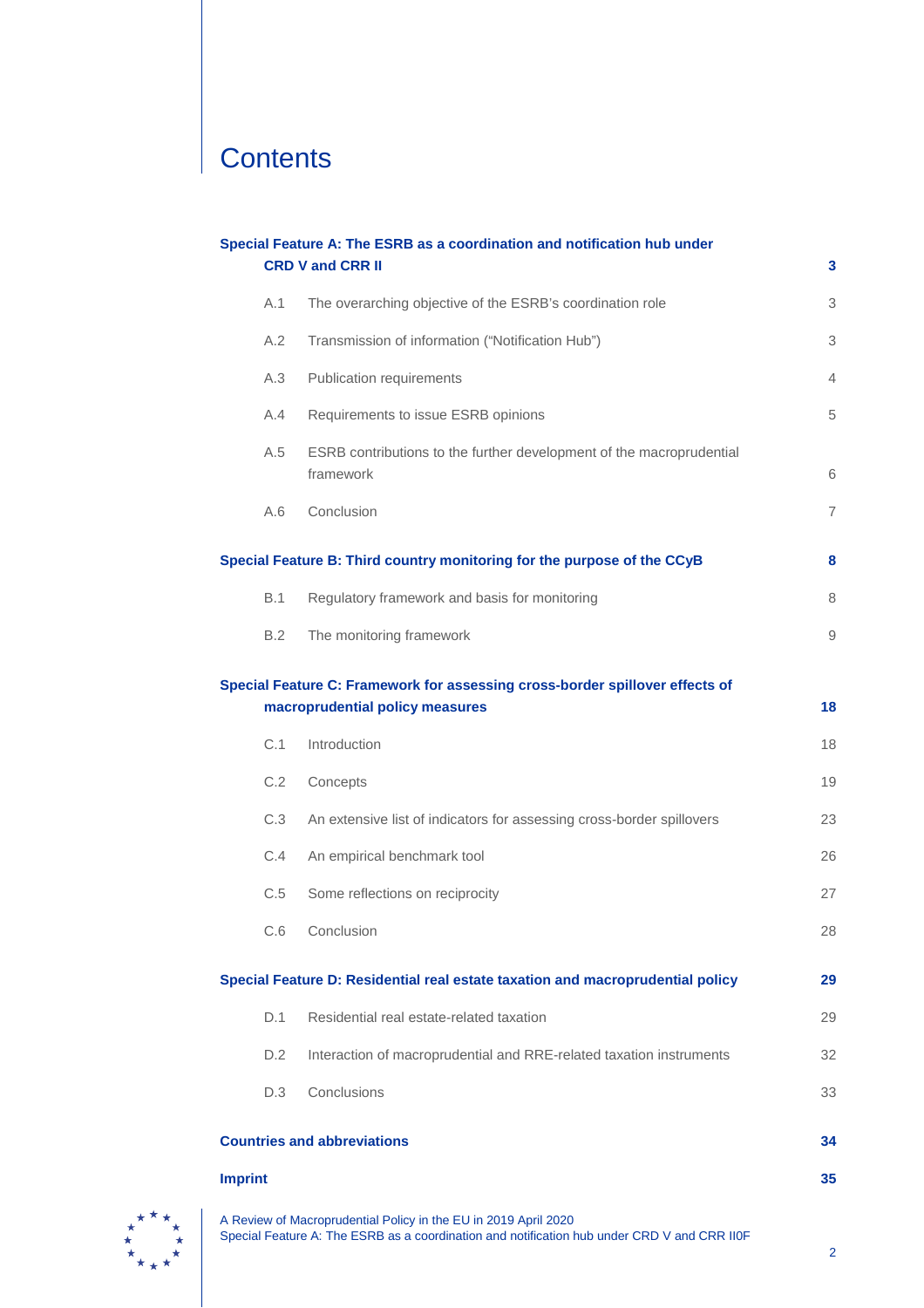## <span id="page-2-0"></span>Special Feature A: The ESRB as a coordination and notification hub under CRD V and CRR II<sup>[1](#page-2-7)</sup>

**The Capital Requirements Directive V (CRD V) and the Capital Requirements Regulation II (CRR II) have clarified and expanded the ESRB's role in coordinating macroprudential policies in the European Union (EU).** In May 2019, the European Parliament and the Council adopted amendments to the Capital Requirements Regulation and Directive<sup>[2](#page-2-3)</sup>. In addition to making changes to the macroprudential instruments<sup>[3](#page-2-4)</sup>, the CRR II and CRD V clarify and strengthen the role of the ESRB in the macroprudential decision-making process. Furthermore, they both require the ESRB to contribute to the further development of the macroprudential framework. Most of the provisions pertaining to the ESRB's role will come into force at the end of 2020.

## <span id="page-2-1"></span>A.1 The overarching objective of the ESRB's coordination role

**The CRD V clarifies the overarching objective of the ESRB's coordination role.** Recital 25[4](#page-2-5) states that to ensure appropriate policy responses by Member States, the ESRB should monitor whether the macroprudential policy measures taken by them are sufficient and consistent.<sup>[5](#page-2-6)</sup> This includes the assessment by the ESRB whether the macroprudential instruments are used in a nonoverlapping manner. The ESRB is working with its members to form a common understanding of these concepts and to put them into operation.

## <span id="page-2-2"></span>A.2 Transmission of information ("Notification Hub")

**The ESRB will be given a central role in the transmission of information on macroprudential measures.** Under the CRD IV/CRR, the relevant authorities notify the ESRB and other stakeholders of the macroprudential measures that are planned or have been implemented,

<sup>5</sup> Recitals form part of EU legal acts. While recitals of EU legal acts have no binding legal force, they spell out the intention of the European legislator, thereby providing important guidance on the interpretation of the respective legal act.

<span id="page-2-6"></span><span id="page-2-5"></span>

<span id="page-2-7"></span> <sup>1</sup> Prepared by Emmanouil Karfis, Eleni Katsigianni, Tiago de Oliveira Bolhão Páscoa, Christian Schett and Stéphanie Stolz (all ESRB Secretariat).

<span id="page-2-3"></span><sup>2</sup> **[Directive \(EU\) 2019/878](https://eur-lex.europa.eu/legal-content/EN/TXT/?uri=CELEX%3A32019L0878)**, OJ L 150, 7.6.2019, pp. 253-295, and **[Regulation \(EU\) 2019/876](https://eur-lex.europa.eu/legal-content/EN/TXT/?uri=CELEX%3A32019R0876)**, OJ L 150, 7.6.2019, p. 1. These amendments form part of a broader overhaul of the EU's prudential and resolution rules for banks. The so-called banking package contains changes to the Capital Requirements Directive (**[Directive 2013/36/EU](https://eur-lex.europa.eu/legal-content/EN/TXT/?uri=celex%3A32013L0036)**, OJ L 176, 27.6.2013, p. 338), the Capital Requirements Regulation (**[Regulation \(EU\) No 575/2013](https://eur-lex.europa.eu/legal-content/EN/TXT/?uri=CELEX%3A32013R0575)**, OJ L 176, 27.6.2013, p. 1), the Bank Recovery and Resolution Directive (**[Directive 2014/59/EU](https://eur-lex.europa.eu/legal-content/EN/TXT/?uri=celex%3A32014L0059)**, OJ L 173, 12.6.2014, p. 190) and the Single Resolution Mechanism Regulation (**[Regulation \(EU\) No 806/2014](https://eur-lex.europa.eu/legal-content/EN/TXT/?uri=CELEX%3A32014R0806)**, OJ L 225, 30.7.2014, p. 1).

<span id="page-2-4"></span>The changes pertain to eliminating the macroprudential use of Pillar 2, increasing the flexibility in the use of the systemic risk buffer (SyRB) and other systemically important institutions (O-SII) buffer, clarifying the scope of the SyRB as well as the roles and responsibilities of authorities in tackling financial stability risk linked to real estate exposures, streamlining activation and reciprocation procedures for macroprudential instruments, revising global systemically important institutions (G-SII) buffer requirements and the G-SII score methodology, and requiring the European Commission to reassess the macroprudential framework in banking by 30 June 2022 and every five years thereafter. For more information, see Special Feature C of **[A Review of Macroprudential Policy in the EU in 2018](https://www.esrb.europa.eu/pub/pdf/reports/review_macroprudential_policy/esrb.report190430_reviewofmacroprudentialpolicy%7E32aae4bd95.en.pdf?0b21e4503cb0a97287bf4a5397dec754)**, ESRB, April 2019.

<sup>4</sup> "[...] The ESRB…is expected to play a key role in the coordination of macroprudential measures, as well as the transmission of information on planned macroprudential measures in Member States, in particular through the publication of adopted macroprudential measures on its website and through information sharing across authorities following the notifications of planned macroprudential measures. In order to ensure appropriate policy responses among Member States, the ESRB is expected to monitor the sufficiency and consistency of Member States' macroprudential policies, including by monitoring whether tools are used in a consistent and non-overlapping manner."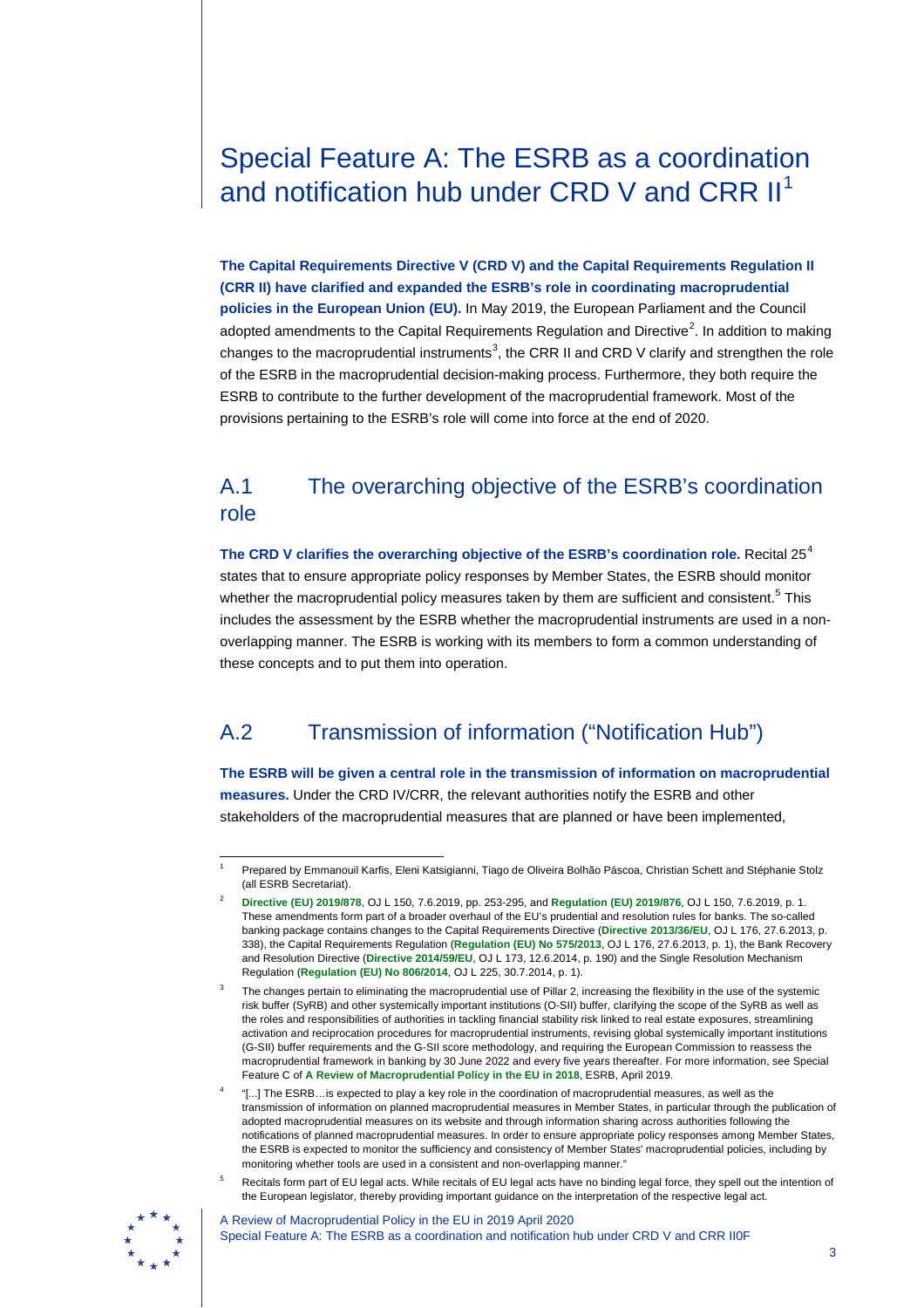depending on the type of measure. Under the CRD V/CRR II, the ESRB has been assigned the role of notification hub: the relevant authorities will notify the ESRB of their planned/implemented macroprudential measures and the ESRB will, without delay, transmit the information to the other stakeholders depending on the type of measure taken (see Table A.1).

## Table A.1 **Transmission of information by the ESRB as mandated by CRD V/CRR II**

|                                                                 |                                                           | <b>Send notification to:</b> |           |                |            |              |           |  |  |  |  |
|-----------------------------------------------------------------|-----------------------------------------------------------|------------------------------|-----------|----------------|------------|--------------|-----------|--|--|--|--|
| <b>Measure</b>                                                  | <b>Short description</b>                                  | <b>EC</b>                    | <b>EP</b> | <b>Council</b> | <b>EBA</b> | <b>CA/DA</b> | <b>MS</b> |  |  |  |  |
| <b>CCoB: (Art. 129(2)</b><br>CRD V)                             | Exception for small and medium-<br>sized investment firms |                              |           |                |            |              |           |  |  |  |  |
| <b>CCyB: (Art. 130(2)</b><br>CRD V)                             | Exception for small and medium-<br>sized investment firms |                              |           |                |            |              |           |  |  |  |  |
|                                                                 | Setting or resetting of O-SII buffer                      |                              |           |                |            |              |           |  |  |  |  |
| SII: (Art. 131(7) and<br>131(12) CRD V)                         | Identification of G-SII and O-SII<br>(and subcategories)  |                              |           |                |            |              |           |  |  |  |  |
|                                                                 | Setting or resetting                                      |                              |           |                |            |              |           |  |  |  |  |
| SyRB: (Art. 133(9)<br>and 134(2) CRD V)                         | For third country exposures                               |                              |           |                |            |              |           |  |  |  |  |
|                                                                 | Reciprocation                                             |                              |           |                |            |              |           |  |  |  |  |
| <b>Stricter national</b><br>measures**<br>(Art. 458 (2) CRR II) | Notification of stricter national<br>measures             |                              |           |                |            |              |           |  |  |  |  |

#### *Source: ESRB.*

*Notes: (\*) Relevant supervisory authorities of third countries; (\*\*) CRR II does not change the notification requirements that*  apply to reciprocation of stricter national measures. Therefore, Member States will continue to send the notification of stricter *national measures to all relevant recipients at the same time they send it to the ESRB.*

## <span id="page-3-0"></span>A.3 Publication requirements

**In its role as a notification hub, the ESRB will also be required to publish some of the information it receives.** The CRD IV/CRR already requires the ESRB to publish Member States' countercyclical capital buffer (CCyB) rates and related information on its website. Under Articles 124 and 164 of the CRR II, the ESRB will also be required to publish information on global systemically important institutions (G-SIIs) and other systemically important institutions (O-SIIs) buffers and real estate measures taken (see Table A.2).

#### Table A.2 **Publication by the ESRB**

| <b>Measure</b>                          | <b>Publication</b>                                                                    | New task |
|-----------------------------------------|---------------------------------------------------------------------------------------|----------|
| <b>CCyB (Art. 136(7) CRD V)</b>         | Buffer rates and related information                                                  |          |
| G-SII and O-SII (Art. 131(12) CRD V)    | Names of G-/O-SII (and sub-categories)                                                |          |
| Risk Weights (Art. 124(2) CRR II)       | Risk weights and criteria for exposures as implemented for<br>each relevant authority |          |
| Loss Given Default (Art. 164(6) CRR II) | Loss Given Default (LGD) values                                                       |          |

*Source: ESRB.* 

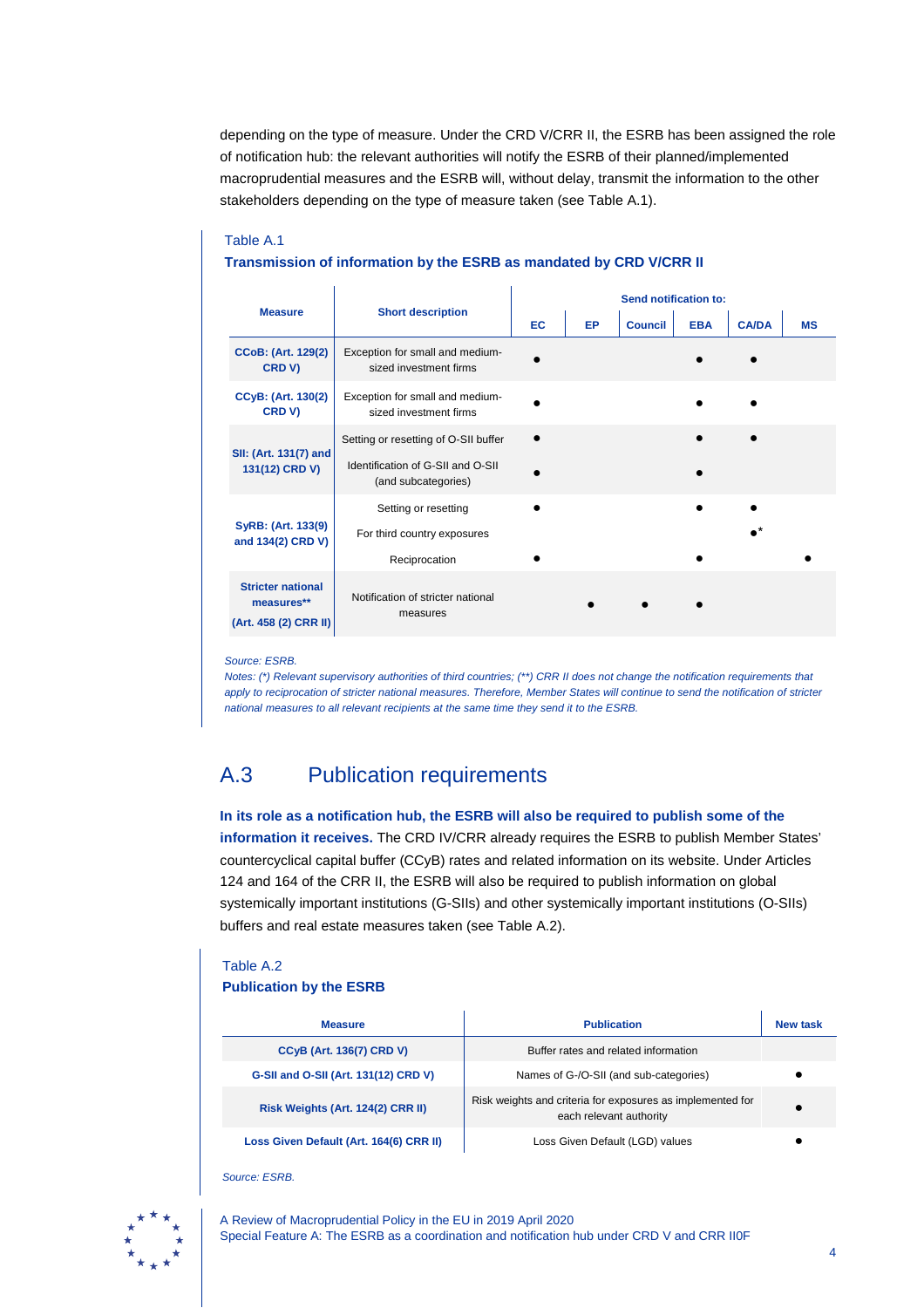## <span id="page-4-0"></span>A.4 Requirements to issue ESRB opinions

The ESRB's existing role in the authorisation procedure for national macroprudential measures – e.g. in the activation of stricter national measures under Article 458 of the CRR or the activation of a systemic risk buffer (SyRB) rate above a certain threshold – has been broadened further to include other macroprudential measures, such as the O-SII buffer.

#### **Stricter national measures under Article 458 of the CRR (flexible measures)**

Article 458 of the CRR enables national authorities to enact macroprudential measures imposing stricter prudential requirements for domestically authorised institutions or a subset of those institutions provided that certain substantive conditions are met. The ESRB and the European Banking Authority (EBA) must already provide their opinions on these conditions to the Council, the Commission and the Member State concerned.<sup>[6](#page-4-1)</sup>

#### **Systemic Risk Buffer**

The CRD V maintains the role of the ESRB in the activation of a SyRB rate above certain thresholds by the competent or designated authority, as applicable. The ESRB is required to issue a recommendation if the SyRB rate applies to a subsidiary of a parent company in another Member State and results in a combined SyRB rate of 3-5%. Where the setting or resetting of the SyRB rate results in a combined systemic risk buffer rate of above 5%, the ESRB must provide the Commission with an opinion as to whether the SyRB is appropriate. Furthermore, a Member State that sets a SyRB rate may ask the ESRB to issue a recommendation to other Member States which may then reciprocate the rate.

#### **O-SII buffer**

Where the competent or designated authority requires O-SIIs to maintain a buffer higher than 3%, the ESRB must provide the Commission with an opinion as to whether the O-SII buffer is appropriate. The opinion must be issued within six weeks of receipt of the notification by the competent or designated authority.

#### **Combined SyRB and O-SII/G-SII buffer**

In cases where the sum of the SyRB rate and the O-SII /G-SII buffer rate to which the same institution is subject to would be higher than 5%, the ESRB must give an opinion to the Commission on whether the SyRB rate is appropriate.

CRR II will also require the ESRB to issue an opinion on any adjustments to the risk weights and criteria relating to exposures secured by mortgages on immovable property under Article 124 of the CRR II and on the setting of higher minimum loss given default (LGD) values under Article 164 of the CRR II.

Table A.3 below provides an overview of the existing and new requirements for the ESRB to issue opinions on the activation of macroprudential measures.

 <sup>6</sup> Šesták, L. and Bolhão Páscoa, T (2019), "Special Feature A: Use of national flexibility measures under Article 458 of the CRR", **[A Review of Macroprudential Policy in the EU in 2018](https://www.esrb.europa.eu/pub/pdf/reports/review_macroprudential_policy/esrb.report190430_reviewofmacroprudentialpolicy%7E32aae4bd95.en.pdf?0b21e4503cb0a97287bf4a5397dec754)**, European Systemic Risk Board, Frankfurt am Main, April 2018.

<span id="page-4-1"></span>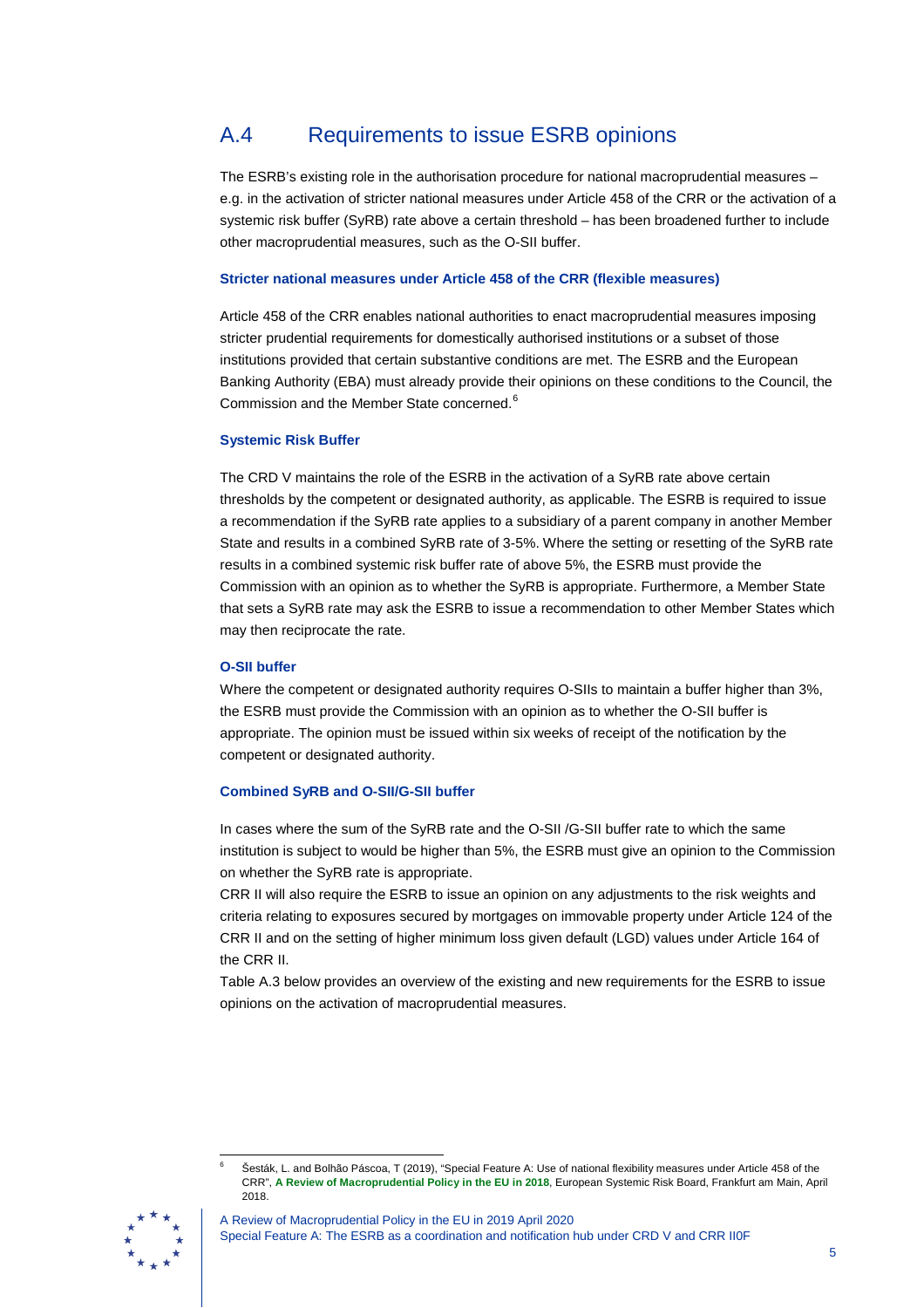#### Table A.3 **Requirements to issue ESRB opinions**

| <b>Measure</b>                                                            | <b>Short description</b>                                                                                        | <b>Deadline</b>    | <b>New task</b> |
|---------------------------------------------------------------------------|-----------------------------------------------------------------------------------------------------------------|--------------------|-----------------|
| O-SII<br>(Art. 131(5a) CRD V)                                             | Appropriateness of the O-SII buffer above 3%                                                                    | 6 weeks            |                 |
| <b>G/O-SII and SyRB</b><br>(Art. 131(15) CRD V)                           | Appropriateness of buffer where the sum of SyRB and<br>$G/O-SII > 5%$                                           | 6 weeks            |                 |
| <b>SyRB</b><br>(Art. 133(12) CRD V)                                       | Appropriateness of buffer above 5%*                                                                             | 6 weeks            | $\bullet$ **    |
| <b>Risk Weights</b><br>(Art. 124(2) CRR II)                               | Adjustments to risk weights and criteria for exposures<br>secured by mortgages on immovable property            | 1 month            |                 |
| <b>Loss Given Default</b><br>(Art. 164(6) CRR II)                         | Setting higher minimum Loss Given Default values for<br>exposures secured by mortgages on immovable<br>property | 1 month            |                 |
| <b>Stricter national</b><br>measures (Art. 458<br>$(4)$ and $(9)$ CRR II) | Notification of stricter national measures<br>Extensions                                                        | 1 month<br>1 month |                 |

*Source: ESRB.*

*Notes: \*If the proposed rate applies to a subsidiary of a parent company established in another Member State and is between 3-5%, the ESRB must issue a recommendation. \*\*CRD IV already requires the ESRB to issue an opinion on the appropriateness of the SyRB rate to the Commission. CRD V changes the circumstances in which such an opinion is required.*

## <span id="page-5-0"></span>A.5 ESRB contributions to the further development of the macroprudential framework

## **The CRD V and CRR II require the ESRB to contribute to the further development of the macroprudential framework.** The ESRB will collaborate closely with the EBA which has the mandate to develop draft regulatory technical standards (RTS) to provide more details on certain elements of Articles 124 and 164 of the CRR II. Under the same articles, the ESRB may give guidance in the form of recommendations, on factors which could "adversely affect current or future financial stability", and on indicative benchmarks that are to be taken into account when determining higher risk weights or higher minimum LGD values. Furthermore, the ESRB will be consulted by the EBA on its report to the Commission on the appropriate methodology for the design and calibration of O-SII buffer rates and on its guidelines on the appropriate subset of exposures for the sectoral SyRB. In addition to these immediate tasks, the ESRB will be consulted by the EBA on its report on sustainable finance in 2025 and by the European Commission on the review of macroprudential rules in 2022 and every five years thereafter. Table A.4 below provides an overview of the ESRB's mandates to further develop the macroprudential framework.

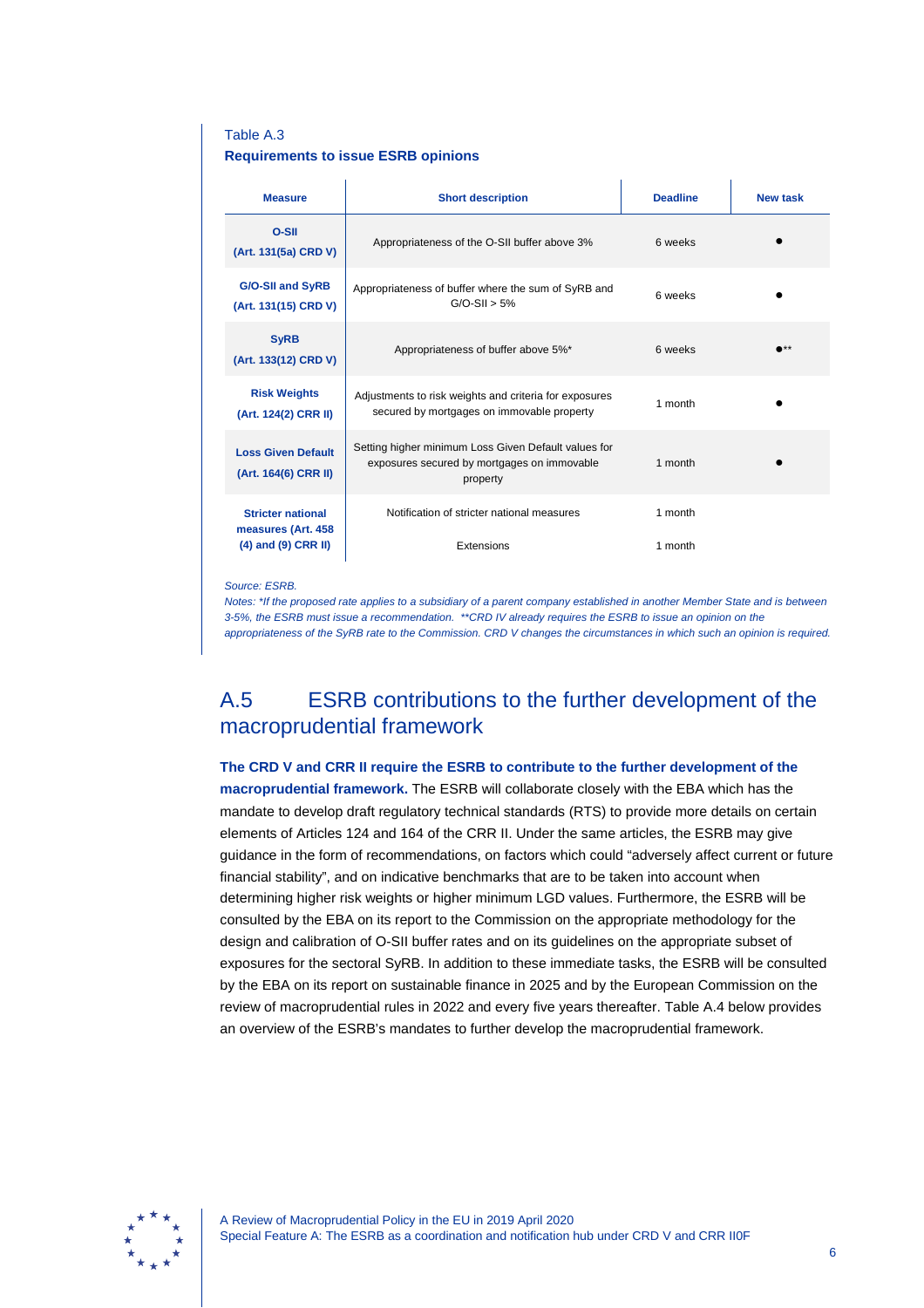#### Table A.4

#### **ESRB contributions to the further development of the macroprudential framework mandated by CRD V/CRR II**

| <b>Measure</b>                                             | <b>Short description</b>                                                                                                                                                                                    | <b>ESRB involvement</b>       | <b>Deadline</b>                                        |
|------------------------------------------------------------|-------------------------------------------------------------------------------------------------------------------------------------------------------------------------------------------------------------|-------------------------------|--------------------------------------------------------|
| O-SII<br>(Art. 131(3) CRD V)                               | EBA report to the European Commission (EC) on the<br>calibration of O-SII buffer rates                                                                                                                      | <b>Consultation by EBA</b>    | 31 December 2020                                       |
| <b>SyRB</b><br>(Art. 133(6) CRD V)                         | EBA guidelines on appropriate subset of exposures                                                                                                                                                           | Consultation by EBA           | 30 June 2020                                           |
| <b>Risk Weights</b>                                        | EBA draft RTS on assessment of mortgage values and<br>appropriateness of risk weights                                                                                                                       | Close cooperation<br>with EBA | 31 December 2019                                       |
| (Art. 124(4) and (5)<br>CRR II)                            | Guidance on factors which could "adversely affect<br>current or future financial stability" and on indicative<br>benchmarks that are to be taken into account when<br>determining higher risk weights       | <b>ESRB</b><br>recommendation | No deadline                                            |
| <b>Loss Given Default</b>                                  | EBA draft RTS on appropriateness of LGD values                                                                                                                                                              | Close cooperation<br>with FRA | 31 December 2019                                       |
| (Art. 164(8) and (9)<br>CRR II)                            | Guidance on factors which could "adversely affect<br>current or future financial stability" and on indicative<br>benchmarks that are to be taken into account when<br>determining higher minimum LGD values | <b>ESRB</b><br>recommendation | No deadline                                            |
| <b>Sustainable</b><br><b>Finance</b><br>(Art. 501c CRR II) | EBA report assessing the justification for dedicated<br>prudential treatment of exposures related to assets or<br>activities associated substantially with environmental<br>and/or social objectives        | Consultation by EBA           | 28 June 2025                                           |
| <b>Review of</b><br>macroprudential<br>rules               | EC reviews whether the macroprudential rules are<br>sufficient to mitigate systemic risk in sectors, regions<br>and Member States                                                                           | Consultation by EC            | 30 June 2022 and<br>every five years<br>thereafter     |
| (Art. 513(1) and (2)<br><b>CRR II)</b>                     | EC report to the European Parliament and to the<br>Council on above assessment                                                                                                                              | Consultation by EC            | 31 December 2022<br>and every five years<br>thereafter |

*Source: ESRB*

## <span id="page-6-0"></span>A.6 Conclusion

**CRD V and the CRR II have reinforced the role played by the ESRB in the oversight of macroprudential policy and its suitability to identify sources of systemic risk and mitigate its effects if and when such risks materialise.** Accordingly, the new role of the ESRB as a notification hub will help it to improve its monitoring of the sufficiency and consistency of Member States' macroprudential policies. In addition, the ESRB's scope of intervention has been expanded regarding the issuing of opinions before authorities can implement certain macroprudential measures. This will streamline the use of macroprudential tools and allow the ESRB to safeguard their harmonised application throughout the EU and ensure that they are used in a consistent and non-overlapping manner.

Furthermore, the new requirements for EU institutions and authorities to cooperate with and consult the ESRB will provide the organisation with an opportunity to contribute its skills and experience to the further development of the macroprudential framework.

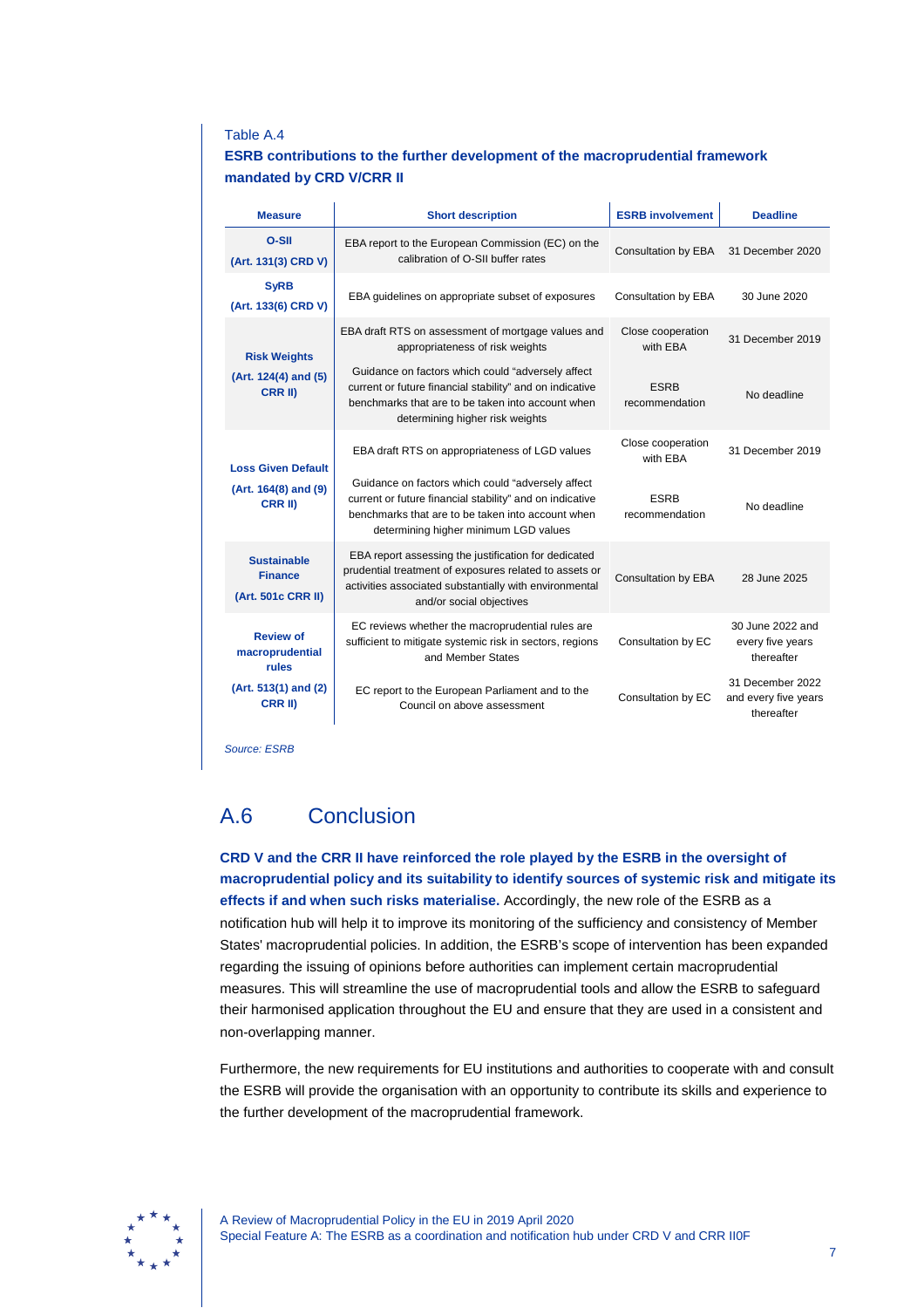## <span id="page-7-0"></span>Special Feature B: Third country monitoring for the purpose of the  $CCyB<sup>7</sup>$  $CCyB<sup>7</sup>$  $CCyB<sup>7</sup>$

**Overview of third country monitoring by the ESRB**

This special feature provides an overview of some of the approaches taken by the ESRB to monitor the financial stability vulnerabilities of third countries identified as material from a European Economic Area (EEA) perspective.<sup>[8](#page-7-2)</sup> The annual monitoring exercise identifies financial stability risks in third countries which could affect the resilience of the EU banking system due to potential losses on its exposures. The monitoring exercise may result in the ESRB issuing warnings and recommendations for the EU to take macroprudential measures, such as the activation of a countercyclical capital buffer (CCyB) for third country exposures, or other similar measures. The ESRB collaborates closely with the ECB and EU supervisory authorities to avoid a double-counting of risks should the vulnerabilities identified be of a non-systemic nature, and therefore fall under the remit of microprudential supervisors.

## <span id="page-7-1"></span>B.1 Regulatory framework and basis for monitoring

**The ESRB assesses macroprudential risks stemming from developments within the Union as well as in third countries.** It is responsible for the macroprudential oversight of the financial system within the Union in order to contribute to the prevention or mitigation of systemic risks to the financial system<sup>[9](#page-7-3)</sup>. Such risks could arise from cross-border exposures of the Union's banking system to third countries, which might act as a channel for contagion. For example, if not addressed through macroprudential policies implemented by the country in question, excessive credit growth in a third country could lead to large losses for the banking sector within the Union and ultimately pose a threat to its financial stability<sup>[10](#page-7-4)</sup>.

**The EU capital rules for banks provide for the possibility of setting capital buffer rates for exposures to third countries.** National legislation implementing Article 139 of the CRD gives national authorities the right to set a CCyB rate for third countries that domestic banks must apply when calculating their institution-specific CCyB. This right may be exercised when the third country has not set and published a CCyB or the CCyB is deemed insufficient to protect their banks from the risk of excessive credit growth in said country.

**A CCyB on third country exposures is intended to protect EU Member States' domestic banks from the losses that can arise from said exposures.** Under the Basel III framework, bank-specific capital buffer requirements are calculated based on the geographic location of their

<span id="page-7-5"></span><span id="page-7-4"></span><span id="page-7-3"></span><span id="page-7-2"></span>See Decision **[ESRB/2015/3](https://www.esrb.europa.eu/pub/pdf/other/Decision_ESRB_2015_3.pdf)**.



A Review of Macroprudential Policy in the EU in 2019 April 2020 Special Feature B: Third country monitoring for the purpose of the CCyB6F

 <sup>7</sup> Prepared by Piotr Kornel Kusmierczyk and Juliet-Nil Uraz (ESRB Secretariat); comments by Silviu Oprică (ECB). Based on the work of the Analysis Working Group/Macroprudential Analysis Group (AWG/MPAG) Project Team on Third Country Monitoring. .

The CRD IV has been incorporated into the EEA Agreement with effect from 1 January 2020, so from then on a third country is defined as a non-EEA country for the purpose of setting a third-country CCyB. However, **[Recommendation](https://eur-lex.europa.eu/legal-content/EN/TXT/?uri=CELEX:32016Y0312(01))  [ESRB/2015/1](https://eur-lex.europa.eu/legal-content/EN/TXT/?uri=CELEX:32016Y0312(01))** already recommended interpreting a "third country" as any jurisdiction outside the EEA (in Section 2(1)(g)).

<sup>9</sup> See **[Regulation \(EU\) No 1092/2010](https://www.esrb.europa.eu/shared/pdf/ESRB-en.pdf)** establishing a European Systemic Risk Board (Articles 3(1) and 3(2)).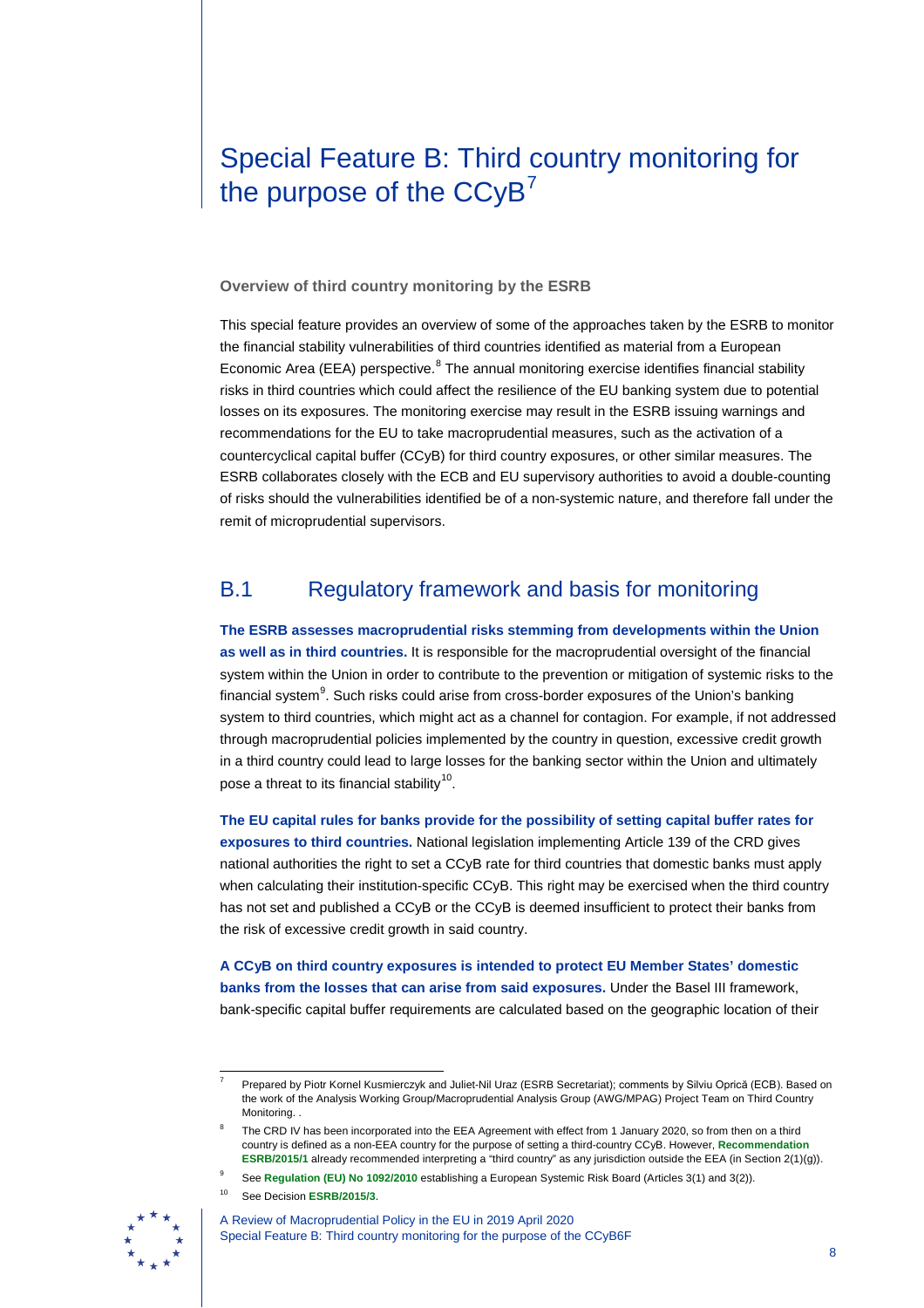exposures. Setting a CCyB for third countries therefore aims to strengthen the resilience of domestic banks with international exposures.

**Articles 138 and 139 of the CRD provide the ESRB with a specific mandate to address risks arising from excessive credit growth in third countries and to ensure a coherent approach for the buffer settings for third countries.** Specifically, when actions taken by authorities in a third country are deemed insufficient, the ESRB can act to protect the EU's banking sector from risks stemming from excessive credit growth in that third country. In particular, the ESRB may, by way of a recommendation, provide guidance to designated authorities within the Union on the appropriate CCyB rate for exposures to a third country<sup>[11](#page-8-1)</sup> where a CCyB rate has not been set or where one has been set but it is not sufficient to protect Union institutions. The ESRB is therefore monitoring credit development in third countries and ensuring the coordination of the potential macroprudential EU policy actions.

## <span id="page-8-0"></span>B.2 The monitoring framework

**Identifying third countries that are material for the EU's banking system**

**The ESRB does not monitor all third countries but only those identified annually as material for the EU's banking system.** The ESRB identifies these material third countries on the basis of three exposure metrics: risk weighted assets, original exposure and defaulted exposures in relation to third countries. The main purpose of using a number of metrics is to provide a comprehensive overview of the nature of the exposures to third countries. The ESRB defines a third country as material when exposures of the Union's banking system to that third country are at least 1% for at least one of the above three metrics for a set period of time.<sup>[12](#page-8-2)</sup> The final list of the material countries is subject to the discretionary decision of the ESRB Advisory Technical Committee, which may amend the list, e.g. by adding countries deemed necessary to monitor.

Since 2015, the ESRB has annually revised the list of third countries identified as material for the EU banking sector, based on the size and nature of the exposures of banks which have their head offices in the Union towards these third countries (see Table B.1).<sup>[13](#page-8-3)</sup> As of 2019, the list includes (in alphabetical order) China, Hong Kong, Russia, Singapore, Switzerland, Turkey and the United States of America.<sup>[14](#page-8-4)</sup>

<span id="page-8-4"></span><span id="page-8-3"></span><span id="page-8-2"></span><span id="page-8-1"></span><sup>14</sup> Please see **[List of material third countries](https://www.esrb.europa.eu/pub/pdf/other/esrb_list_of_material_third_countries.en.pdf)**, ESRB, Frankfurt am Main, 25 June 2019.



A Review of Macroprudential Policy in the EU in 2019 April 2020 Special Feature B: Third country monitoring for the purpose of the CCyB6F

 <sup>11</sup> See **[Recommendation ESRB/2015/1](https://www.esrb.europa.eu/pub/pdf/recommendations/2016/Recommendation_ESRB_2015_1.pdf)**.

<sup>12</sup> Article 4(1) of **[Decision ESRB/2015/3](https://www.esrb.europa.eu/pub/pdf/other/Decision_ESRB_2015_3.pdf)** sets out that for either risk weighted assets, original exposure or defaulted exposures "(a) the arithmetic mean of exposures to the third country in the eight quarters preceding the reference date was at least 1% (…) and (b) the exposures in each of the two quarters preceding the reference date were at least 1% (…)"

<sup>13</sup> Please see **[Decision ESRB/2015/3](https://www.esrb.europa.eu/pub/pdf/other/Decision_ESRB_2015_3.pdf)** and **[A Review of Macroprudential Policy in the EU in 2018](https://www.esrb.europa.eu/pub/pdf/reports/review_macroprudential_policy/esrb.report190430_reviewofmacroprudentialpolicy%7E32aae4bd95.en.pdf?0b21e4503cb0a97287bf4a5397dec754)**, ESRB, April 2019.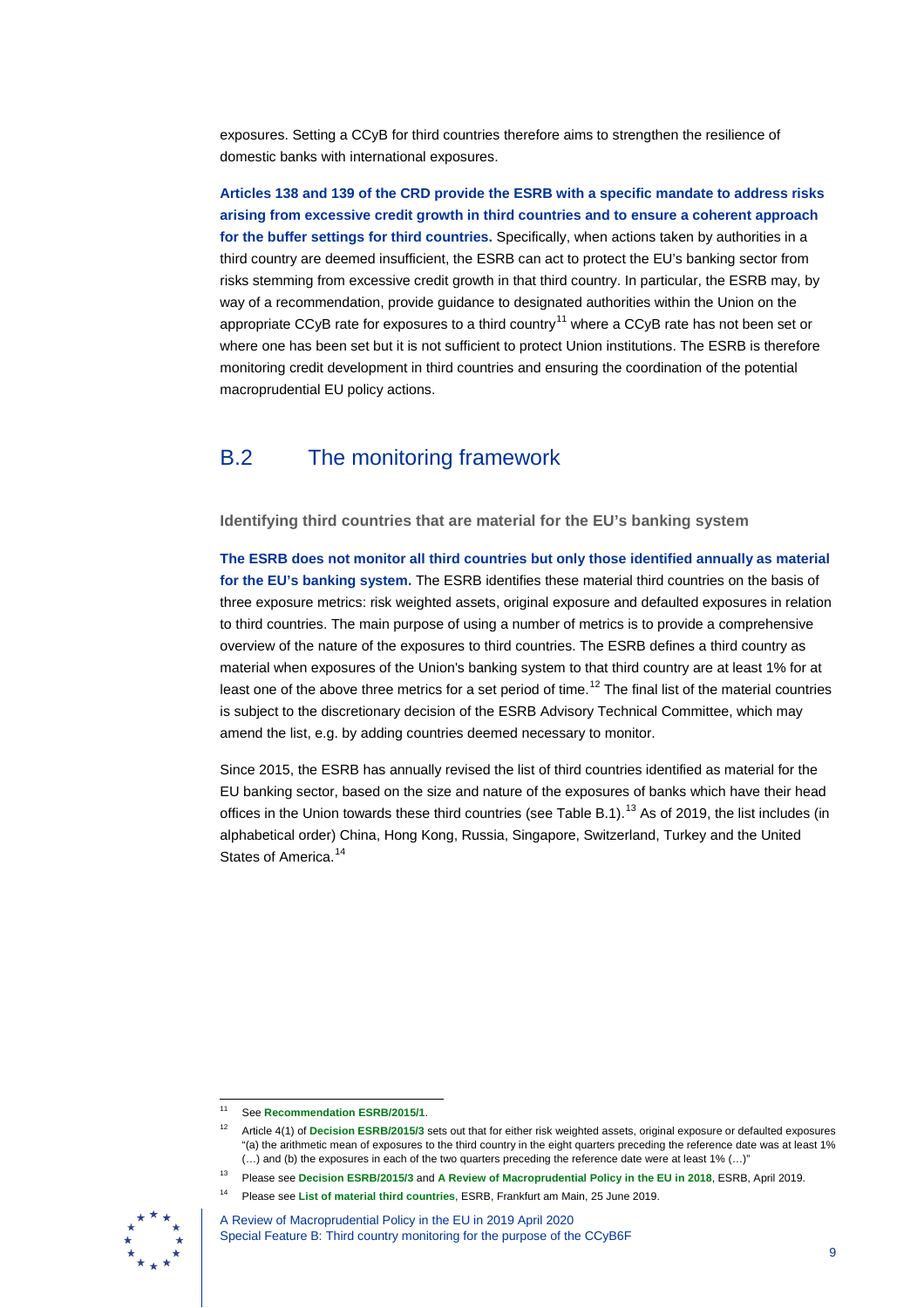| Table B.1                                                                           |               |              |                     |               |               |                                |                  |                  |
|-------------------------------------------------------------------------------------|---------------|--------------|---------------------|---------------|---------------|--------------------------------|------------------|------------------|
| List of third countries identified as material for the EU banking sector since 2015 |               |              |                     |               |               |                                |                  |                  |
| <b>Date</b>                                                                         | <b>Brazil</b> | <b>China</b> | Hong<br><b>Kong</b> | <b>Russia</b> | <b>Turkey</b> | <b>United</b><br><b>States</b> | <b>Singapore</b> | Switzer-<br>land |
| December 2015                                                                       | $\bullet$     | $\bullet$    | $\bullet$           | $\bullet$     | $\bullet$     | $\bullet$                      |                  |                  |
| <b>June 2017</b>                                                                    | $\bullet$     | $\bullet$    | $\bullet$           | $\bullet$     | $\bullet$     | $\bullet$                      | $\bullet$        | $\bullet$        |
| <b>June 2018</b>                                                                    | $\bullet$     | $\bullet$    | $\bullet$           | $\bullet$     | $\bullet$     | $\bullet$                      | $\bullet$        | $\bullet$        |
| <b>June 2019</b>                                                                    | $\bullet$     | $\bullet$    | $\bullet$           | $\bullet$     | $\bullet$     | ٠                              | ٠                | $\bullet$        |
| _____<br>$\sim$                                                                     |               |              |                     |               |               |                                |                  |                  |

*Source: ESRB*

**Obtaining a quantitative picture of macro-financial vulnerabilities and excessive credit growth**

**The third country risk monitoring framework has been developed by the ESRB and the ECB in collaboration with EU national authorities working within a project team under the auspices of the ESRB's Analysis Working Group (AWG) and the ECB's Macroprudential Analysis Group (MPAG)[15.](#page-9-0) The framework consists of a quantitative and a qualitative assessment of each third country identified as material**. The quantitative assessment provides the initial input for an expert's qualitative analysis and aims to structure the key sources of macrofinancial vulnerabilities in relation to a peer group comparison of countries, which may warrant the involvement of the ESRB Assessment Team<sup>[16](#page-9-1)</sup>.

**The analysis is centred on, while not limited to, credit developments in material third countries. The monitoring aims to analyse the selected countries from a macroprudential perspective to ensure the European Union makes informed decisions when deciding on the potential macroprudential measures it will introduce, such as warnings, recommendations or the activation of CCyB for third country exposures.** Following the Basel III guidance for operating the CCyB, the deviation of the credit-to-GDP ratio from its long-term trend (commonly referred to as credit-to-GDP gap or the Basel gap) is one of the lead indicators for assessing the sufficiency of the CCyB rate set by the relevant third country authority. The appropriateness of the CCyB rate is assessed for the purpose of protecting EU institutions from the risks of excessive credit growth in any one third country. Several excess credit metrics and indicators of credit growth levels within the third country are included in the analysis to offset the statistical shortcomings of the Basel gap indicator. In addition, the indicators taken into consideration for the activation of the CCyB by the relevant third country authorities themselves when implementing the CCyB framework in their jurisdictions are also valuable information when available. Any additional indicator used when deciding on the CCyB rate at the domestic level is informative to assess the credit cycle in the relevant third country.

**For each third country monitored, a set of relevant macro-financial indicators and their latest developments are also taken into consideration.** Informed by the broader ESRB systemic risk monitoring framework, the ESRB Risk Dashboard<sup>17</sup>, and the wide range of available literature, the indicators were selected on the basis of three main criteria: (i) the theoretical rationale for their use

<span id="page-9-2"></span><span id="page-9-1"></span><span id="page-9-0"></span>See **[Risk Dashboard](https://www.esrb.europa.eu/pub/rd/html/index.en.html)**, ESRB.



A Review of Macroprudential Policy in the EU in 2019 April 2020 Special Feature B: Third country monitoring for the purpose of the CCyB6F

Project Team on Third Country Monitoring (3CM): co-chairs Carsten Detken (ECB) and Tuomas Peltonen (ESRB Secretariat); Members: Jorge Galán (Banco de España), Domenic Kellner (ECB), Piotr Kusmierczyk (ESRB Secretariat), Silviu Oprică (ECB), James Owen (Bank of England), Virgilijus Rutkauskas (Bank of Lithuania), Riika Nuutilainen (Bank of Finland) and Juliet-Nil Uraz (ESRB Secretariat).

See Article 6(2)(f) of **[Decision ESRB/2015/4](https://www.esrb.europa.eu/pub/pdf/other/Decision_ESRB_2015_4.pdf)**.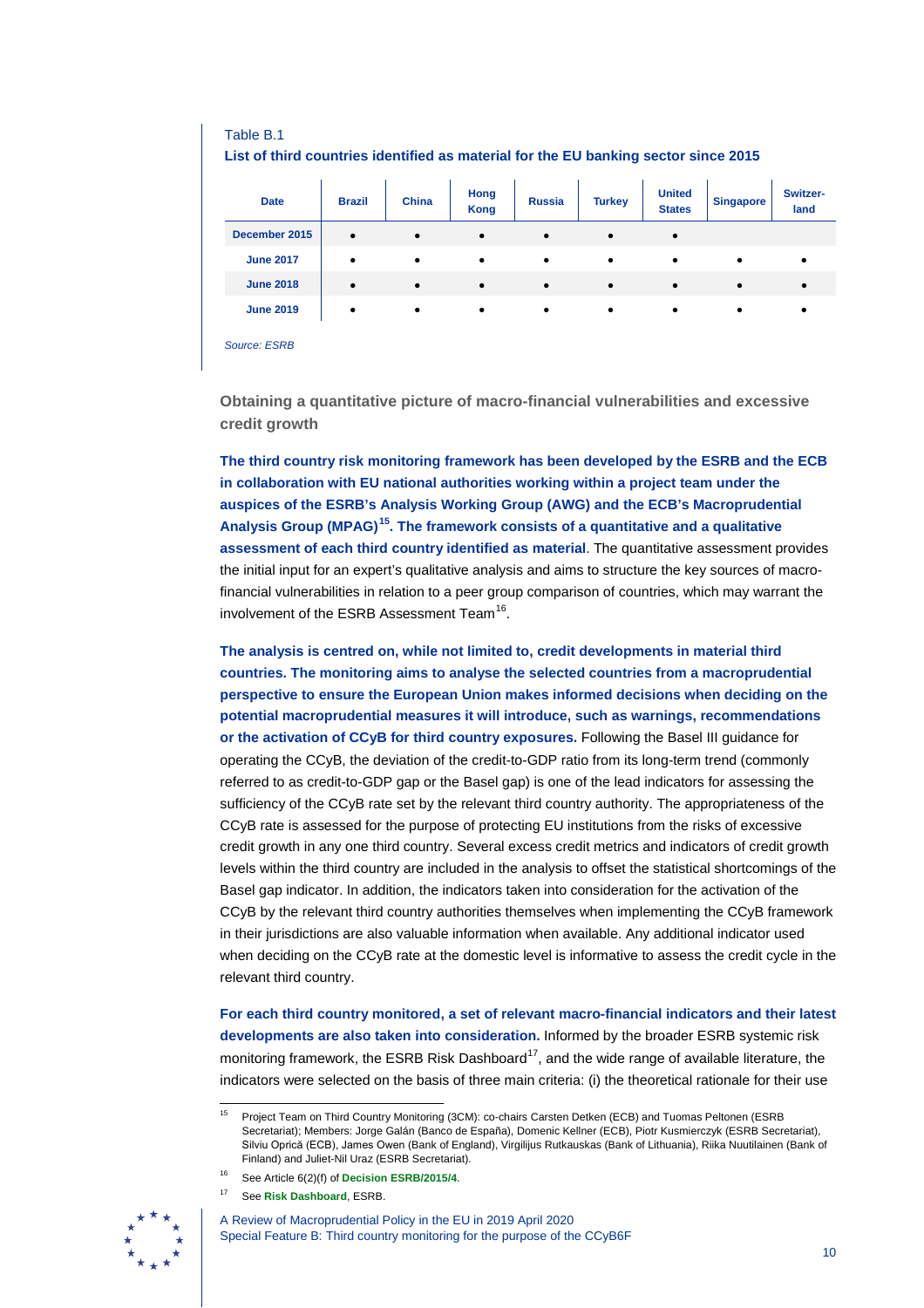as early warning indicators of credit vulnerabilities; (ii) the empirical evidence for their usefulness as early warning indicators of credit vulnerabilities; and (iii) the robustness and availability of data for the countries monitored by the ESRB Secretariat.

**The indicators taken into consideration can be classified into five broader categories: (i) the real economy; (ii) market-based; (iii) real estate; (iv) balance sheet; and (v) private sector indebtedness.** (i) An overview of the broad macroeconomic environment is obtained by looking at changes to GDP, inflation and the unemployment rate. Information about external sustainability is also given due consideration since exchange rate movements and current account imbalances have been well-documented crisis triggers in the past. (ii) Furthermore, equity price indices and interest rate dynamics are some of the financial market environment indicators that are of interest. (iii) Particular attention is paid to real estate market developments given the importance of this sector in triggering the 2007-08 financial crisis. The analysis is complemented by (iv) several banking sector indicators (v) and indicators relating to private sector indebtedness designed to identify any build-up in vulnerabilities.

#### **The analysis involves the consultation of various data sources. Supervisory data provides information on the nature and the concentration of EU banks' exposures towards third**

**countries.** In particular, the ESRB asks for access to the supervisory data collected by the European Banking Authority (EBA) in accordance with Decision EBA/DC/2015/130, aggregated to country level, for the purpose of identifying material third countries in accordance with Decision ESRB/2015/3. As regards macro-financial indicators, national sources are consulted first if and when available. International organisations (e.g. Bank for International Settlements (BIS), International Monetary Fund (IMF) and World Bank) act as additional significant data sources, while market intelligence providers provide valuable data on volatile indices.

#### **Macro-financial and credit indicators used for the quantitative assessment**

- Credit dynamics: year-on-year (y-o-y) nominal broad credit growth, the Basel gap, broad credit to private sector as a percentage of GDP(1Y change), bank credit to private sector as a percentage of GDP (1Y change), credit to non-financial corporations as a percentage of GDP (1Y change), household credit as a percentage of GDP (1Y change);
- Macroeconomic environment: real GDP (y-o-y growth), inflation rate, unemployment rate, real effective exchange rate (REER) (y-o-y growth);
- Financial markets data: nominal equity price index (y-o-y growth), nominal long-term interest rate;
- Real estate market: nominal residential real estate price (y-o-y growth), nominal commercial real estate price (y-o-y growth);
- Banking sector: leverage ratio, CET1 ratio, liquid assets to short term liabilities, return on assets, deposit-to-loan ratio;
- Private sector indebtedness: household debt as a percentage of GDP, non-financial corporate debt as a percentage of GDP, public sector debt as a percentage of GDP.

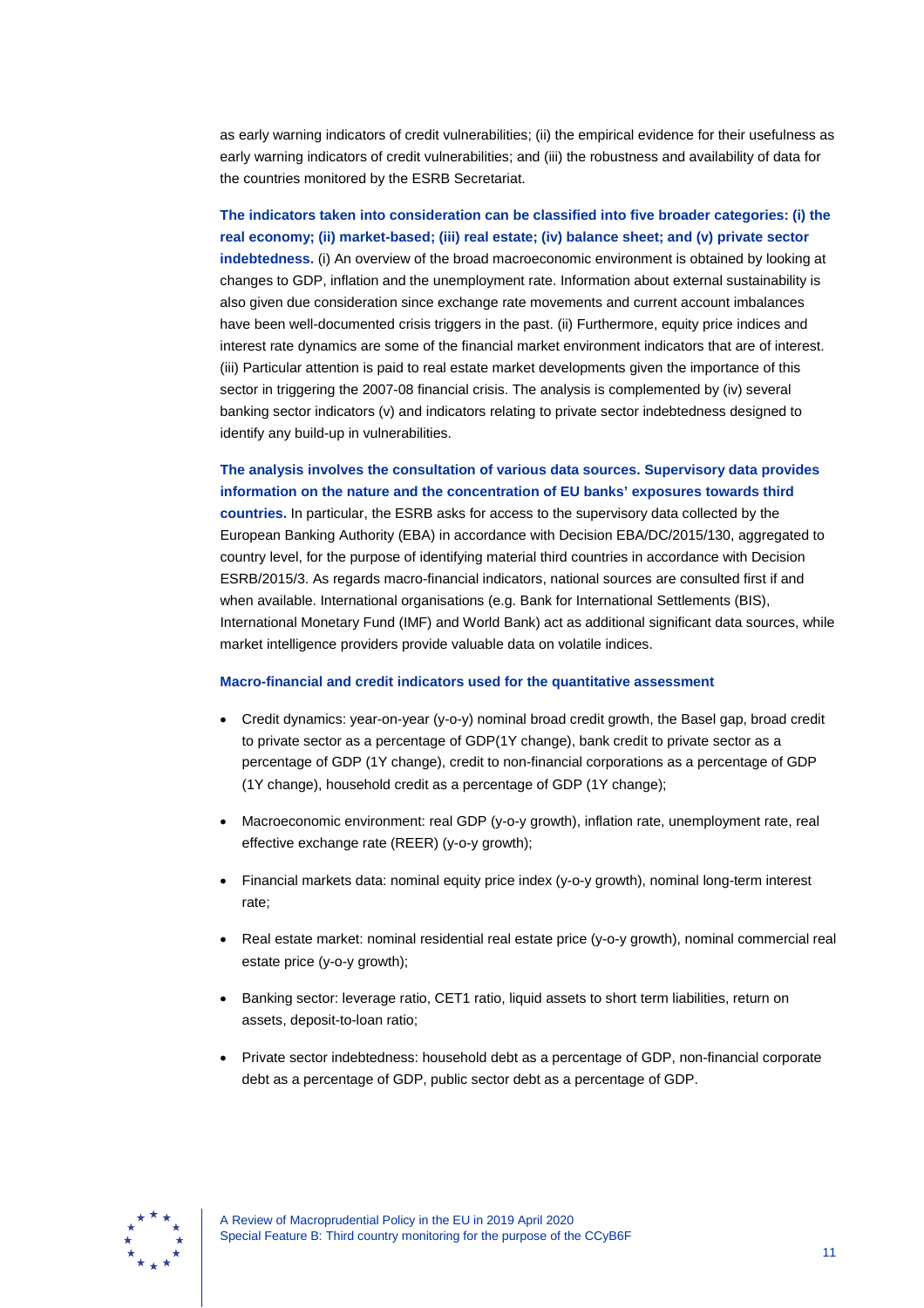**Putting the latest developments observed into historical perspective**

**The analysis is extended by a standardised risk assessment methodology based on two key components: (i) an excess credit growth metric; and (ii) a composite indicator aiming to capture macroeconomic imbalances which may be linked to unsustainable developments.** The split is justified by the need to account for substitution effects that may otherwise occur in linear aggregation models. This makes it possible to identify financial stability risks more precisely and to obtain an insight into the appropriate policy action required in accordance with the legal texts. The design of the composite indicator has been informed by the ECB's newly-developed domestic systemic risk indicator (d-SRI)<sup>[18](#page-11-0)</sup>. The sub-components of the composite indicator have been selected on the basis of their signalling power as assessed in the literature, their availability and the frequency and timeliness of their reporting.

**This two-dimensional approach is represented in the form of a colour-coded risk matrix. The heat map generated identifies four zones based on whether excessive credit and/or abnormal macro-financial vulnerabilities are detected (see Chart B.1).** The thresholds delimiting each zone are calibrated using percentiles of the historical cross-country distributions of the two components. In other words, for each material third country, the last available observation of the credit metric and of the composite indicator is put into perspective with the distribution of these two components over time and across similar countries. A threshold defined as the  $X<sup>th</sup>$ percentile of the historical distribution of the variable Y means that X% of the historical observations of this variable are below or equal to this threshold. Crossing such a threshold can therefore be interpreted as reflecting "abnormal" times or "higher than usual" vulnerabilities.

- The **green area** reflects situations where no significant excess credit or macro-financial imbalances have been detected;
- The **yellow area** reflects situations where credit is not seen as excessive but other imbalances captured by the composite indicator are flagged as significant. This scenario warrants closer qualitative investigation into whether the detected macro-financial vulnerabilities are a risk to the EU;
- The **orange area** reflects situations where credit growth is seen as excessive while other macro-financial imbalances are not at a significant level. This scenario, together with input from the qualitative analysis, would support the decision to activate the Assessment Team;
- The **red area** reflects situations where both excess credit and macro-financial imbalances have been identified. This scenario provides stronger evidence than the orange area of the existing imbalances in the material third country and of the risk to exposed EU banking sectors; together with input from the qualitative analysis, this would support the decision to activate the Assessment Team.

<span id="page-11-0"></span> <sup>18</sup> Developed in line with insights from Detken, C., Fahr, S. and Lang, J.H., (2018) in "**[Predicting the likelihood and severity](https://www.ecb.europa.eu/pub/financial-stability/fsr/special/html/ecb.fsrart201805_2.en.html)  [of financial crises over the medium term with a Cyclical Systemic Risk Indicator](https://www.ecb.europa.eu/pub/financial-stability/fsr/special/html/ecb.fsrart201805_2.en.html)**", Special Feature B, *Financial Stability Review*, May.



A Review of Macroprudential Policy in the EU in 2019 April 2020 Special Feature B: Third country monitoring for the purpose of the CCyB6F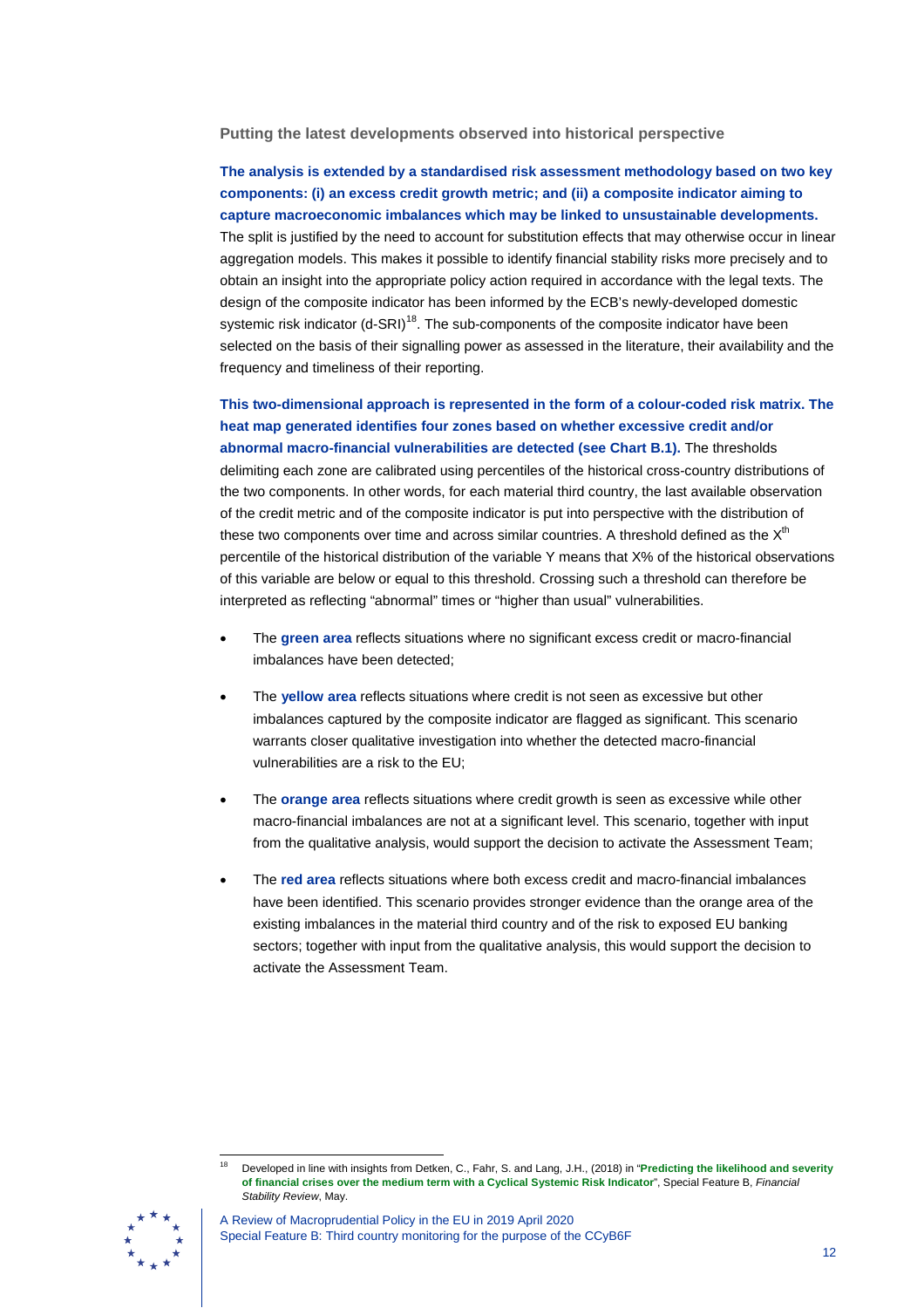

#### **Thresholds and their calibration**

**The thresholds added to each scatter plot are calibrated using the empirical cross-country distributions specific to each of the two categories**. Baseline calibrations are done using the 75th percentile. The 66th and 90th percentile thresholds are also added, however, to provide a measure of statistical certainty of the standardised risk identification. For emerging countries, taking into account the more volatile series and potential data quality issues, the coloured regions for the composite indicator are determined by the 66th percentile instead of the 75th.The 75th and 90th percentile dashed lines are nevertheless also presented as confidence intervals (see Chart B.2).





**A broad set of countries has been taken into consideration to obtain the pooled crosscountry distribution on which the thresholds are calibrated (see Table B.2)**. For the advanced economies pool, the countries have been selected using the IMF's advanced country classification<sup>[19](#page-12-0)</sup> by excluding EEA Member States and applying a constraint that their 2018 share in world GDP at purchasing power parity (PPP) is above 0.05%. Similarly, for emerging market

<span id="page-12-0"></span> <sup>19</sup> Advanced economies are defined on the basis of the advanced country classification in **["Groups and Aggregates](https://www.imf.org/en/Publications/WEO/Issues/2018/09/24/world-economic-outlook-october-2018)  [information"](https://www.imf.org/en/Publications/WEO/Issues/2018/09/24/world-economic-outlook-october-2018)**, *World Economic Outlook*, International Monetary Fund, October 2018.



A Review of Macroprudential Policy in the EU in 2019 April 2020 Special Feature B: Third country monitoring for the purpose of the CCyB6F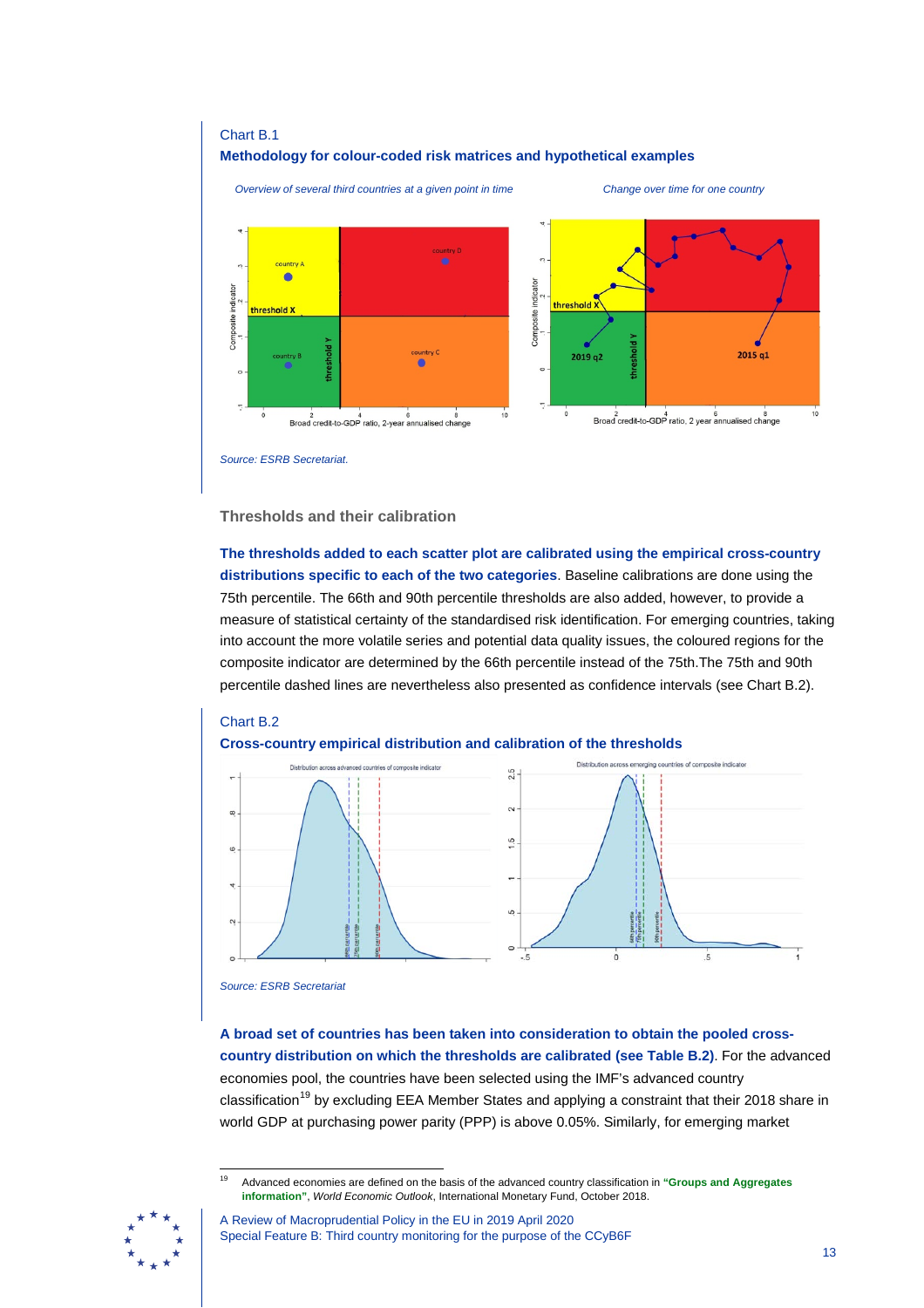economies, a non-advanced and non-low income developing countries group<sup>[20](#page-13-0)</sup> has been defined on the basis of the IMF's classification. Further constraints have been implemented to exclude countries that are experiencing armed conflicts or war,<sup>[21](#page-13-1)</sup> and countries whose 2018 share of world GDP at PPP is below 0.05%.

| Sets of countries used for pooled cross-country distribution calibration                                                                  |                                                                                                                                                                                                                                                                                                                                                                                                                                                                                    |  |  |  |  |  |  |  |
|-------------------------------------------------------------------------------------------------------------------------------------------|------------------------------------------------------------------------------------------------------------------------------------------------------------------------------------------------------------------------------------------------------------------------------------------------------------------------------------------------------------------------------------------------------------------------------------------------------------------------------------|--|--|--|--|--|--|--|
| Set of advanced countries                                                                                                                 | Set of emerging countries                                                                                                                                                                                                                                                                                                                                                                                                                                                          |  |  |  |  |  |  |  |
| Australia, Canada, Hong Kong, Israel, Japan, Korea, Macao,<br>New Zealand, Singapore, Switzerland, Taiwan and the<br><b>United States</b> | Algeria, Angola, Argentina, Azerbaijan, Bahrain, Belarus,<br>Bolivia, Brazil, Chile, China, Colombia, Costa Rica,<br>Dominican Republic, Ecuador, Egypt, Guatemala, India,<br>Indonesia, Iran, Jordan, Kazakhstan, Kuwait, Malaysia,<br>Mexico, Morocco, Oman, Pakistan, Panama, Paraguay,<br>Peru, Philippines, Qatar, Russia, Saudi Arabia, Serbia, South<br>Africa, Sri Lanka, Thailand, Tunisia, Turkey, Turkmenistan,<br>Ukraine, United Arab Emirates, Uruguay and Venezuela |  |  |  |  |  |  |  |

# Table B.2

*Source: ESRB Secretariat.*

**Differentiating the monitoring methodology between advanced and emerging third countries**

**The indicators, which are taken into consideration on the basis of their respective degree of importance in the risk assessment, differ between advanced and emerging economies to take into account the potential differences of the risk channels at play.** The differentiation of the resulting analysis makes it possible to examine the distinct economic and financial developments of the two groups. Past experience and the literature have shown that while emerging market economies (EMEs) typically exhibit fiscal, balance of payment or macroeconomic imbalance issues, advanced economies tend to be less volatile but nevertheless build-up financial imbalances over a longer time period. For instance, the specific EME risk assessment would pay greater attention to vulnerabilities resulting from exchange rate misalignments, since the sudden stop of capital inflows has historically been a major threat to financial stability in emerging countries. An early warning model specific for emerging countries which takes into account different types of crisis (e.g. currency, sovereign or systemic banking crisis) is therefore integrated in the monitoring framework. Lastly, the composite indicator of the standardised risk assessment methodology as well as the thresholds delimiting the colour-coded heat maps are also specific to both advanced and EMEs.

#### **Design of the composite indicator**

**Composite scores for both advanced and emerging countries are calculated as weighted averages of the components at a given point in time.** In both cases, the components (see Table B.3) are standardised by subtracting the sample mean and dividing by the sample standard deviation. For the current account to GDP ratio, the mean is set at zero to make it possible to obtain a clear economic interpretation of the surplus/deficit concept. Both the sample mean and the sample deviation are calculated for a broad set of advanced and emerging economies.

<span id="page-13-1"></span><span id="page-13-0"></span><sup>21</sup> As determined by the US State Department's 2018 Level 4 risk classification: "Do not travel".



A Review of Macroprudential Policy in the EU in 2019 April 2020 Special Feature B: Third country monitoring for the purpose of the CCyB6F

 <sup>20</sup> Please refer to the October 2018 issue of the IMF's World Economic Outlook (Groups and Aggregates information), and to the report entitled "**[Macroeconomic Developments and Prospects in Low-Income Developing Countries](https://www.imf.org/en/Publications/Policy-Papers/Issues/2018/03/22/pp021518macroeconomic-developments-and-prospects-in-lidcs)**", IMF, March 2018.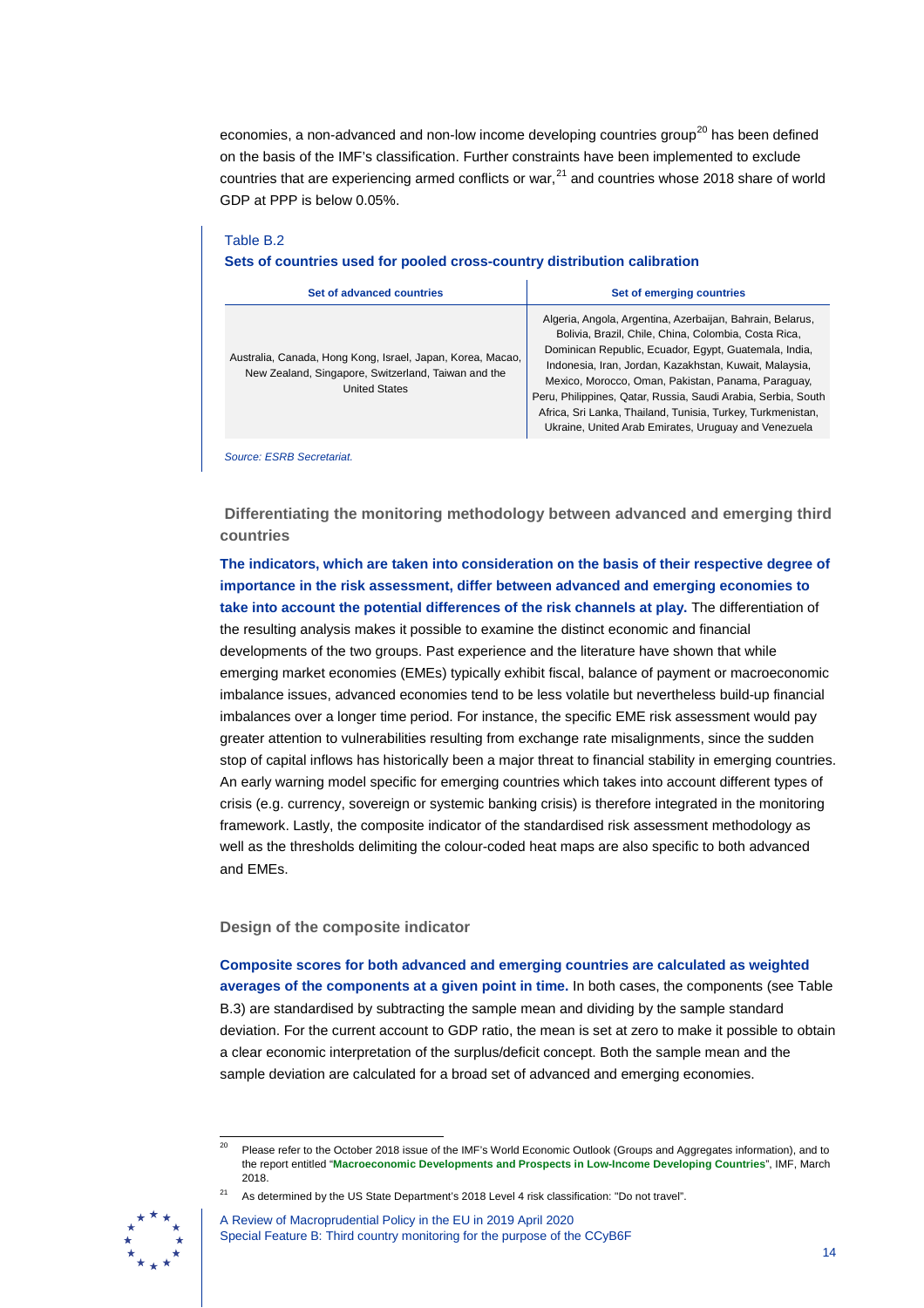#### Table B.3 **Components of the composite indicator**

| A real equity price index<br>The sovereign debt-to-GDP ratio<br>The residential real estate price to income ratio<br>Current account to GDP ratio<br>The debt service coverage ratio<br>An equity price index<br>The current account to GDP ratio (split into its<br>۰<br>A residential property price index | Advanced economies' composite                    | <b>Emerging economies' composite</b> |
|--------------------------------------------------------------------------------------------------------------------------------------------------------------------------------------------------------------------------------------------------------------------------------------------------------------|--------------------------------------------------|--------------------------------------|
| asymmetry between deficit and surplus in relation to<br>The real effective exchange rate<br>$\overline{\phantom{0}}$<br>financial vulnerability build-up)                                                                                                                                                    | surplus and deficit component to account for the |                                      |

*Source: ESRB Secretariat.*

#### **Apart from the choice of components, the weighting schemes of composite scores for**

**advanced and emerging countries differ** to take into account the fact that the sources of risk between advanced and emerging sets may differ in amplitude owing, inter alia, to greater volatility of macro-financial series; this difference also fully incorporates the insights of the financial stability literature. For advanced economies, the weighting scheme is calibrated using an early warning exercise on a sample of euro area countries experiencing financial distress events, used as a proxy for advanced regions given the euro area's development features. For EMEs, the composite score is computed using an equal-weights approach. This choice was motivated by the inconclusive message given by the literature on this methodological aspect which was reinforced by existing data issues for those countries. In conclusion, it was decided that an overly complex weighting scheme could distort the signalling power of the composite indicator for emerging economies where greater heterogeneity exists.

#### Chart B.3



#### **Change in the composite indicator over time – hypothetical examples for advanced and emerging third countries**

*Source: ESRB Secretariat*

#### **Including country-specific narrative**

**A country-specific qualitative assessment is also carried out. This provides a broader picture of the economic situation in each third country and underpins the standardised quantitative assessment.** Country experts (from the European Central Bank's Directorate General International & European Relations) who monitor the macro-dynamics and latest market developments on a regular basis are consulted to obtain a more precise and up-to-date overview of the country's situation. Input from experts makes it possible to deal with data availability concerns and reporting delays, especially for emerging countries where the economic outlook can be more

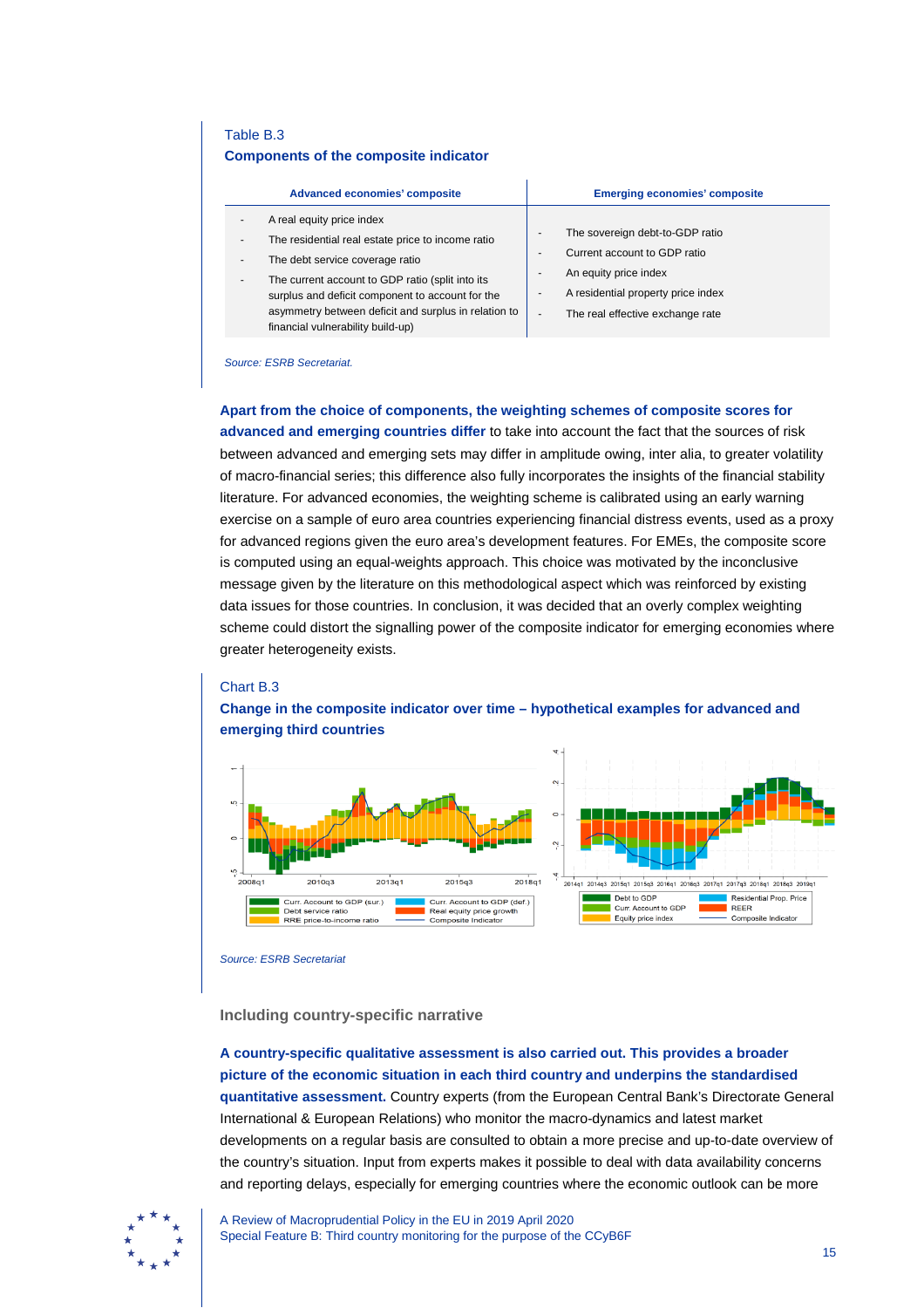subject to political uncertainty. The quantitative assessment is then put into context by considering the overall macro-financial environment as well as the macroeconomic outlook of each third country. The key financial stability risks, potential triggers, transmission channels and current vulnerabilities are also taken into consideration. Other points of interest for the purpose of monitoring include the credit development narrative together with the overview of countercyclical macroprudential actions already implemented by the respective national authorities. This information is crucial to determine whether cyclical risks in third countries are sufficiently tackled by domestic measures or whether there is a need for a coordinated EU policy response.

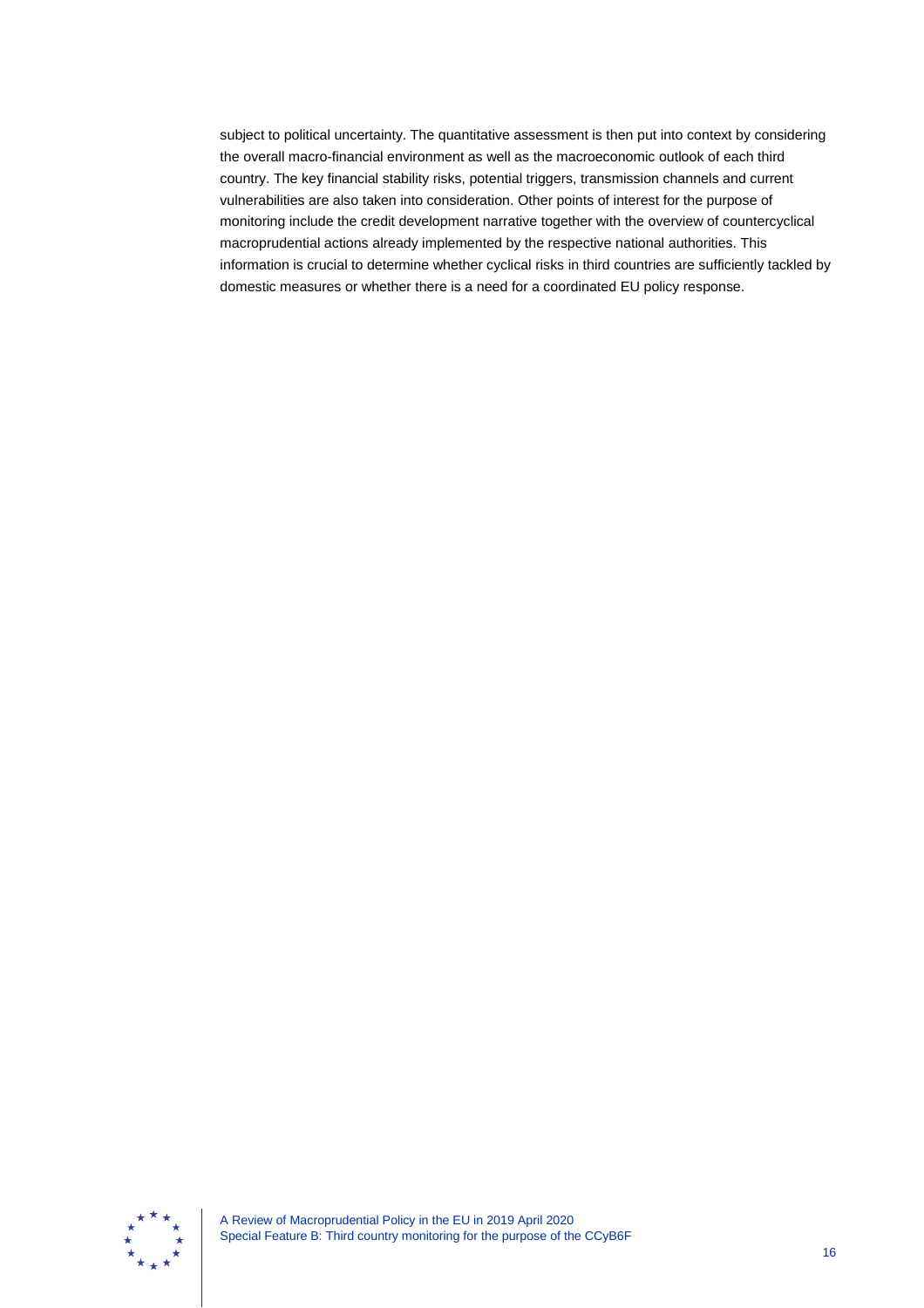#### **References**

Ahuja, A., Wiseman,K. and Syed, M.H. (June 2017), "Assessing Country Risk: Selected Approaches*", IMF Technical Notes and Manuals.*

Berg, A.,, Borensztein, E. and Pattillo, C. (2005), "Early warning systems: How have they worked in practice?", *IMF Staff Papers*, Vol. 52, No. 3, pp. 462-502.

Berg, A. and Pattillo, C. (1999), "Predicting currency crises: The indicators approach and an alternative", *Journal of International Money and Finance*, No 18, pp. 561-586.

Bussiere, M. and Fratzscher, M. (2006), "Towards a new early warning system of financial crises", *Journal of International Money and Finance*, Vol. 25, pp. 953-973, October.

Bussiere, M. and Fratzscher, M. (2002), "Towards a new early warning system of financial crises", *Working Paper Series*, No 145, ECB, Frankfurt am Main, May.

Detken, C., Fahr, S. and Hannes Lang, J. (2018), "Predicting the likelihood and severity of financial crises over the medium term with a Cyclical Systemic Risk Indicator (CSRI)", *Financial Stability Review*, , Special Feature B, pp. 164-176, ECB, Frankfurt am Main, May.

Fisher, J. and Rachel, L. (2017), "Assessing vulnerabilities to financial shocks in some key global economies", *Journal of Risk Management in Financial Institutions*, Vol.10, No. 1, pp. 12-35.

Frankel, J.A. and Rose, A.K. (1996), "Currency crashes in emerging markets: an empirical treatment", *International Finance Discussion Papers*, No. 534, pp. 1-28, Board of Governors of the Federal Reserve System (U.S.).

Hawkins, J.R. and Klau, M. (2000), "Measuring potential vulnerabilities in emerging market economies", *Working Papers*, No. 91, Bank for International Settlements.

International Monetary Fund (2018), "Macroeconomic Developments and Prospects in Low-Income Developing Countries", Annex 1, pp. 62-68*, IMF Policy Paper,* March*.*

Joint Research Centre of the European Commission, et al. (2008), "Handbook on constructing composite indicators: methodology and user guide", *OECD Publishing.*

Kaminsky,G., Lizondo, S. and Reinhart, C.M. (1998), "Leading indicators of currency crises", *IMF Staff Papers*, Vol. 45, No. 1, pp. 1-48.

Kaminsky,G.L. and Reinhart,C.M. (1999), "The Twin Crises: The causes of Banking and Balanceof-Payments Problems", *American Economic Review*, Vol. 89, No. 3, pp. 473-500, June.

Laeven,L. and Valencia,F. (2012), "Systemic Banking Crises Database: An Update", *IMF Working Paper* WP/12/163.

Lo Duca,M. and Peltonen, T.A. (2012), "Assessing systemic risks and predicting systemic events", *Journal of Banking & Finance*, No. 37, pp. 2183-2195.

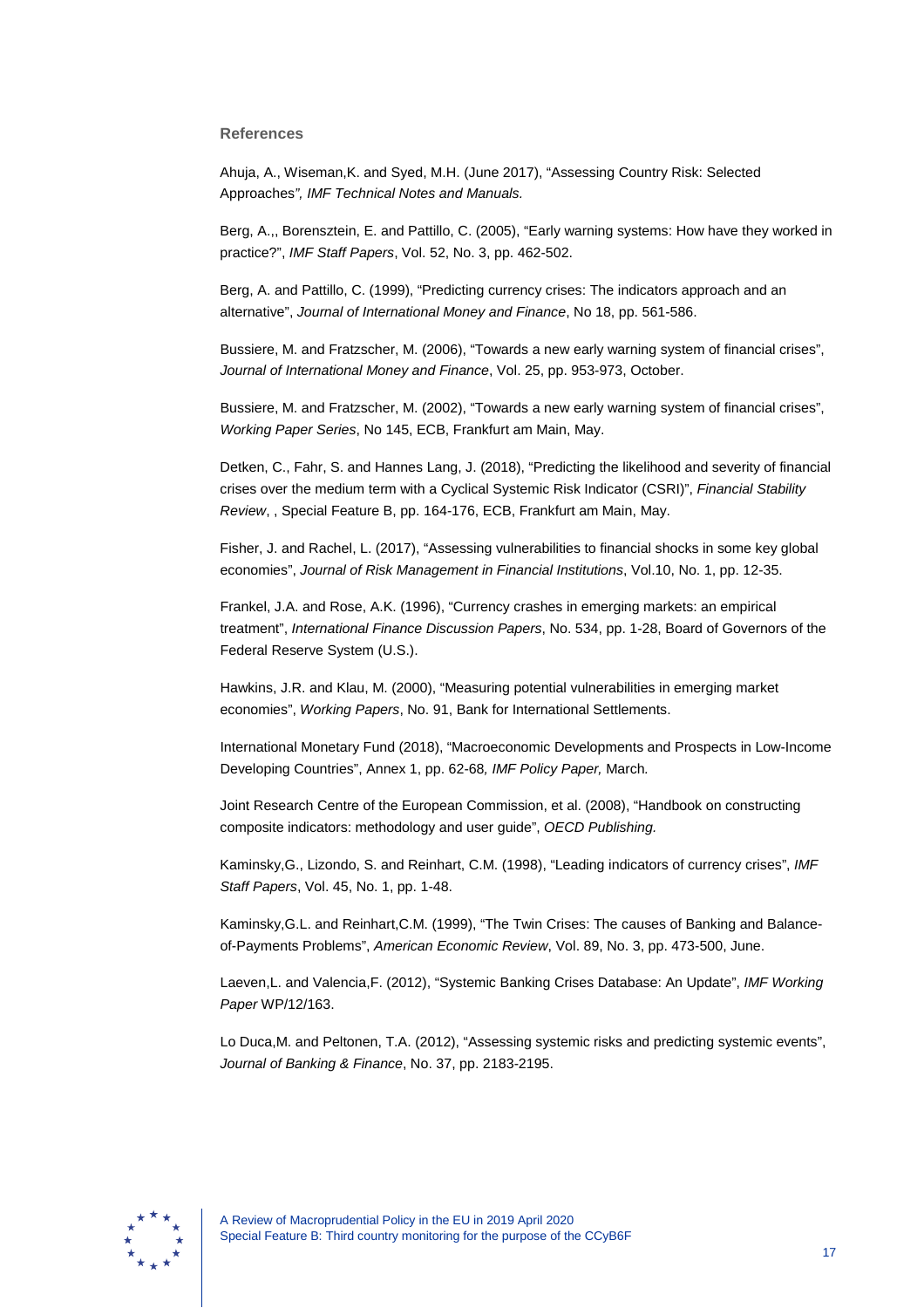<span id="page-17-0"></span>Special Feature C: Framework for assessing cross-border spillover effects of macroprudential policy measures<sup>[22](#page-17-3)</sup>

## <span id="page-17-1"></span>C.1 Introduction

**Macroprudential measures implemented by national authorities may have cross-border repercussions.** Macroprudential policy measures within the EU are generally designed to address specific, systemic, financial stability risks in national jurisdictions, including those stemming from specific sectors or even individual financial institutions.

#### **Macroprudential policy cross-border spillovers are often positive as they increase the resilience of the financial sector, thus reducing the impact of systemic crises.**

Macroprudential policy targets the resilience of the financial sector and contributes to macroeconomic stability by containing credit booms and by reducing the impact of shocks on the provision of credit to the economy. By reducing vulnerabilities and building resilience, macroprudential policy reduces the probability of the emergence of systemic crises in the domestic economy which, if they were to materialise, could also have negative implications for foreign countries through trade and financial linkages.

#### **However, domestic macroprudential policies may also have unintended cross-border**

**effects.** Due to substantial cross-border financial intermediation activities within the EU financial system and beyond, a macroprudential policy that targets the activity of domestic financial institutions will often entail reactions owing to regulatory arbitrage and risk management decisions of foreign financial institutions and/or domestic institutions operating abroad, which may in turn have implications for broader trade and economic activities. Some of these responses may give rise to unintended consequences through excessive reductions in financial intermediation and/or circumvention of the policy measures via leakages to institutions not targeted by the policy.

#### **Policy instruments should therefore be designed to reap the benefits of positive spillovers in terms of enhanced financial stability, while also seeking to limit potential negative**

**spillovers.** Ensuring effectiveness and consistency of macroprudential policy in the EU requires policymakers to give due consideration to the cross-border effects of macroprudential policy measures adopted by national authorities and to take into account other countries' macroprudential settings when adopting their own macroprudential policies, or when warranted, to adopt suitable reciprocating macroprudential policy measures.<sup>[23](#page-17-2)</sup>

#### **This special feature presents a newly-developed framework for the use of national authorities in the EU to assess the cross-border spillover effects of macroprudential measures.** To ensure that considerations on cross-border spillover effects are based on consistent

<sup>23</sup> As stipulated in **[Recommendation ESRB/2015/2](https://www.esrb.europa.eu/pub/pdf/recommendations/2015/ESRB_2015_2.en.pdf)**.



<span id="page-17-3"></span><span id="page-17-2"></span>

<sup>&</sup>lt;sup>22</sup> Prepared by Christoffer Kok (ECB). The special feature is based on the work of the Eurosystem Financial Stability Committee's Task Force on Spillover Effects of macroprudential measures (TFSE). The TFSE was constituted in so-called extended composition format, implying that all EU member states (and not only those within the Banking Union) were represented, including the ESRB Secretariat. The TFSE was co-chaired by Christoffer Kok (ECB) and Dennis Reinhardt (Bank of England).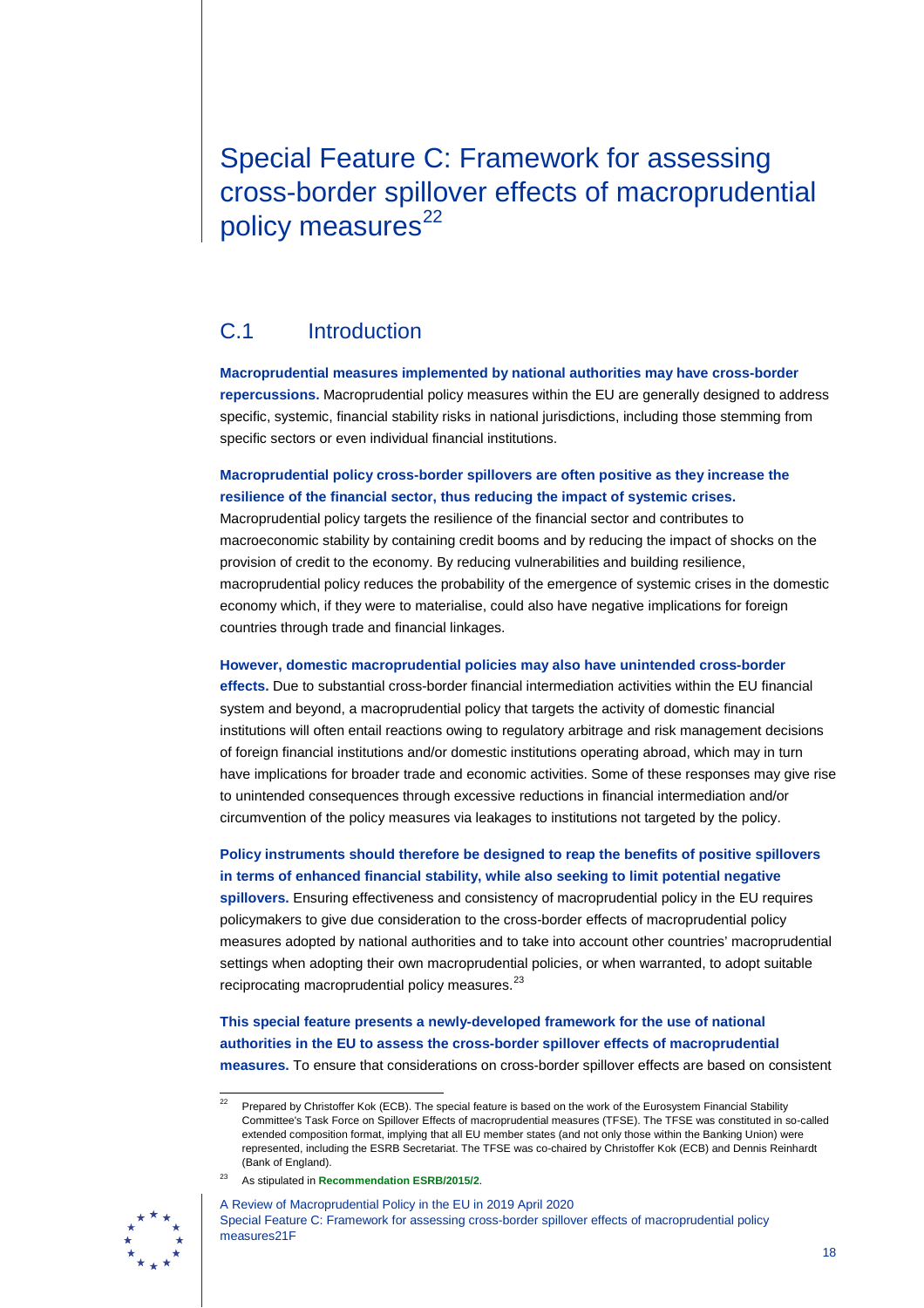analytical approaches across the EU countries, the Eurosystem Financial Stability Committee's (FSC) Task Force on Spillover Effects (TFSE) has devised a best practice framework for the analysis and assessment of cross-border spillover effects resulting from the activation of national macroprudential measures.<sup>[24](#page-18-1)</sup> The framework is meant to serve as a starting point for national designated authorities (NDAs) and national competent authorities (NCAs) when assessing and monitoring cross-border spillover effects in the context of activations of macroprudential measures.<sup>[25](#page-18-2)</sup> While the harmonised framework should serve as a starting point, NDAs/NCAs may want to employ complementary analytical tools tailored to country-specific circumstances. Finally, the proposed framework should help inform deliberations on cross-border spillover effects and reciprocity agreements at the EU-wide level under the ESRB umbrella.

**This special feature is structured as follows.** First, some concepts of the main cross-border transmission channels will be described. Second, the FSC framework will be described, focusing on the extensive recommended Indicator List and then on the so-called Empirical Benchmark tool. Third, some considerations on existing reciprocity arrangements are presented.

## <span id="page-18-0"></span>C.2 Concepts

**Macroprudential measures may induce cross-border spillover effects through a variety of transmission channels.** The starting point of the conceptual framework presented in this special feature is Chapter 11 of the ESRB Handbook. Accordingly, it follows the same definitions of crossborder spillover effects. Hence, a country activating a macroprudential policy is referred to as the domestic economy (country d), and other countries which are potentially affected by the policy are referred to as foreign economies (country f).

**Cross-border spillover effects can be channelled through: (i) an "inward" transmission channel; and (ii) an "outward" transmission channel.** Inward and outward cross-border spillover effects refer to the direction in which domestic macroprudential policies interact with foreign economies and institutions. Figure C.1 provides a highly stylised picture of the different transmission channels and the main types of institutions involved.

<sup>25</sup> The framework focuses on the cross-border spillover effects arising due to activated macroprudential measures. Accordingly, it does not explicitly consider systemic risk spillover effects from domestic financial systems to other countries due to macroprudential policy inaction by domestic authorities.



<span id="page-18-2"></span><span id="page-18-1"></span>

 <sup>24</sup> The FSC framework is explained in more detail in "**[Framework to assess cross-border spillover effects of](https://www.ecb.europa.eu/pub/pdf/other/ecb.200428_framework_to_assess_cross-border_spillovers_of_macroprudential_policies%7E72576c7b4e.en.pdf?2a890b6a78ea5c6481772c8a937a8852)  [macroprudential policies](https://www.ecb.europa.eu/pub/pdf/other/ecb.200428_framework_to_assess_cross-border_spillovers_of_macroprudential_policies%7E72576c7b4e.en.pdf?2a890b6a78ea5c6481772c8a937a8852)**", Financial Stability Committee, ECB, April 2020. The report is accompanied by a more extensive paper surveying the literature on cross-border spillovers and national practices in assessing those within the EU; see Kok, C. and Reinhardt, D. (eds.), "Cross-border spillover effects of macroprudential policies: A conceptual framework", *Occasional Paper Series*, ECB, forthcoming. The FSC Task Force worked in close collaboration with the relevant ESRB fora.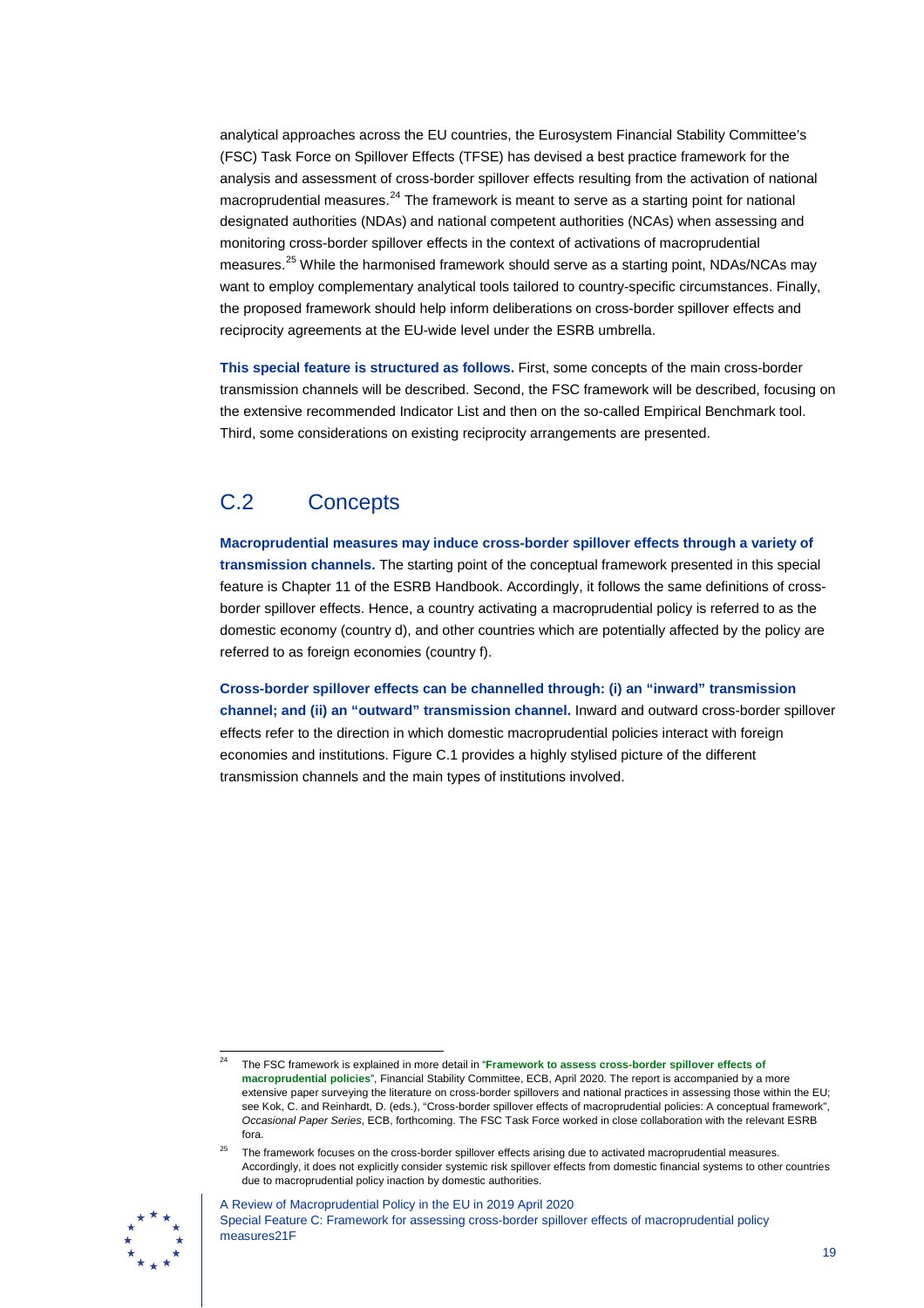

*Source: "Framework to assess cross-border spillovers of macroprudential policies", Financial Stability Committee, ECB, March 2020.*

## **Inward transmission of cross-border spillover effects refers to the effects of domestic macroprudential policies on the domestic economy (d) related to the actions of entities headquartered in foreign economies (f).** The inward transmission of domestic macroprudential policy describes how domestic regulation affects foreign affiliates (bank branches or subsidiaries) located in the domestic country, e.g. through "leakages" or "waterbed" effects, whereby activities migrate to entities not covered by the macroprudential measure. It also describes how domestic regulation affects the direct cross-border activity of foreign institutions in the domestic market. Thus, inward transmission of cross-border spillovers may occasionally reflect circumvention of the targeted national macroprudential measure and may render it less effective.

**Outward transmission of cross-border spillover effects refers to the effects of domestic policies (d) on other foreign economies (f) and also, from the opposite perspective, the effect of foreign policies (f) on the domestic economy (d).** The outward transmission of domestic macroprudential policy is related, but not restricted to, the international activities of domestic banking groups. Unintended outward effects of a policy may be channelled through the subsidiaries and branches of domestic banking groups operating in a foreign country or direct cross-border lending, or more indirectly through the impact on real activity and involving international trade channels.

#### **Findings from the empirical literature suggest that cross-border spillover effects can be**

**meaningful.** Although the evidence is somewhat mixed, in general it suggests that both inward and outward spillovers can be material (see Chart C.1). The magnitude and direction of the effects are nevertheless found to depend on the specific circumstances. In terms of inward spillovers, there is relatively solid evidence of the presence of leakages of domestic macroprudential measures, particularly through foreign branches not covered by the implementation of domestic policy. This provides a solid case for setting up policy reciprocity frameworks among highly integrated economies and financial systems, such as the EU. Outward spillover effects are also found to be present in most studies, with the effects on lending varying across instruments, bank balance sheet

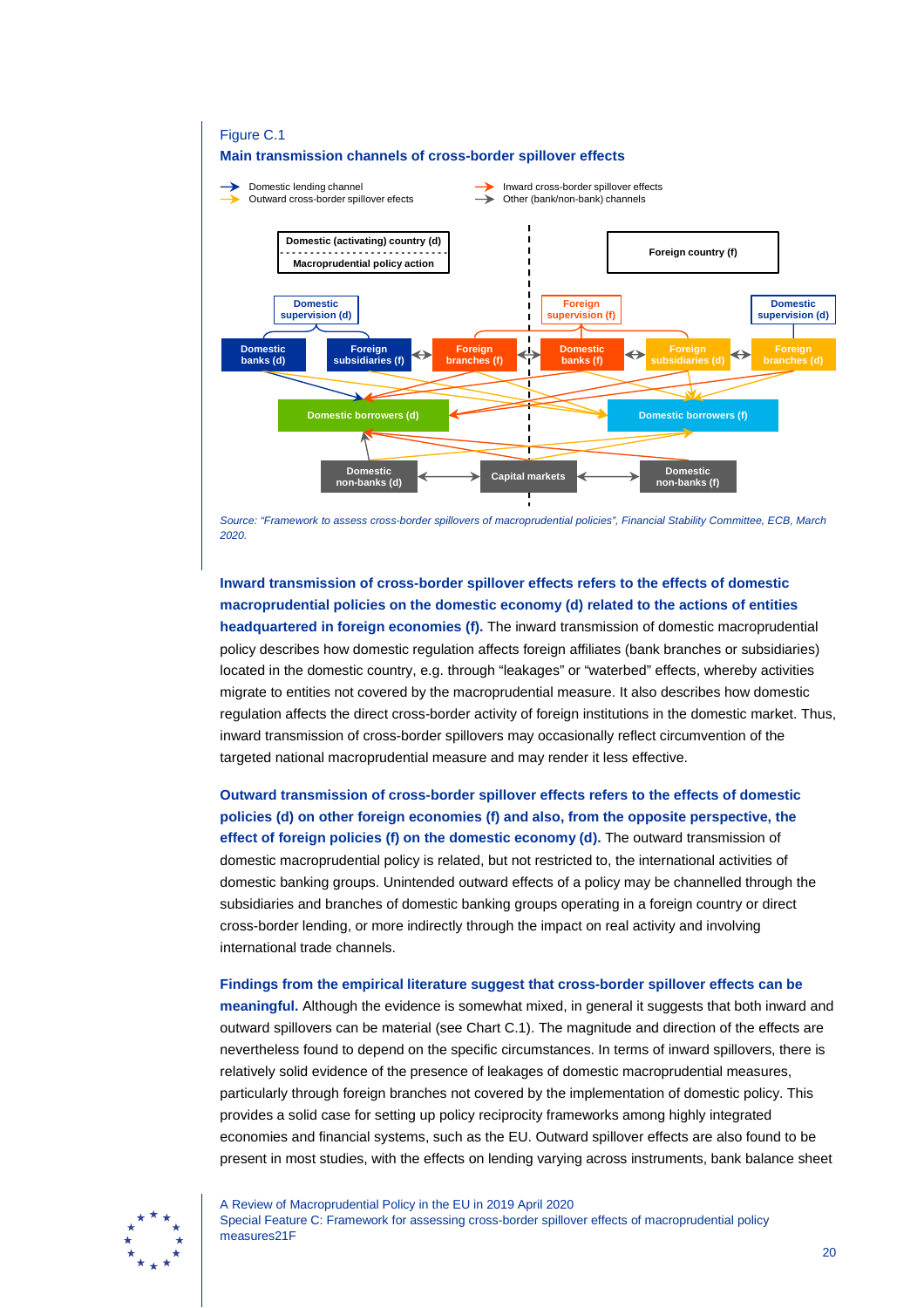characteristics and the nature of banks' relationships abroad (e.g. whether it is a core part of their business or more like an ancillary business line).

#### Chart C.1

#### **Cross-border spillover effects according to the empirical literature across different transmission channels and macroprudential instruments**



*Source: "Framework to assess cross-border spillovers of macroprudential policies", Financial Stability Committee, ECB, February 2020.*

**Focusing on retail lending activity, material cross-border activity tends to be concentrated in specific areas of the EU.** As regards retail lending by banks, most EU countries' banking sectors tend to have a strong home bias. In certain EU regions, however, strong cross-border activity has been observed through either bank ownership or exposures, such as among the Baltic and Nordic states, France and the Benelux countries, between Greece and Cyprus, Spain and Portugal, the UK and Ireland, and between Austria and many central and eastern European countries (see Table C.1).

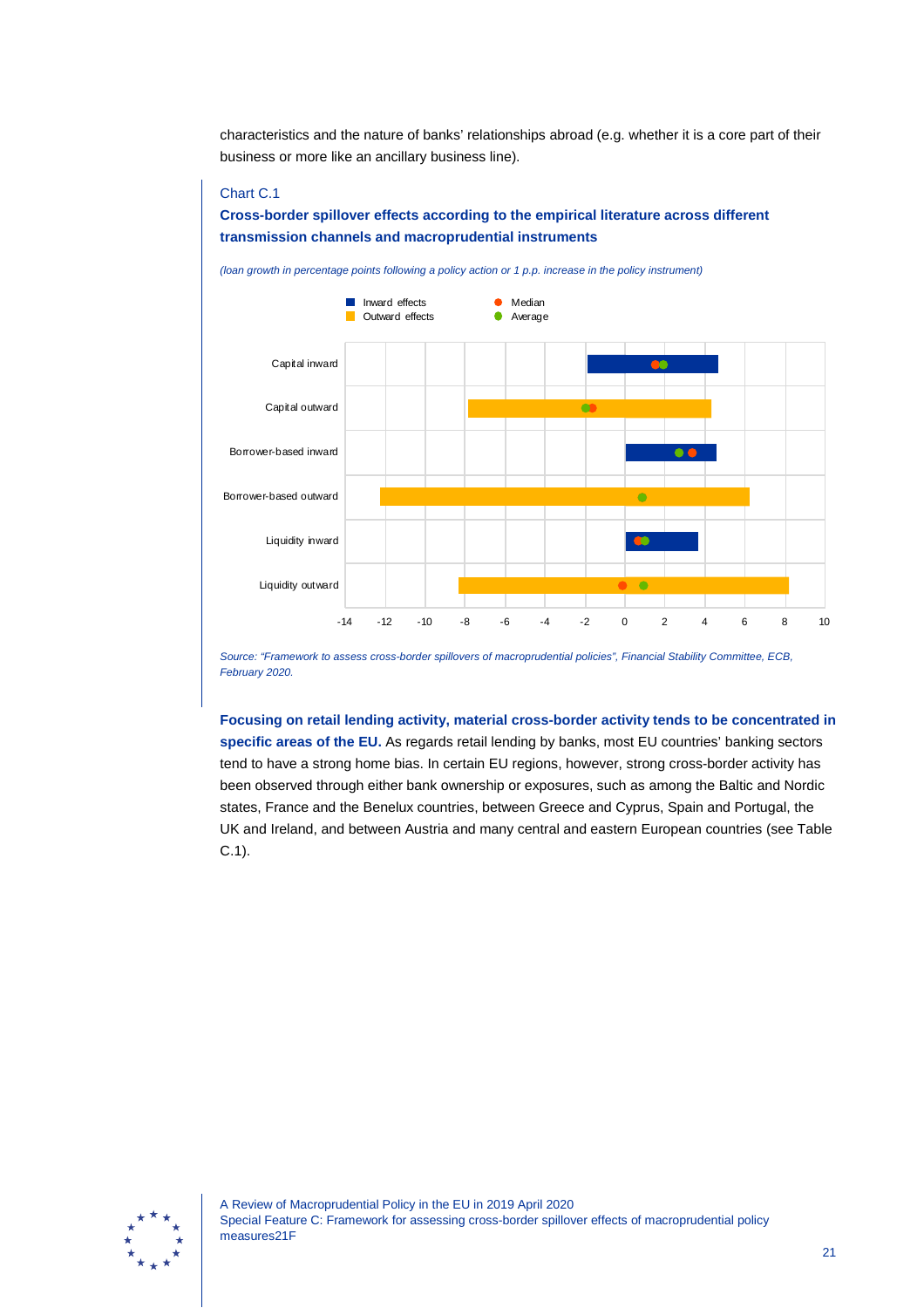Table C.1

**Matrix of cross-border credit provision among EU countries (share of total credit in country column of banks in the sample from country row)**

| From\To        | AT    | <b>BE</b> | CY    | <b>DE</b> | EE.   | ES    | FI    | <b>FR</b> | <b>GR</b> | IE    | IT    | LT    | LU    | LV    | <b>MT</b> | <b>NL</b> | PT    | SI    | <b>SK</b> | <b>UK</b> | <b>SE</b> | <b>PL</b> |
|----------------|-------|-----------|-------|-----------|-------|-------|-------|-----------|-----------|-------|-------|-------|-------|-------|-----------|-----------|-------|-------|-----------|-----------|-----------|-----------|
| <b>AT</b>      | 74.64 | 0.25      | 1.83  | 0.84      | 0.01  | 0.23  | 0.29  | 0.20      | 0.10      | 0.66  | 0.18  | 0.44  | 0.62  | 0.39  | 1.08      | 0.42      | 0.09  | 14.78 | 37.63     | 0.34      | 0.15      | 1.21      |
| <b>BE</b>      | 0.38  | 45.39     | 0.06  | 0.75      | 0.01  | 0.80  | 0.38  | 1.20      | 0.06      | 4.20  | 1.29  | 0.08  | 2.02  | 0.46  | 0.53      | 1.83      | 1.53  | 0.74  | 12.59     | 1.42      | 0.13      | 0.37      |
| CY             | 0.01  | 0.01      | 66.30 | 0.09      | 0.00  | 0.00  | 0.00  | 0.01      | 0.13      | 0.02  | 0.01  | 0.00  | 0.01  | 0.01  | 0.03      | 0.01      | 0.00  | 0.00  | 0.00      | 0.01      | 0.00      | 0.00      |
| DE             | 6.52  | 3.09      | 4.07  | 85.24     | 1.05  | 2.88  | 3.83  | 2.96      | 0.89      | 7.30  | 3.53  | 0.62  | 15.00 | 2.59  | 4.28      | 4.48      | 2.74  | 2.37  | 3.02      | 4.66      | 2.74      | 7.99      |
| EE             | 0.00  | 0.00      | 0.00  | 0.00      | 81.03 | 0.00  | 0.03  | 0.00      | 0.00      | 0.00  | 0.00  | 1.32  | 0.00  | 0.96  | 0.00      | 0.00      | 0.00  | 0.00  | 0.00      | 0.00      | 0.06      | 0.00      |
| ES             | 0.63  | 0.75      | 0.05  | 1.03      | 0.05  | 86.73 | 1.03  | 1.39      | 0.16      | 1.61  | 1.93  | 0.10  | 2.28  | 0.05  | 4.95      | 0.85      | 30.92 | 0.03  | 0.25      | 10.76     | 0.27      | 7.23      |
| <b>FI</b>      | 0.12  | 0.26      | 1.25  | 0.20      | 14.16 | 0.03  | 69.83 | 0.10      | 0.02      | 0.20  | 0.01  | 17.65 | 1.04  | 17.11 | 0.66      | 0.20      | 0.03  | 0.03  | 0.02      | 0.20      | 11.46     | 0.04      |
| <b>FR</b>      | 1.54  | 28.24     | 2.14  | 3.25      | 0.55  | 3.52  | 1.90  | 90.29     | 1.11      | 6.70  | 13.24 | 0.14  | 42.53 | 0.07  | 4.45      | 3.90      | 4.48  | 10.54 | 2.33      | 4.66      | 1.46      | 7.39      |
| <b>GR</b>      | 0.01  | 0.00      | 13.77 | 0.02      | 0.00  | 0.01  | 0.00  | 0.02      | 96.05     | 0.00  | 0.02  | 0.00  | 0.25  | 0.00  | 0.40      | 0.01      | 0.02  | 0.00  | 0.00      | 0.24      | 0.00      | 0.00      |
| IE             | 0.25  | 0.42      | 0.16  | 0.30      | 0.04  | 0.30  | 0.19  | 0.40      | 0.24      | 58.90 | 0.08  | 0.09  | 0.54  | 0.01  | 0.18      | 0.75      | 0.23  | 1.41  | 0.46      | 2.02      | 0.31      | 0.10      |
| $^{\text{IT}}$ | 12.99 | 0.93      | 2.96  | 3.15      | 0.45  | 2.25  | 0.42  | 0.84      | 0.60      | 0.99  | 77.95 | 1.27  | 3.25  | 2.34  | 2.16      | 0.85      | 0.58  | 15.31 | 24.18     | 1.05      | 0.12      | 0.72      |
| LT             | 0.00  | 0.00      | 0.00  | 0.00      | 0.42  | 0.00  | 0.00  | 0.00      | 0.00      | 0.01  | 0.00  | 72.47 | 0.00  | 0.38  | 0.00      | 0.00      | 0.00  | 0.05  | 0.01      | 0.00      | 0.08      | 0.01      |
| LU             | 0.15  | 0.52      | 0.20  | 0.11      | 0.06  | 0.14  | 0.17  | 0.23      | 0.01      | 0.28  | 0.06  | 0.36  | 18.61 | 0.11  | 0.29      | 0.28      | 0.15  | 0.18  | 0.29      | 0.33      | 0.33      | 0.18      |
| LV             | 0.02  | 0.01      | 0.17  | 0.00      | 1.10  | 0.00  | 0.01  | 0.00      | 0.01      | 0.02  | 0.00  | 3.35  | 0.02  | 71.82 | 0.02      | 0.01      | 0.01  | 0.00  | 0.02      | 0.01      | 0.04      | 0.01      |
| <b>MT</b>      | 0.04  | 0.05      | 0.02  | 0.02      | 0.04  | 0.01  | 0.03  | 0.03      | 0.02      | 0.04  | 0.02  | 0.03  | 0.07  | 0.16  | 71.58     | 0.04      | 0.01  | 0.07  | 0.02      | 0.06      | 0.03      | 0.03      |
| <b>NL</b>      | 1.59  | 19.19     | 3.52  | 3.12      | 0.13  | 1.93  | 2.15  | 1.18      | 0.26      | 2.32  | 1.16  | 0.10  | 6.20  | 0.56  | 2.90      | 84.42     | 0.82  | 0.17  | 1.34      | 1.78      | 0.65      | 5.51      |
| <b>PT</b>      | 0.04  | 0.06      | 0.00  | 0.04      | 0.02  | 0.60  | 0.03  | 0.11      | 0.08      | 0.11  | 0.21  | 0.01  | 0.23  | 0.14  | 0.24      | 0.09      | 57.91 | 0.00  | 0.02      | 0.06      | 0.03      | 2.94      |
| SI             | 0.06  | 0.04      | 0.01  | 0.01      | 0.01  | 0.01  | 0.04  | 0.01      | 0.00      | 0.04  | 0.01  | 0.21  | 0.04  | 0.28  | 0.00      | 0.03      | 0.01  | 49.09 | 0.14      | 0.01      | 0.01      | 0.03      |
| <b>SK</b>      | 0.00  | 0.00      | 0.63  | 0.00      | 0.00  | 0.00  | 0.00  | 0.00      | 0.00      | 0.01  | 0.00  | 0.00  | 0.03  | 0.00  | 0.38      | 0.00      | 0.00  | 0.03  | 12.50     | 0.00      | 0.00      | 0.04      |
| <b>UK</b>      | 0.00  | 0.00      | 0.00  | 0.03      | 0.00  | 0.00  | 0.00  | 0.49      | 0.00      | 11.00 | 0.00  | 0.00  | 0.00  | 0.00  | 0.06      | 0.01      | 0.00  | 0.00  | 0.00      | 70.77     | 0.00      | 0.00      |
| <b>SE</b>      | 0.11  | 0.14      | 0.18  | 0.38      | 0.77  | 0.02  | 13.37 | 0.07      | 0.00      | 0.20  | 0.01  | 1.50  | 1.17  | 1.59  | 2.34      | 0.51      | 0.04  | 0.01  | 0.00      | 1.16      | 81.78     | 0.10      |
| <b>PL</b>      | 0.00  | 0.00      | 0.00  | 0.00      | 0.00  | 0.00  | 0.00  | 0.00      | 0.00      | 0.00  | 0.00  | 0.00  | 0.00  | 0.00  | 0.00      | 0.00      | 0.00  | 0.00  | 0.00      | 0.00      | 0.00      | 65.76     |
| <b>Other</b>   | 0.90  | 0.63      | 2.68  | 1.42      | 0.08  | 0.54  | 6.30  | 0.44      | 0.28      | 5.38  | 0.30  | 0.26  | 6.08  | 0.97  | 3.47      | 1.33      | 0.43  | 5.18  | 5.19      | 0.47      | 0.32      | 0.36      |
| <b>Total</b>   | 100   | 100       | 100   | 100       | 100   | 100   | 100   | 100       | 100       | 100   | 100   | 100   | 100   | 100   | 100       | 100       | 100   | 100   | 100       | 100       | 100       | 100       |

*Sources: ECB and ECB calculations based on COREP reporting. Reference date is Q4 2018.*

*Notes: The values were calculated using supervisory data at the highest level of consolidation of about 430 banks supervised by the SSM including SIs and LSIs. This implies that credit provided to country "X" by a subsidiary of a bank resident in country "Y" is accounted for as cross-border credit. The total credit of each country is calculated as the sum of the credit from the individual countries, meaning that the total credit does not include credit from banks in non-EU countries, unless these banks have a subsidiary under SSM supervision (in this case the credit is included under the "Other" country).*

**The potential for cross-border spillovers may be more prevalent in banking sectors with a strong presence of foreign subsidiaries, particularly foreign branches.** The empirical literature has provided some evidence that macroprudential leakages may arise due to the presence of foreign branches not being subject to measures targeting the domestic banking sector (i.e. inward spillovers).<sup>[26](#page-21-0)</sup> As shown in Chart C.2, foreign branches are relatively important in a few EU banking sectors such as Luxembourg, Finland, Ireland, Slovakia and Estonia (as well as Malta<sup>27</sup>; not shown). At the same time, the presence of foreign subsidiaries is important in a number of countries, most notably the Baltics and Slovakia.

#### **While focusing on bank lending transmission channels, the macroprudential authorities should also consider other potential activity channels and institutions.** In addition to

traditional bank lending channels, authorities must also keep an eye on the cross-border transmission of macroprudential measures through bank non-lending channels as well as through non-bank lending and market-financing channels. A comprehensive analysis of cross-border spillovers should thus include both an institutional perspective and a market or activity-based analysis.

<span id="page-21-1"></span><span id="page-21-0"></span><sup>&</sup>lt;sup>27</sup> Notwithstanding the relatively high total assets of foreign branches to domestic GDP ratio for Malta, from a risk-based perspective, these entities exhibit no links with the Maltese domestic economy and thus, the potential risk of inward spillover effects is negligible.



A Review of Macroprudential Policy in the EU in 2019 April 2020 Special Feature C: Framework for assessing cross-border spillover effects of macroprudential policy measures21F

 <sup>26</sup> For a detailed review of the literature, see Kok, C. and Reinhardt, D. (eds.), "Cross-border spillover effects of macroprudential policies: A conceptual framework", *Occasional Paper Series*, ECB, forthcoming.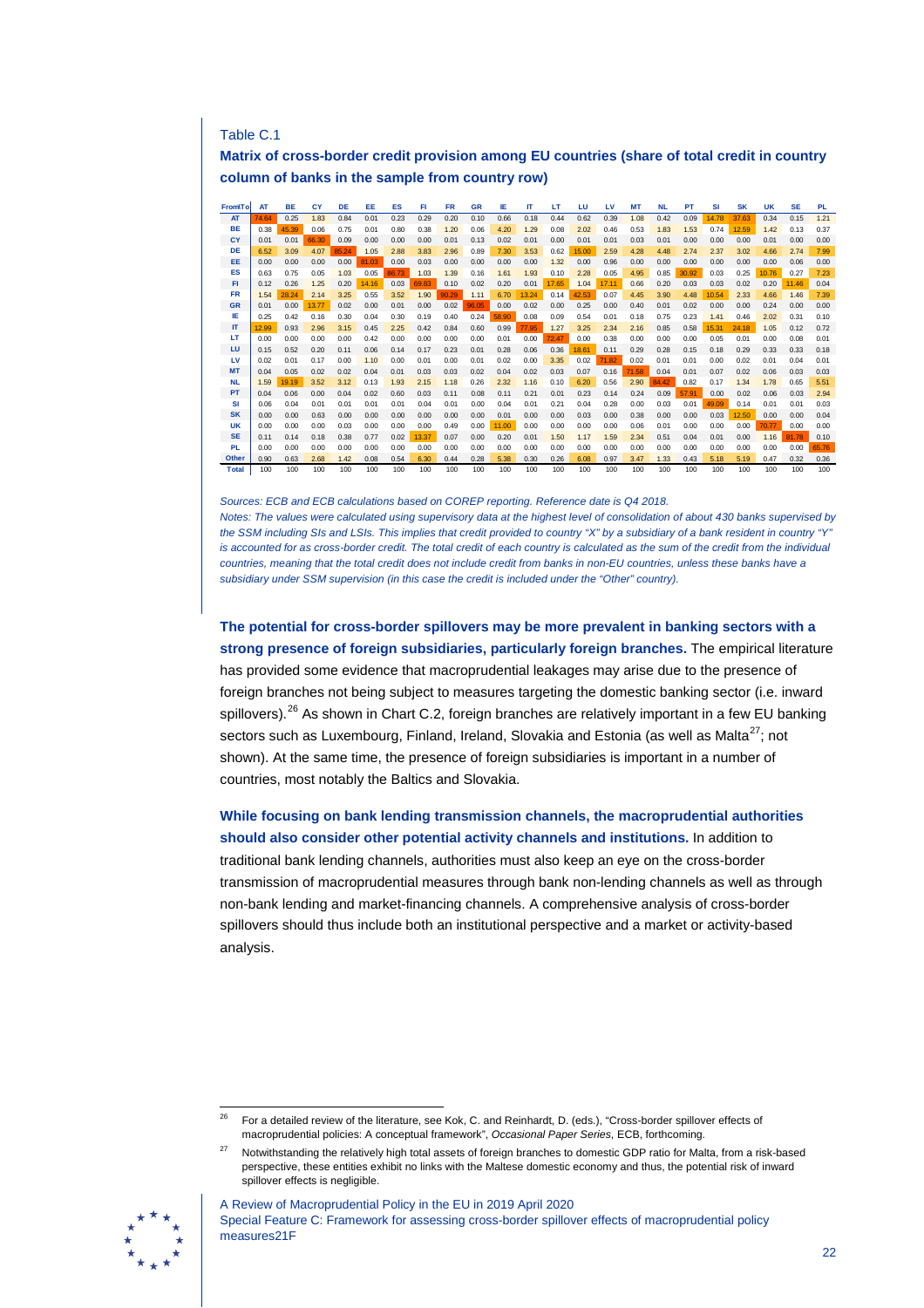

*Source: ECB and FSC calculations.* 

*Note: Based on Statistics of Structural Indicators and BSI Statistics. Malta is not shown due to confidentiality reasons. Reference date is Q4 2018*

## <span id="page-22-0"></span>C.3 An extensive list of indicators for assessing crossborder spillovers

**A survey of national authority practices conducted by the FSC concluded that there is merit in extending the existing guidance for the assessment of cross-border spillovers.** In 2018, the FSC surveyed the practices for assessing cross-border spillovers used by national designated and competent authorities (as well as the ECB). $^{28}$  $^{28}$  $^{28}$  Existing frameworks are primarily indicatorbased, relying heavily on the guidance provided in the ESRB Handbook. Besides the guidance provided in this Handbook, a few authorities have used additional inputs as the basis for their assessment, such as findings obtained from empirical models and complementary indicators. Responses to the questionnaire indicated that enhancements to the current operational guidance should address a number of essential gaps: (i) the lack of guidance on suitable models; (ii) the absence of explanations for indicators (including indicative data sources for each indicator); (iii) the difficulties of gathering data to calculate some of the indicators; and (iv) the difficulties in mapping the indicators to the channels and the direction of cross-border effects.

### **Against this background, the FSC devised an extensive list of cross-border spillover indicators accompanied by operational guidance on how to calculate them. [29](#page-22-2)** It is

recommended that the starting point for the analysis of the existence of cross-border spillover effects in the context of macroprudential policy activations is a set of indicators, which would serve the purpose of signalling the potential for spillovers across the various dimensions highlighted in Figure 1. The harmonised FSC Indicator List should be the starting point for providing macroprudential authorities within the EU with "guided discretion" for assessments of cross-border spillover effects of planned macroprudential measures, as well as for ex post monitoring of these

<span id="page-22-2"></span><span id="page-22-1"></span><sup>&</sup>lt;sup>29</sup> The FSC Indicator List is published as an annex to "**Framework to assess cross-border spillover effects of [macroprudential policies](https://www.ecb.europa.eu/pub/pdf/other/ecb.200428_framework_to_assess_cross-border_spillovers_of_macroprudential_policies%7E72576c7b4e.en.pdf?2a890b6a78ea5c6481772c8a937a8852)**", Financial Stability Committee, ECB, April 2020.



Apart from a targeted questionnaire to the NCAs/NDAs, the information provided by Member States' relevant authorities to the ESRB follow-up questionnaire on compliance with **[Recommendation ESRB/2015/2](https://www.esrb.europa.eu/pub/pdf/recommendations/2015/ESRB_2015_2.en.pdf)** was also taken into account.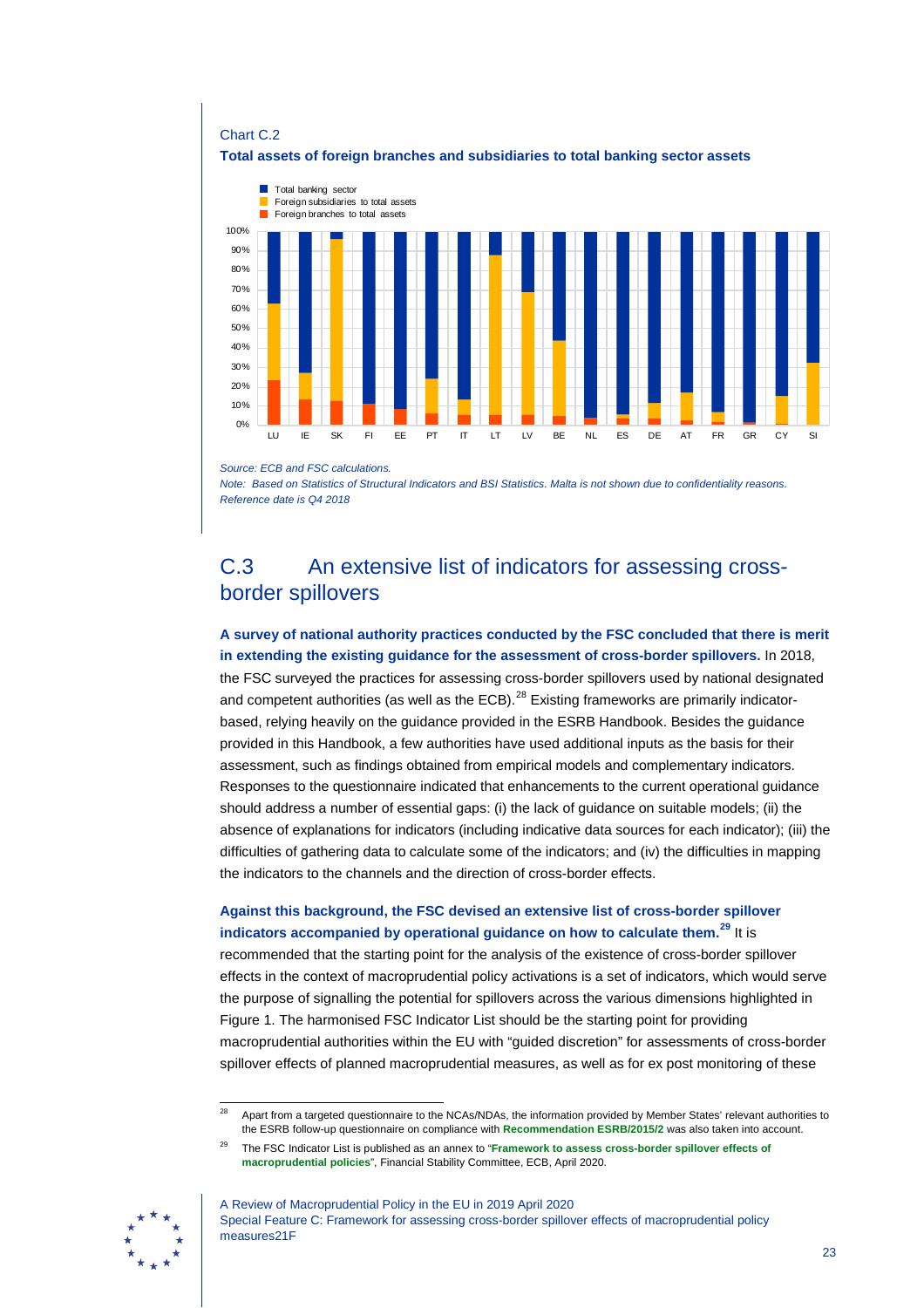measures. Authorities are encouraged to complement this with other indicators depending on the circumstances in their jurisdiction. The FSC recommended list of indicators is consistent with, but contains more than, the ESRB Handbook indicators.

**The FSC also expands on the ESRB Handbook indicators by making it more operational for practical purposes, providing a detailed description of how to calculate the relevant indicators.** The majority of authorities believe it is worthwhile extending the existing guidance. As

regards indicators, authorities highlighted that additional practical guidance from the FSC on the build-up of a common set of indicators and possible thresholds to assess the materiality of the spillovers would be very useful. Authorities also mentioned the absence of explanations for indicators (including indicative data sources for each one), the difficulties of gathering data to calculate some of the indicators and the difficulties in mapping the indicators to the channels and the direction of cross-border effects.

**The Indicator List is accompanied by guidance on how to calculate and use the indicators.** In this regard, the FSC approach contains a shortlist of indicators that should be used as a starting point for an assessment, complemented with a supplementary set of indicators that may or may not be useful depending on the specific situation (as well as data availability). The list of indicators and more detailed guidance on the operational steps needed for calculating and using the indicators is provided by the  $ECB^{30}$  $ECB^{30}$  $ECB^{30}$ .

**The set of indicators takes into account the perspective of the domestic country (d).** Both indicators for measuring inward and outward spillovers have been selected from this perspective. As mentioned in the introduction, the starting point of the conceptual framework presented in this report is Chapter 11 of the ESRB Handbook, according to which, a country activating a macroprudential policy is referred to as the domestic economy (d), and other countries which are potentially affected by the policy are referred to as foreign economies (f). Inward transmission refers to the effects of domestic macroprudential policies (d) on the domestic economy (d) related to the actions of entities headquartered in foreign economies (f). Instead, outward transmission of crossborder spillover effects refers to the effects of domestic policies (d) on other foreign economies (f). The effects of foreign macroprudential policies (f) on the domestic economy (d) can be characterised both as outward spillovers from the perspective of the foreign activating countries (f) and as inward spillovers from the perspective of a passive domestic policymaker (i.e. a policymaker confronted with the activation or tightening of a macroprudential measure in another country).

**For operational reasons, the list of indicators has a decision tree structure.** To facilitate the assessment, the table of indicators is structured as follows: after selecting the bank- or non-bankchannel, the analysis starts with the selection of the policy instrument applied, whether an ex ante or ex post assessment is to be done, then if the assessment is done by the country activating the measure or not and, lastly, what kind of spillover to assess (inward or outward). Conditional on this, policymakers are provided with a range of indicators. Table C.2 illustrates this structure for the bank-channel. It is worth mentioning that some indicators might appear more than once as they might be applicable for ex ante and ex post assessment and/or for more than one policy instrument.

<span id="page-23-0"></span> <sup>30</sup> See "**[Framework to assess cross-border spillover effects of macroprudential policies](https://www.ecb.europa.eu/pub/pdf/other/ecb.200428_framework_to_assess_cross-border_spillovers_of_macroprudential_policies%7E72576c7b4e.en.pdf?2a890b6a78ea5c6481772c8a937a8852)**", Financial Stability Committee*,* ECB, April 2020.



A Review of Macroprudential Policy in the EU in 2019 April 2020 Special Feature C: Framework for assessing cross-border spillover effects of macroprudential policy measures21F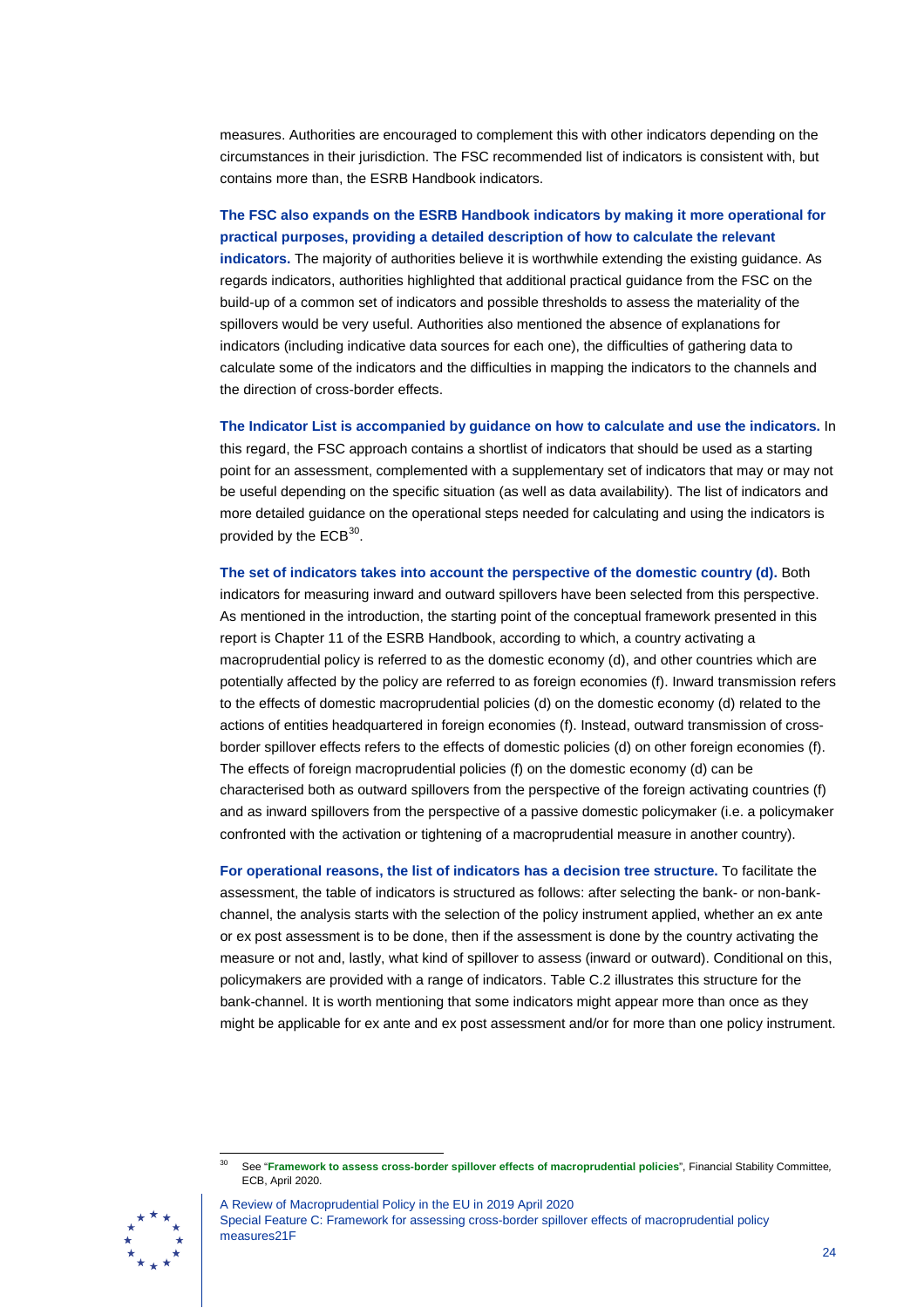**Decision tree structure to determine the relevant indicators Instrument category Instruments Assessment Activating/ Passive country Spillover direction Indicator Capital, Liquidity or Borrower-Based** A Ex ante Activating Inward BAI1 BAI2 Outward B<sub>AO1</sub> BAO<sub>2</sub> Passive Inward BAI1 BAI2 Ex post Activating Inward BPI1 BPI2 Outward BPO1 BPO<sub>2</sub> Passive Inward BPI1 BPI2 **B** … … … … … … … … … C … … … … … … … … … … … …

Table C.2

*Source: "Framework to assess cross-border spillovers of macroprudential policies", Financial Stability Committee*, ECB, March 2020*.*

**The indicators have been differentiated by category of instrument, distinguishing between capital-based, liquidity-based and borrower-based instruments.** The first step in the categorisation process makes it possible to differentiate between spillover channels for each category of instrument. Similarly, further differentiation within categories helps to select the appropriate indicators. The scope of an instrument may differ, for instance. While some capitalbased instruments do not (automatically) apply to branches of foreign banks (e.g. those based on Article 458 of the CRR), others do (e.g. the CCyB up to 2.5%).

**Both ex ante and ex post indicators have been developed.** Ex ante indicators provide insight into the potential for cross-border spillovers by measuring cross-border interlinkages. These indicators are particularly relevant before an instrument is activated. Ex ante indicators are usually measured in levels. Ex post indicators are particularly relevant for gaining insight into the development of potential cross-border spillovers after an instrument has been activated and are therefore usually expressed in terms of changes between periods t and t-1 (where t-1 is the period just prior to the policy activation).

**The FSC has also reflected on how to derive relevant threshold values to determine when an indicator would signal the potential for material cross-border spillovers.** Apart from pure expert judgement, two approaches to determine relevant threshold values have been considered: (i) a percentile approach based on the historical distribution of the indicator; and (ii) an early warning "signalling" approach based on the indicator's ability to predict material cross-border spillovers. While the latter approach is more conceptually appealing, at this point in time the former was deemed to be the more appropriate in light of current empirical evidence and data availability. Over the medium term, however, and once the information set improves, a signalling approach is

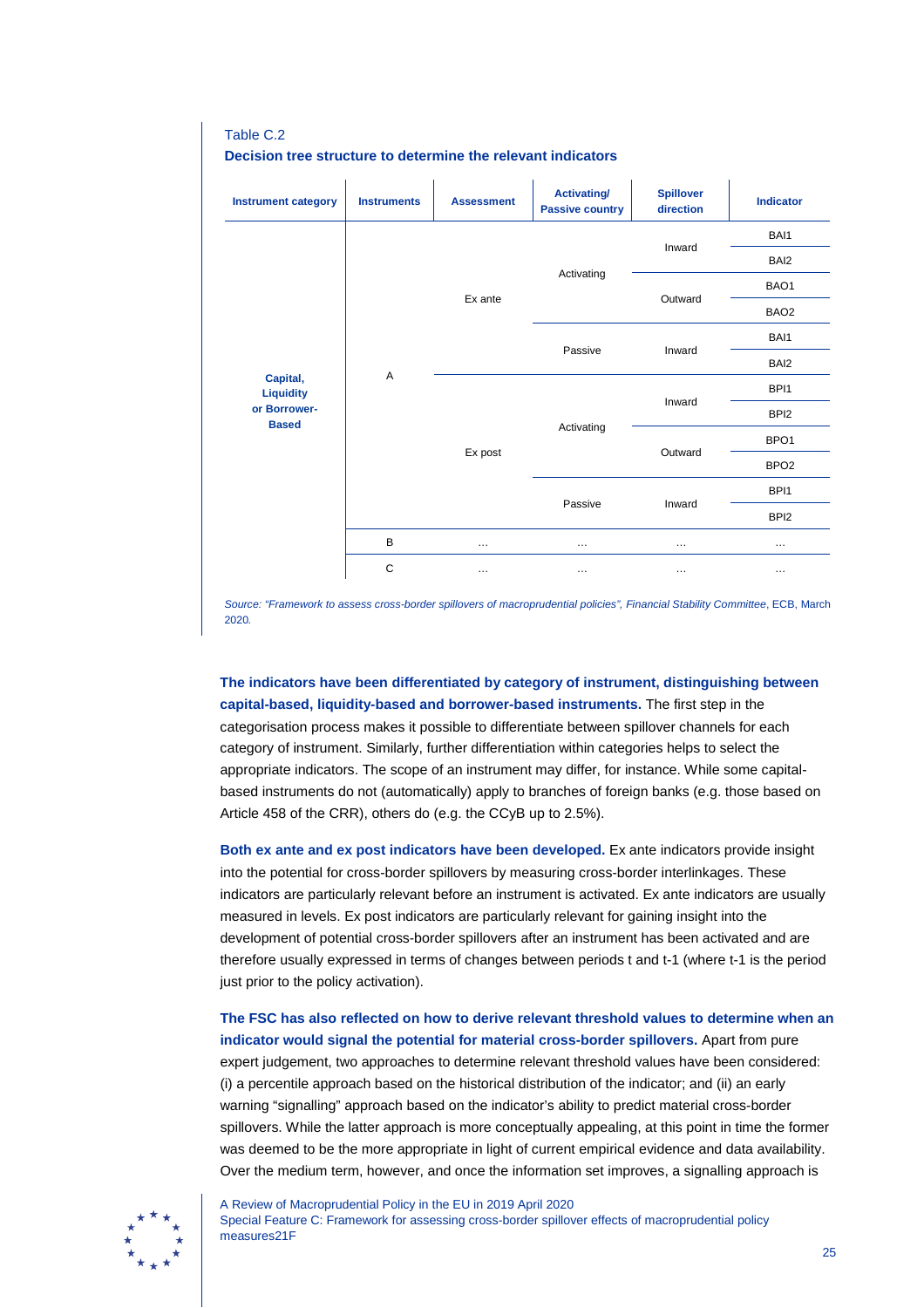worth pursuing and national authorities together with the ECB and the ESRB should be encouraged to explore this option alongside the more simplistic percentile approach.

**In its work on indicators, the FSC has also identified a number of data gaps that to some extent hinders an effective and comprehensive assessment of cross-border spillover effects across the EU.** While the common European supervisory reporting framework provides a full, granular and comparable data set for establishing indicators to assess cross-border spillovers through banks, national supervisors do face some considerable obstacles, especially where a significant share of the domestic market relies on foreign branches and lending from foreign banks abroad. NCAs generally do not have access to data on direct cross-border lending of foreign banks to their country. In addition, reporting on foreign branches to host authorities is often very limited. While some information on foreign branches is exchanged between home and host competent authorities, it is often not sufficient to monitor all inward spillover effects.

**To improve the cross-border spillover monitoring capacity within the EU, further efforts to exchange and potentially centralise relevant information should be encouraged.** For

NDAs/NCAs, it would be useful to have more supervisory data on significant branches to better assess prospective spillovers. In keeping with the need-to-know and proportionality principles, the exchange of necessary information about relevant branches should be facilitated. A couple of supranational initiatives have already been launched in an attempt to overcome some of these data gaps. Centralising the collection of this data would be beneficial in obtaining a complete overview of exposures. ESRB within the EU context and the ECB in its SSM capacity would be well-placed to access data for a multitude of countries and to benefit from economies of scale in the indicator calculation. The benefits of collecting and exchanging new data should obviously be weighed against the costs, and must be fully justified by the important role it would play in monitoring financial stability.

**Data gaps are even bigger for non-bank transmission channels.** Cross-border data for nonbank financial institutions is generally scarce and mostly available only at aggregate levels. Hence, for the time being cross-border spillover effects through non-bank channels can at best be measured and monitored only approximately.

## <span id="page-25-0"></span>C.4 An empirical benchmark tool

**In addition to the extensive Indicator List, the FSC has created a user-friendly Excel-based tool to support ex ante assessments of likely spillover effects.** Based on an extensive survey of the empirical literature $31$ , a range of quantitative estimates based on existing studies has been integrated into a user-friendly tool (henceforth referred to as the Empirical Benchmark Tool). The Empirical Benchmark tool, which is published as an annex $32$ , offers a basis for deeper spillover analysis than is possible from simple indicators (that typically do not contain information about causality). It provides authorities with a user-friendly tool, to be used at their discretion, to gauge the

<span id="page-25-2"></span><span id="page-25-1"></span>A Review of Macroprudential Policy in the EU in 2019 April 2020 Special Feature C: Framework for assessing cross-border spillover effects of macroprudential policy measures21F



<sup>&</sup>lt;sup>31</sup> Kok, C. and Reinhardt, D. (eds.), "Cross-border spillover effects of macroprudential policies: A conceptual framework", *Occasional Paper Series*, ECB, forthcoming.

<sup>32</sup> See "**[Framework to assess cross-border spillover effects of macroprudential policies](https://www.ecb.europa.eu/pub/pdf/other/ecb.200428_framework_to_assess_cross-border_spillovers_of_macroprudential_policies%7E72576c7b4e.en.pdf?2a890b6a78ea5c6481772c8a937a8852)**"*,* Financial Stability Committee, ECB, April 2020.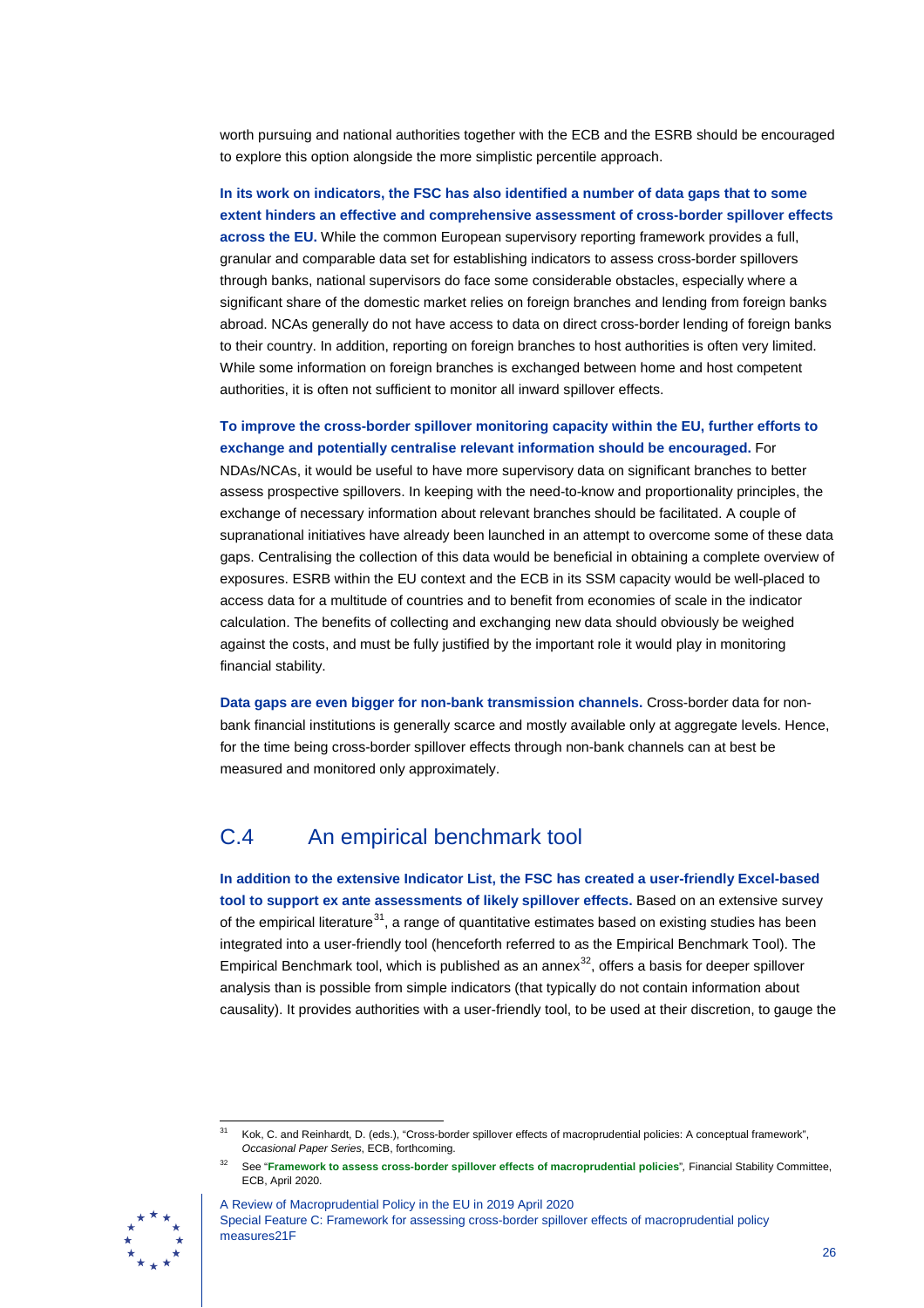range of potential spillover effects from considered macroprudential measures, while noting that the output needs to be interpreted with caution (as described in more detail in this report).<sup>[33](#page-26-1)</sup>

**The tool currently contains 51 entries from 21 studies.** As seen in Table C.3, most studies focus on capital requirements and liquidity requirements. The high number of liquidity requirements is due to the inclusion of reserve requirements, while studies analysing the liquidity coverage ratio and the net stable funding ratio are still rare. A summary of the findings with ranges across different types of instruments is illustrated in Chart C.1.

#### Table C.3

#### **Number of studies included in the tool**

|                           | <b>Direction/Geographical Coverage</b> |                                     |       |               |                                     |       |  |  |  |  |
|---------------------------|----------------------------------------|-------------------------------------|-------|---------------|-------------------------------------|-------|--|--|--|--|
| <b>Instrument</b>         | <b>Europe</b>                          | <b>Advanced</b><br><b>Countries</b> | World | <b>Europe</b> | <b>Advanced</b><br><b>Countries</b> | World |  |  |  |  |
| <b>Capital</b>            |                                        | $\Omega$                            | 6     | 2             | 0                                   | 10    |  |  |  |  |
| <b>Borrower-</b><br>based | $\overline{2}$                         |                                     |       | 2             | 0                                   |       |  |  |  |  |
| <b>Liquidity</b>          |                                        | $\Omega$                            |       |               | 0                                   | 8     |  |  |  |  |

*Source: "Framework to assess cross-border spillovers of macroprudential policies", Financial Stability Committee, ECB, March 2020.*

## <span id="page-26-0"></span>C.5 Some reflections on reciprocity

**To minimise the risk of macroprudential policy leakages arising from inward spillover effects, various reciprocity arrangements, both mandatory and voluntary, have been put in place within the EU.[34](#page-26-2)** Reciprocity of macroprudential measures taken at domestic level is therefore aimed at ensuring that the measures are effective in achieving their stated objectives by reducing potential cross-border spillover effects. It is of great importance that an effective and efficient reciprocity framework exists for measures for which material spillovers have been observed or could reasonably be expected. The tools and indicators provided by the FSC can inform future discussions on the appropriate intensity of reciprocity by providing information on which macroprudential instrument spillovers are most material. Furthermore, indicator-based analysis reinforces and complements the ESRB guidelines on the design and required flexibility in the use of materiality thresholds.

**Flexibility is warranted when setting the materiality threshold to be applied to determine which foreign institutions fall under the reciprocity scope of a macroprudential measure.** The orientation value of a 1% materiality threshold has been introduced to balance the costs and benefits of reciprocation and to set a starting point to be considered when requesting reciprocity. However, this orientation value may not work in specific cases. One example could be when many banks from the same jurisdiction operate in another jurisdiction with individually small exposures

<sup>34</sup> Reciprocity, as defined by the ESRB, is an "*arrangement, whereby the relevant authority in one jurisdiction applies the same, or equivalent, macroprudential policy measure, as is set by the relevant activating authority in another jurisdiction, to any financial institutions under its jurisdiction, when they are exposed to the same risk in the latter jurisdiction*". See Section 2, paragraph 1(f) of **[Recommendation ESRB/2015/2](https://www.esrb.europa.eu/pub/pdf/recommendations/2015/ESRB_2015_2.en.pdf)**.



<span id="page-26-2"></span><span id="page-26-1"></span>

<sup>&</sup>lt;sup>33</sup> The Occasional Paper cited in the previous footnote also contains an extensive review of more theoretically-based simulation models that could complement the Empirical Benchmark tool for ex ante assessments. For a recent application of such a simulation-based assessment of cross-border spillover effects, see Cantone, D., Jahn, N. and Rancoita, E., "**[Thinking beyond borders: how important are reciprocity arrangements for the use of sectoral capital buffers?](https://www.ecb.europa.eu/pub/financial-stability/macroprudential-bulletin/html/ecb.mpbu201909_02%7E2c474f05ba.en.html#toc1)**", *Macroprudential Bulletin*, ECB, September 2019.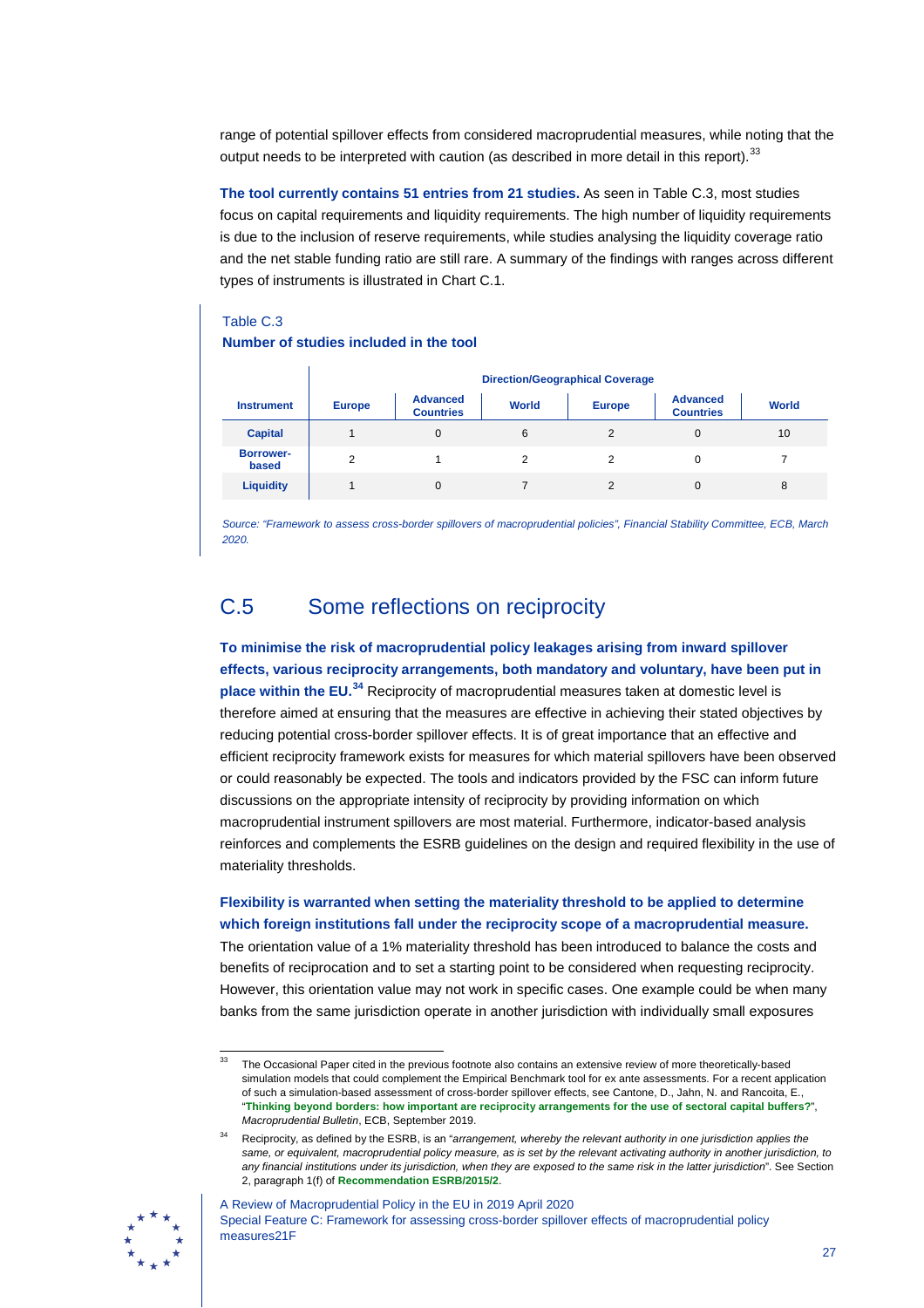but material exposures at aggregate level. Another example could be when a foreign institution operates in a host jurisdiction through both a foreign branch and a foreign subsidiary, which could incentivise regulatory arbitrage to avoid being affected by macroprudential measures introduced by host authorities. In those cases, the activating country should be allowed the option of diverging from the 1% rule (e.g. setting a lower threshold or applying the threshold at consolidated level) to ensure the effectiveness of the measure.

**The FSC cross-border spillover framework provides a good quantitative basis indicating the need for reciprocity.** The FSC framework has identified and presented a number of different indicators that can be calculated to assess the materiality of the spillover effects, which in turn give an indication of the need for reciprocity of a certain measure. Complemented with the expert judgement of the activating authority, this makes for a well-grounded decision on the materiality threshold, with the ESRB Assessment Team acting as a final check-point on the appropriateness of the threshold level.

## <span id="page-27-0"></span>C.6 Conclusion

**This special feature presented a newly-established framework for the monitoring and assessment of cross-border spillover effects.** The framework has been devised taking Chapter 11 of the ESRB Handbook as a starting point, as well as existing national practices and an extensive review of existing studies of cross-border spillover effects. The design of the framework (both the Indicator List and the Benchmark Tool) was aimed at making it as practical and operational as possible. This notwithstanding, it is still too early to tell how it works in practice and the FSC is committed to reviewing the framework once initial feedback has been gathered.

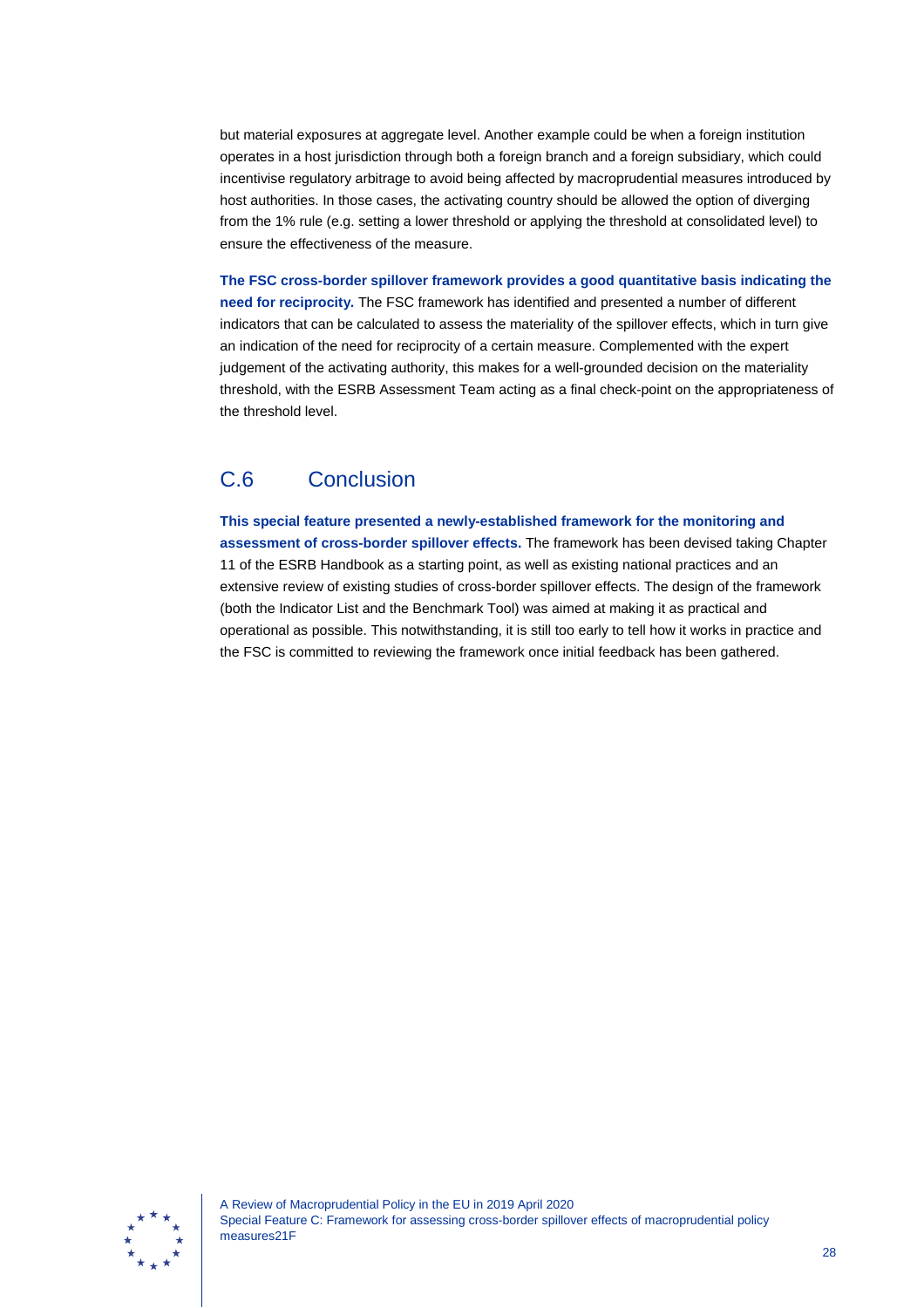## <span id="page-28-0"></span>Special Feature D: Residential real estate taxation and macroprudential policy $35$

**Residential real estate-related (RRE-related) taxes and changes to them may have a significant impact on RRE prices as well as on incentives for mortgage-related household debt.** RRE-related taxes rarely account for a substantial portion of fiscal revenue but they can have a considerable influence on financial stability outcomes through the asset (house) price and household debt channels.<sup>[36](#page-28-2)</sup> Taxation acts mainly through demand-side incentives for households to own, rent, invest in RRE or take on mortgage debt. Taxes also affect the supply of residences, but such taxes<sup>[37](#page-28-3)</sup> are more relevant for RRE developers than households.

**RRE-related taxes affect the cost of buying, financing, owning, renting, selling, gifting or inheriting property.** Taxes that are of particular relevance for financial stability comprise RRErelated transaction tax, recurrent property ownership and income taxes. The latter group includes capital gains tax, rental income taxes, and provisions for mortgage interest deductibility. While tax changes, especially material ones, are likely to be more or less capitalised into house prices immediately, certain RRE-related taxation provisions may also have powerful structural incentives with important long-term macroprudential ramifications for house prices and household indebtedness. This special feature highlights the macroprudential impact of selected RRE-related taxes and describes their interlinkages with macroprudential instruments.

## <span id="page-28-1"></span>D.1 Residential real estate-related taxation

**RRE taxation can be seen as a tax on the consumption of housing services or as a payment for local public services, but in most cases it is closely related to capital taxation rules.[38](#page-28-4)**

Given the prevailing use of RRE taxation as an investment asset, an ideal (first-best) and neutral tax treatment with respect to other investments is to tax the net return from a property, including capital gains, after the deduction of depreciation, maintenance costs and interest payments. In the case of owner-occupied housing, this implies taxing an imputed rent<sup>[39](#page-28-5)</sup>, but most countries choose to substitute imputed rent taxation with a blend of transaction and recurrent property taxes. However, the combination of mortgage interest tax relief and a recurrent property tax, the latter often at low rates and based on outdated property values, leads to a bias towards home ownership and debt financing. Therefore, the second-best solution is to abolish the deductibility of mortgage interest payments and the transaction tax, and to levy a recurrent property tax based on up-to-date market valuations instead.

<span id="page-28-6"></span><span id="page-28-5"></span><span id="page-28-4"></span><span id="page-28-3"></span><span id="page-28-2"></span><sup>39</sup> An imputed rent is the rental value of owner-occupied housing (i.e. rental income saved by a homeowner).



A Review of Macroprudential Policy in the EU in 2019 April 2020 Special Feature D: Residential real estate taxation and macroprudential policy34F

<sup>&</sup>lt;sup>35</sup> Prepared by Tomas Garbaravicius and Edita Giedraite (both Lietuvos bankas).

<sup>36</sup> See also "**[Report on residential real estate and financial stability in the](https://www.esrb.europa.eu/pub/pdf/other/2015-12-28_ESRB_report_on_residential_real_estate_andfinancial_stability.pdf) EU"**, ESRB, December 2015.

 $37$  For example, value added tax for the sale of new buildings or vacancy tax.

<sup>38</sup> See Johannesson Lindén, Å. and Gayer, C., "**[Possible reforms of real estate taxation: Criteria for successful](https://ec.europa.eu/economy_finance/publications/occasional_paper/2012/pdf/ocp119_en.pdf)  [policies"](https://ec.europa.eu/economy_finance/publications/occasional_paper/2012/pdf/ocp119_en.pdf)**, *Occasional Paper Series*, No 119, European Commission, Directorate-General for Economic and Financial Affairs, October 2012.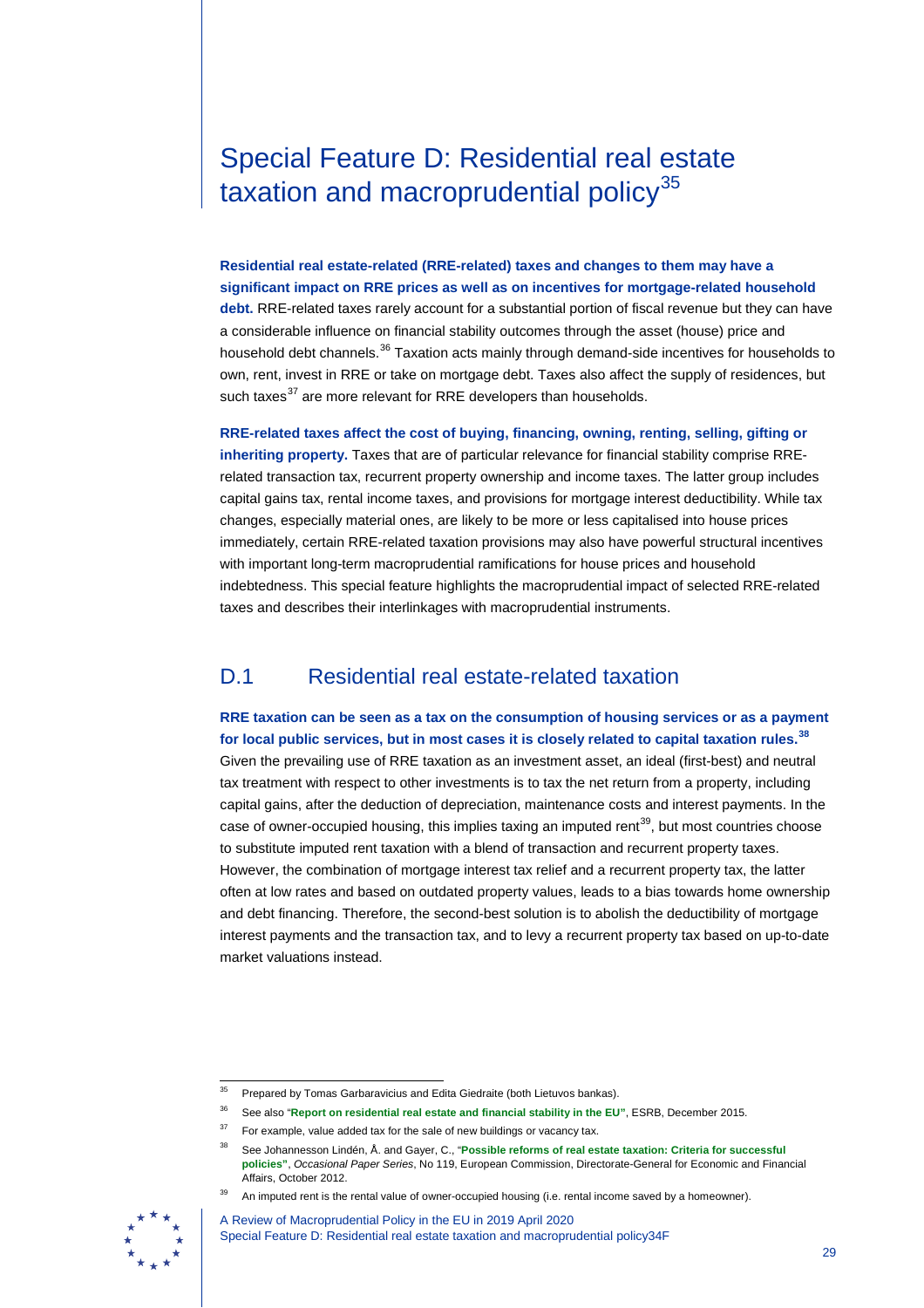#### **Recurrent property tax**

**The property tax imposes a direct and recurrent cost on homeowners.** Despite the fact that RRE usually represents the largest share of household assets, it is still the majority's favourite investment asset. Without a disincentive in the form of a recurrent property tax or other types of tax, most people are therefore likely to prefer RRE to other investments. In the absence of a total wealth tax, the recurrent property tax also serves as a partial wealth tax. In addition, inheritance tax could also be viewed as a postponed recurrent property tax, but the latter is annual, much smaller and thus perhaps easier to stomach over time than the former. Moreover, a large one-off inheritance tax creates strong incentives to avoid it altogether.

**The recurrent tax on property may be designed in a multitude of ways, but certain features may have positive financial stability implications by dampening house price volatility.** As a general rule, the more punitive and progressive the design, the less attractive RRE becomes for investment purposes. In this regard, three possible features stand out: heavier taxation of nonprimary residences, non-deduction of the associated mortgage debt from the tax base, and the use of up-to-date market valuations for the tax base.

**First, a higher property tax on secondary and subsequent residences lowers incentives for buy-to-let activity, which is also often debt-financed.** Although an optimal supply of RRE for renting is dynamic and market-specific, an excessive increase in debt-financed buy-to-let activity could put pressure on house prices and burden banks with riskier exposures.

**Second, using gross rather than net-of-debt property values for the tax base reduces incentives for debt accumulation by households.** Allowing the deduction of associated mortgage debt from the property tax base introduces a bias in favour of leveraged investment in RRE, even when it could be achieved without debt financing. Furthermore, it also encourages mortgage equity withdrawal, not least because for households it is usually more difficult to leverage other types of assets. It is also noteworthy that in Norway, for example, the net wealth tax allows for a full deduction of mortgage debt from the wealth tax base, but only a certain portion of debt used to fund other types of assets, thereby creating an additional advantage for RRE investments.

**Third, a closer alignment of the tax base with up-to-date market valuations could strengthen the dampening impact on house price volatility.** A full and frequent revaluation of cadastral (taxable) values could introduce too much volatility into payable tax liabilities, making it especially burdensome for asset-rich (in the form of housing), low-income households. Some limited smoothing and lagging mechanisms of taxable values could therefore be adopted to alleviate such volatility, but at the same time they should not present much distortion to the allocation of capital among the various types of investments.

#### **Transaction tax**

**The transaction tax on the transfer of residential property represents a one-off cost of home ownership.** Just like other RRE-related taxes, the transaction tax (stamp duty) discourages home ownership and also makes other untaxed assets more attractive when it applies to RRE transactions only. However, it also distorts the reallocation of residential properties, as well as the efficient allocation of capital among different investments in general. Moreover, it reduces market liquidity, creates welfare loss, and also hampers labour mobility and home exchange. The stamp duty is usually charged as a certain percentage of the transaction price, which makes its distorting effects even more significant.

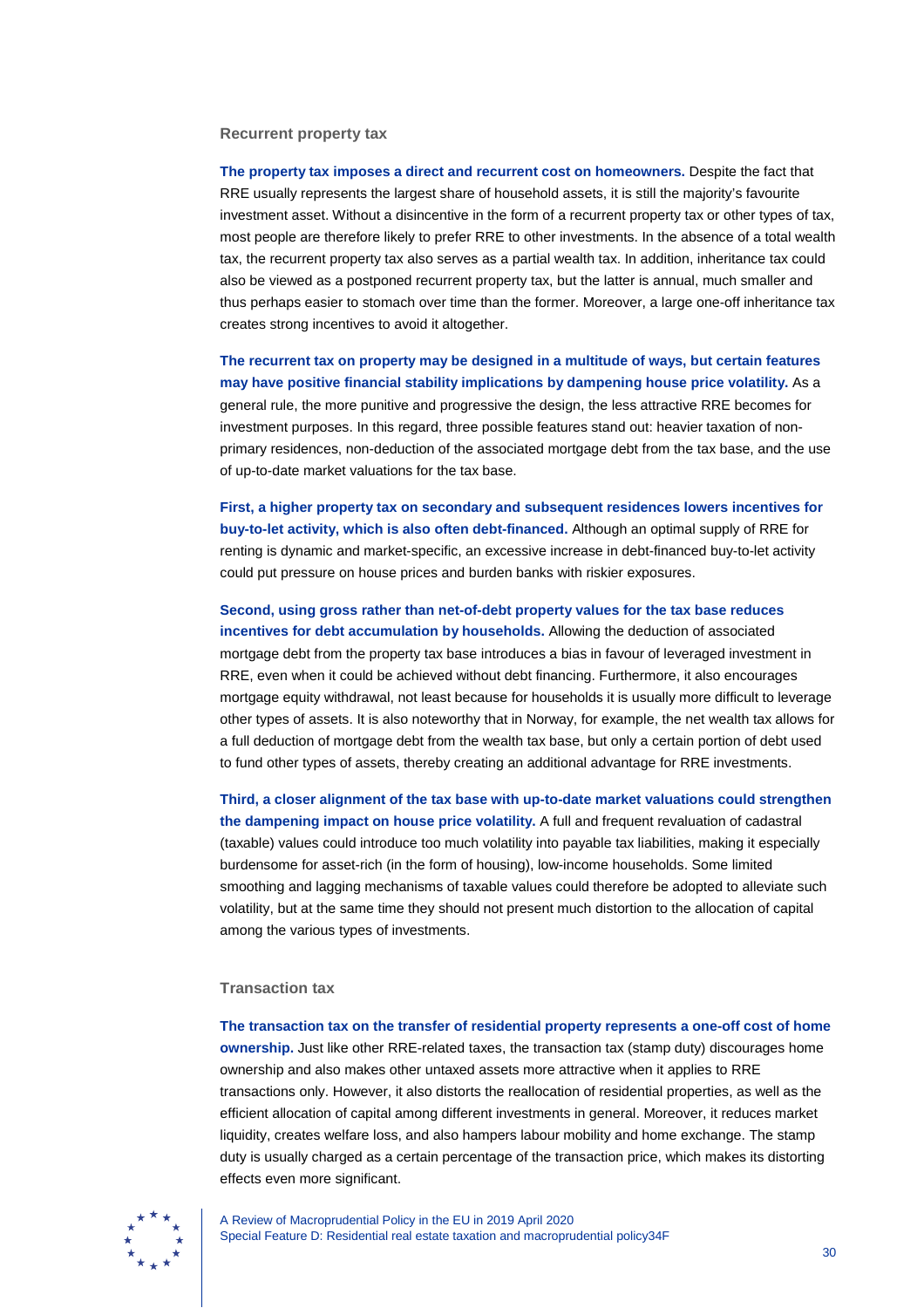**While the property transaction tax is a procyclical source of fiscal revenue, it might have a countercyclical impact on house prices.** The stamp duty is not the only, but often by far the largest, part of transaction costs faced by a homebuyer (see Chart D.1). Taken together, these transaction costs represent a significant barrier to entering the housing market. Moreover, most of them are also proportional to the transaction value. As a result, with higher house prices, a larger amount of money is needed to pay the stamp duty and other transaction fees, thereby forcing some potential buyers to postpone purchases and easing pressure on house prices. The evidence on whether a higher transaction tax rate or its increase could, ceteris paribus, deter speculation is not clear-cut. In any case, the EU tax authorities have not been using stamp duty as a tool to moderate house price volatility. Outside the EU - in Canada and New Zealand for example - special transaction taxes have been introduced for acquisitions by non-residents to discourage an influx of foreign RRE investors.

#### Chart D.1

#### **Estimated cost of entry into the housing market: stamp duty and other transaction costs paid by the buyer**



*(percentage of average price of a standard apartment bought by a hypothetical family)*

*Notes: (1) A hypothetical family with two children; both parents earn an average salary and decide to buy their first home (i.e. first-time buyers), namely, a 70 m*<sup>2</sup> *three-bedroom apartment in a new building located in one of the residential neighbourhoods of the capital city; (2) in some cases, bank fees can also include mortgage registration and notary fees; (3) other transaction costs include property transfer taxes, property and mortgage registration fees, and other administrative costs; (4) in countries that are marked with an asterisk (\*), mortgage interest deductibility could be applied based on the family situation; (5) in Norway, the described hypothetical family would not be able to obtain a mortgage for the specified apartment as it would not fulfil existing borrower-based requirements.*

**Rental income, capital gains taxes and mortgage interest deductibility**

**Although most EU countries do not tax imputed rents on owner-occupied housing, it is nevertheless important to tax other rental income in the same way as other capital income.**  Otherwise, RRE investments would have an advantage over other types of capital income, e.g. interest income on bonds or dividends from equity investments.

**In the same vein, capital gains from RRE transactions should be taxed as capital gains on the transfer of other assets.** However, more often than not various reductions, deferrals or full exemptions apply for capital gains made on a primary residence, properties held for a certain period or when the gain is reinvested in another property (i.e. home exchange or upgrade); this results in another bias in favour of RRE investments. There are also strong doubts as to whether capital



A Review of Macroprudential Policy in the EU in 2019 April 2020 Special Feature D: Residential real estate taxation and macroprudential policy34F

*Sources: IWG/AWG membership survey and Bank of Lithuania calculations.*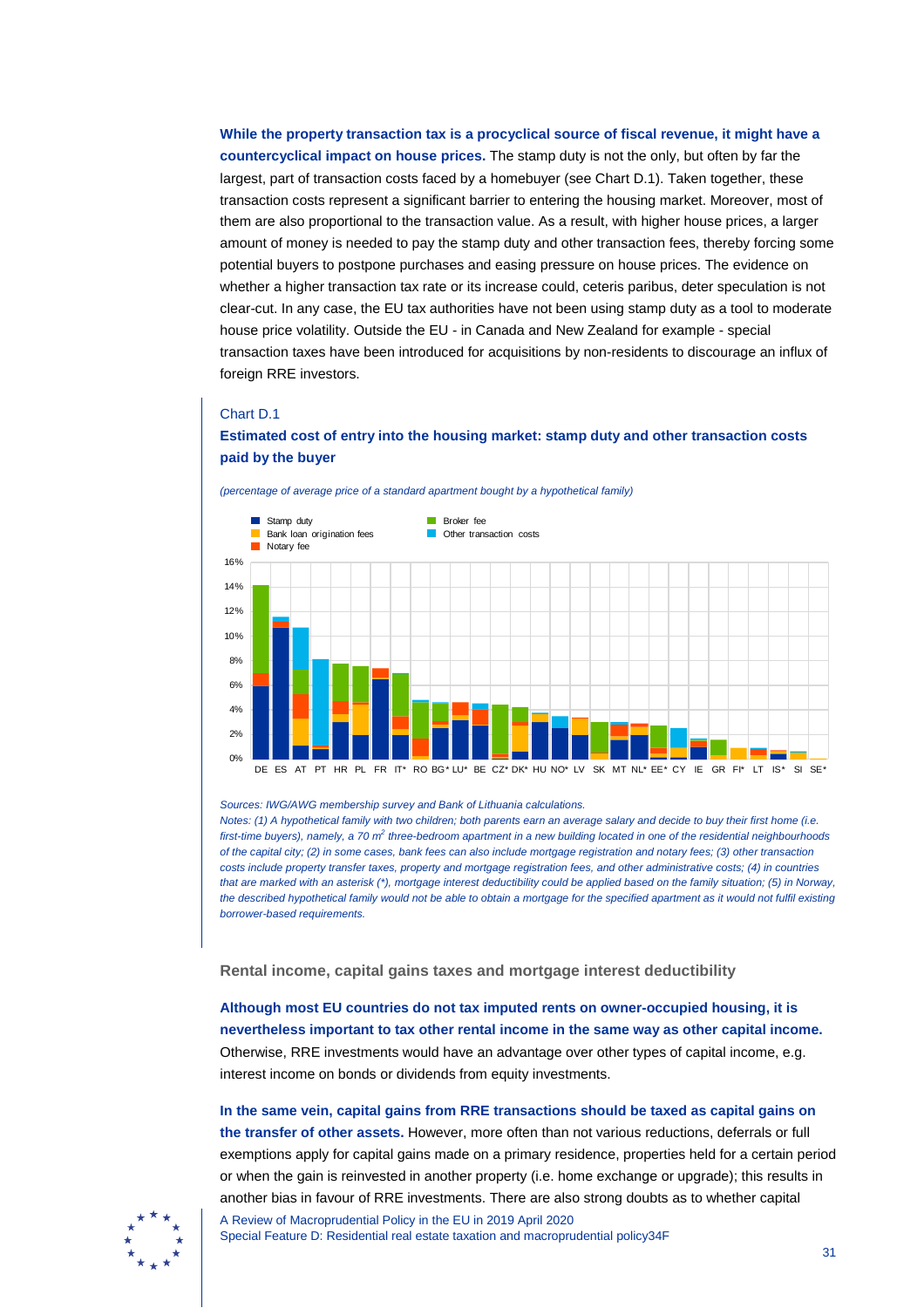gains tax can meaningfully restrain speculative activity. In contrast to the transaction tax, where tax liability arises when a purchase transaction is made, the capital gains tax liability materialises only when a divestment is made and can be satisfied from the sale proceeds.

**Mortgage interest relief is intended to lower costs for homebuyers.** However, given that usually neither imputed rents nor capital gains are taxed to the same extent as other investment returns, it leads to a bias towards leveraged RRE investments. The deductibility of interest payments lowers the after-tax cost of debt and thereby creates incentives to use debt financing. Moreover, it specifically promotes mortgage debt, as the deductibility of interest payments on other forms of debt is rarely available to households.

**The deductibility of mortgage interest encourages debt-financed homeownership and may lead to adverse macroprudential outcomes.** The combination of lower after-tax mortgage interest costs and various other tax benefits of homeownership results in a strong structural bias in favour of debt-financed RRE investments. This is likely to be capitalised in house prices and might contribute to housing bubbles as well as excessive household debt accumulation. In other words, favourable RRE-related taxation represents an important structural vulnerability that poses financial stability risks and increases the probability of a real estate-related banking crisis.<sup>[40](#page-31-1)</sup> Mortgage interest deductibility is still allowed in 11 EEA countries<sup>41</sup>. It is worth mentioning that eight of these countries were included in the list of 11 countries<sup>[42](#page-31-3)</sup> that received ESRB country-specific warnings and recommendations on medium-term vulnerabilities in the RRE sector in September 2019.<sup>[43](#page-31-4)</sup>

## <span id="page-31-0"></span>D.2 Interaction of macroprudential and RRE-related taxation instruments

**Taxation is first and foremost used to meet various fiscal policy objectives, but in so doing can also contribute to financial stability.** Individual RRE-related taxes, combinations thereof or specific design features may produce spillovers with macroprudential consequences. Spillovers in the opposite direction are much less direct, but nonetheless material, given that macroprudential policy helps to ensure RRE market stability and macro-financial stability more generally.

**The extent to which taxation and macroprudential instruments can be substituted for or complement each other depends on their impact, transmission channels and mutual reinforcement.[44](#page-31-5)** For instruments to be substitutes, both of them should be able to achieve the same effect through the same transmission channel. If this is the case, then the use of one may call for a deactivation of the other, whereas the choice of an instrument should be based on relative effectiveness. By contrast, instruments would be complements if the use of one enhances the effectiveness of the other or because they operate through different transmission channels. In practice, however, the line between substitutes and complements is often blurred, as even substitutes could be calibrated for joint additional use to achieve a desired effect. Since taxation and macroprudential instruments are activated by different authorities, the coordination needs are greater for instruments that are complementary rather than substitutable, assuming that the conflicting uses of the latter are less likely to happen.

<span id="page-31-5"></span><span id="page-31-4"></span><span id="page-31-3"></span><span id="page-31-2"></span><span id="page-31-1"></span><sup>44</sup> See Fell, J., **["Real estate-related taxation and macroprudential policy: substitutes or complements?"](https://www.lb.lt/uploads/documents/files/Fell.pdf)**, presentation at the Macroprudential Policy Conference 2019 organised by the Bank of Lithuania in Vilnius, 1-2 July 2019.



A Review of Macroprudential Policy in the EU in 2019 April 2020 Special Feature D: Residential real estate taxation and macroprudential policy34F

 <sup>40</sup> "**[Report on residential real estate and financial stability in the EU"](https://www.esrb.europa.eu/pub/pdf/other/2015-12-28_ESRB_report_on_residential_real_estate_andfinancial_stability.pdf)**, ESRB, December 2015.

 $41$  BG, CZ, DK, FF, FL, IS, IT, LU, NL, NO, SF.

<sup>42</sup> BE, CZ, DE, DK, FI, FR, IS, LU, NL, NO, SE, of which only BE, DE and FR do not allow mortgage interest deductibility.

<sup>43</sup> "**[ESRB issues five warnings and six recommendations on medium-term residential real estate sector](https://www.esrb.europa.eu/news/pr/date/2019/html/esrb.pr190923%7E75f4b1856d.en.html)  [vulnerabilities"](https://www.esrb.europa.eu/news/pr/date/2019/html/esrb.pr190923%7E75f4b1856d.en.html)**, ESRB, press release, 23 September 2019.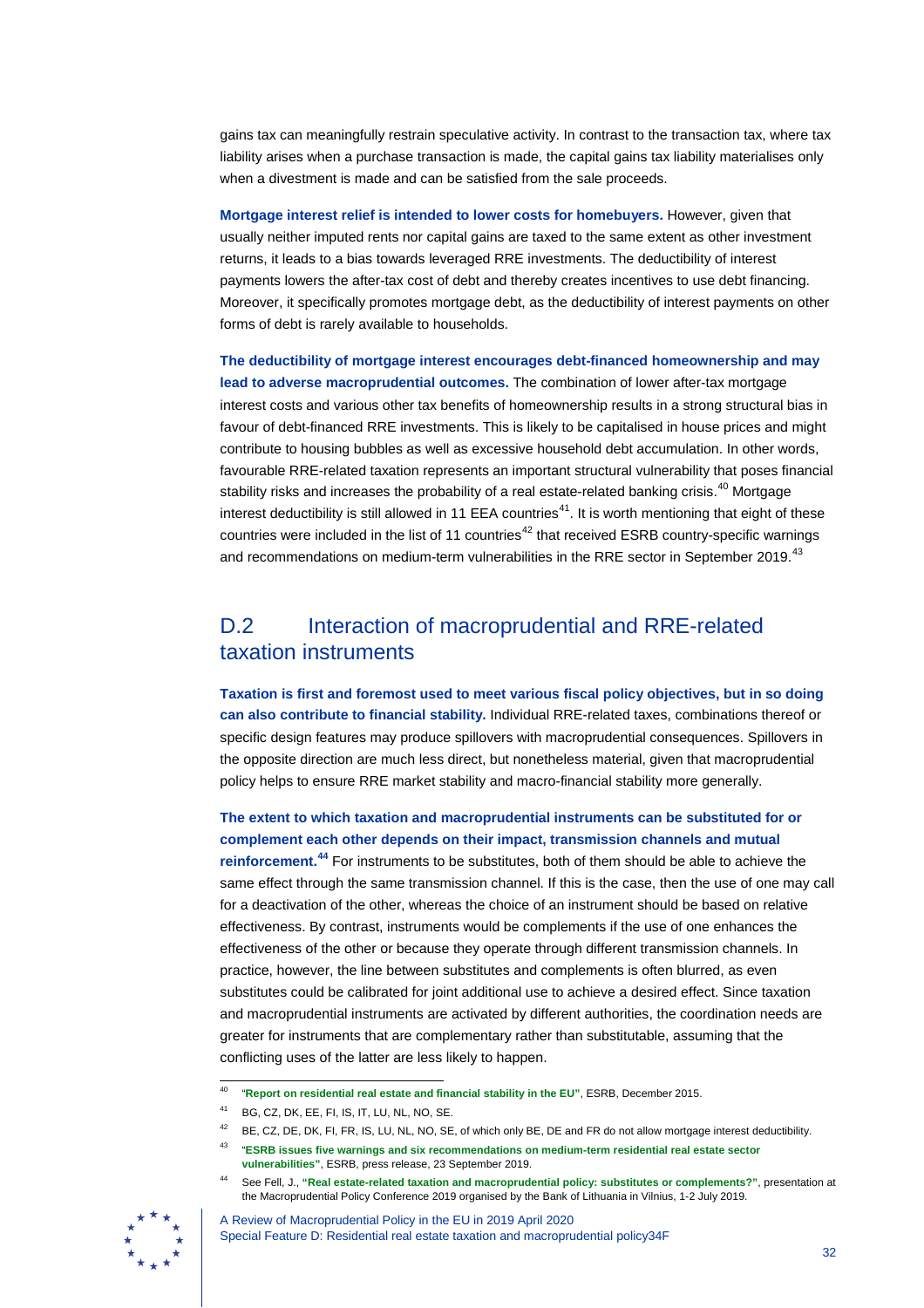**The transaction tax and the loan-to-value (LTV) requirement could complement each other.**  Both instruments require a certain amount of savings from a buyer/borrower and thus their joint use (change) could strengthen the effect on house prices and related credit demand. However, the transaction tax would operate mainly through the house price channel, whereas the LTV requirement would operate largely through the credit channel and would also affect household and bank resilience. In the case of special transaction taxes for RRE acquisitions by foreigners, an additional transmission channel would be opened for non-resident investors.

**There are many other examples of the interaction between macroprudential and RRE-related taxation instruments, but it all boils down to their impact on house prices and mortgage**  debt. For example, a stricter debt-to-income (DTI) requirement and lower mortgage interest relief would both reduce credit demand and lower house prices. A higher recurrent property tax and stricter LTV requirement for non-primary residences would both reduce incentives for buy-to-let activity, thereby easing pressure on house prices and reducing demand for related riskier mortgages. However, only capital- and borrower-based macroprudential tools can directly ensure bank and household debt-related resilience, whereas both taxation and macroprudential instruments could be used to moderate house prices and mortgage debt cycles.

**It is also important to note that RRE-related taxation has a much more all-encompassing effect on the housing market than macroprudential policy, since the latter operates largely through the credit market.** First, RRE-related taxation applies to the entire housing stock, including all properties that are not mortgaged. Second, it also affects all RRE transactions, including speculative investment flows and buy-to-let activity, even if transactions are not financed with debt. Third, RRE-related taxation covers mortgages provided by unregulated entities. Fourth, taxation may also be more successful in capturing cross-border RRE-related activities.

## <span id="page-32-0"></span>D.3 Conclusions

**The shortest summary of how RRE-related taxation could contribute to financial stability would also be the best advice on this matter: RRE-related taxation should not promote debtfinanced homeownership.** RRE-related taxation features that skew incentives in favour of RRE investments or mortgage debt financing may pose risks to financial stability by putting pressure on house prices and increasing household indebtedness. In this regard, it is critical to phase out the preferential treatment of RRE investments, particularly the deductibility of mortgage interest payments.

**The interaction between macroprudential policy and taxation deserves more attention and cooperation between fiscal and macroprudential policymakers.** Taxation is a very powerful policy tool, but tax authorities more often than not tend to disregard the macroprudential dimension of various taxes and prioritise other objectives. Moreover, macroprudential and taxation instruments can be both substituted for and complement each other, but their interaction in addressing risks to financial stability remains relatively unexplored, either theoretically or empirically.<sup>[45](#page-32-1)</sup> The relative effectiveness, flexibility and implementation lags of instruments may also differ. Given the importance of taxation, macroprudential authorities must develop expertise and proactively inform fiscal policymakers about the macroprudential aspects of RRE-related taxation.

<span id="page-32-1"></span> <sup>45</sup> To strengthen the assessment of the financial stability implications of various RRE-related tax measures, macroprudential policy databases should also include taxation changes, not least because available research points to a quite significant impact of some RRE-related taxation changes on house price and credit dynamics.



A Review of Macroprudential Policy in the EU in 2019 April 2020 Special Feature D: Residential real estate taxation and macroprudential policy34F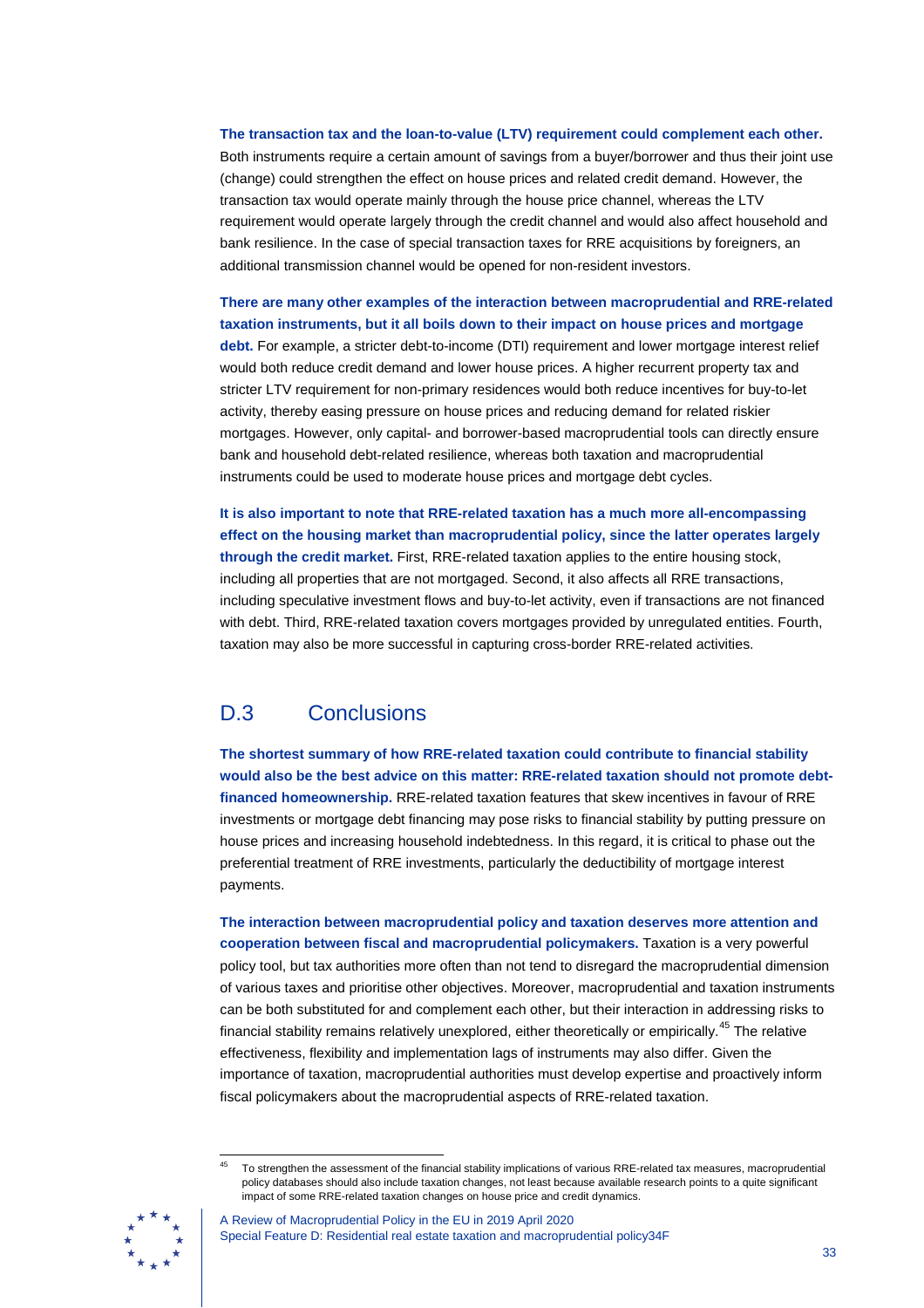# <span id="page-33-0"></span>Countries and abbreviations

#### **Countries**

| <b>AT</b> | Austria         | <b>GR</b> | Greece             | <b>PT</b> | Portugal       |
|-----------|-----------------|-----------|--------------------|-----------|----------------|
| <b>BE</b> | Belgium         | <b>HR</b> | Croatia            | <b>RO</b> | Romania        |
| <b>BG</b> | <b>Bulgaria</b> | <b>HU</b> | Hungary            | <b>SE</b> | Sweden         |
| <b>CY</b> | Cyprus          | IE.       | Ireland            | SI        | Slovenia       |
| CZ        | Czech Republic  | IT        | Italy              | <b>SK</b> | Slovakia       |
| <b>DE</b> | Germany         | LT        | Lithuania          | <b>UK</b> | United Kingdom |
| <b>DK</b> | <b>Denmark</b>  | LU        | Luxembourg         | <b>IS</b> | Iceland        |
| EE.       | Estonia         | LV        | Latvia             | п         | Liechtenstein  |
| <b>ES</b> | Spain           | <b>MT</b> | Malta              | <b>NO</b> | Norway         |
| FI        | Finland         | <b>NL</b> | <b>Netherlands</b> |           |                |
| <b>FR</b> | France          | <b>PL</b> | Poland             |           |                |

#### **Other**

| <b>AWG</b>             | Analysis Working Group                        |
|------------------------|-----------------------------------------------|
| BIS                    | <b>Bank for International Settlements</b>     |
| <b>CCoB</b>            | capital conservation buffer                   |
| <b>CC<sub>V</sub>B</b> | countercyclical capital buffer                |
| <b>CRD</b>             | Capital Requirements Directive                |
| CRR                    | Capital Requirements Regulation               |
| d-SRI                  | domestic systemic risk indicator              |
| <b>EBA</b>             | European Banking Authority                    |
| EEA                    | European Economic Area                        |
| EME                    | emerging market economy                       |
| ΕU                     | European Union                                |
| <b>FSC</b>             | Eurosystem Financial Stability<br>Committee's |
| GDP                    | gross domestic product                        |

| <b>G-SII</b> | global systemically important<br>institution |
|--------------|----------------------------------------------|
| <b>IMF</b>   | <b>International Monetary Fund</b>           |
| LGD          | Loss Given Default                           |
| <b>MPAG</b>  | Macroprudential Analysis Group               |
| <b>NCA</b>   | national competent authority                 |
| <b>NDA</b>   | national designated authority                |
| O-SII        | other systemically important<br>institution  |
| <b>PPP</b>   | purchasing power parity                      |
| REER         | real effective exchange rate                 |
| <b>RRE</b>   | residential real estate                      |
| RTS          | regulatory technical standards               |
| <b>SyRB</b>  | systemic risk buffer                         |
| <b>TFSE</b>  | <b>Task Force on Spillover Effects</b>       |